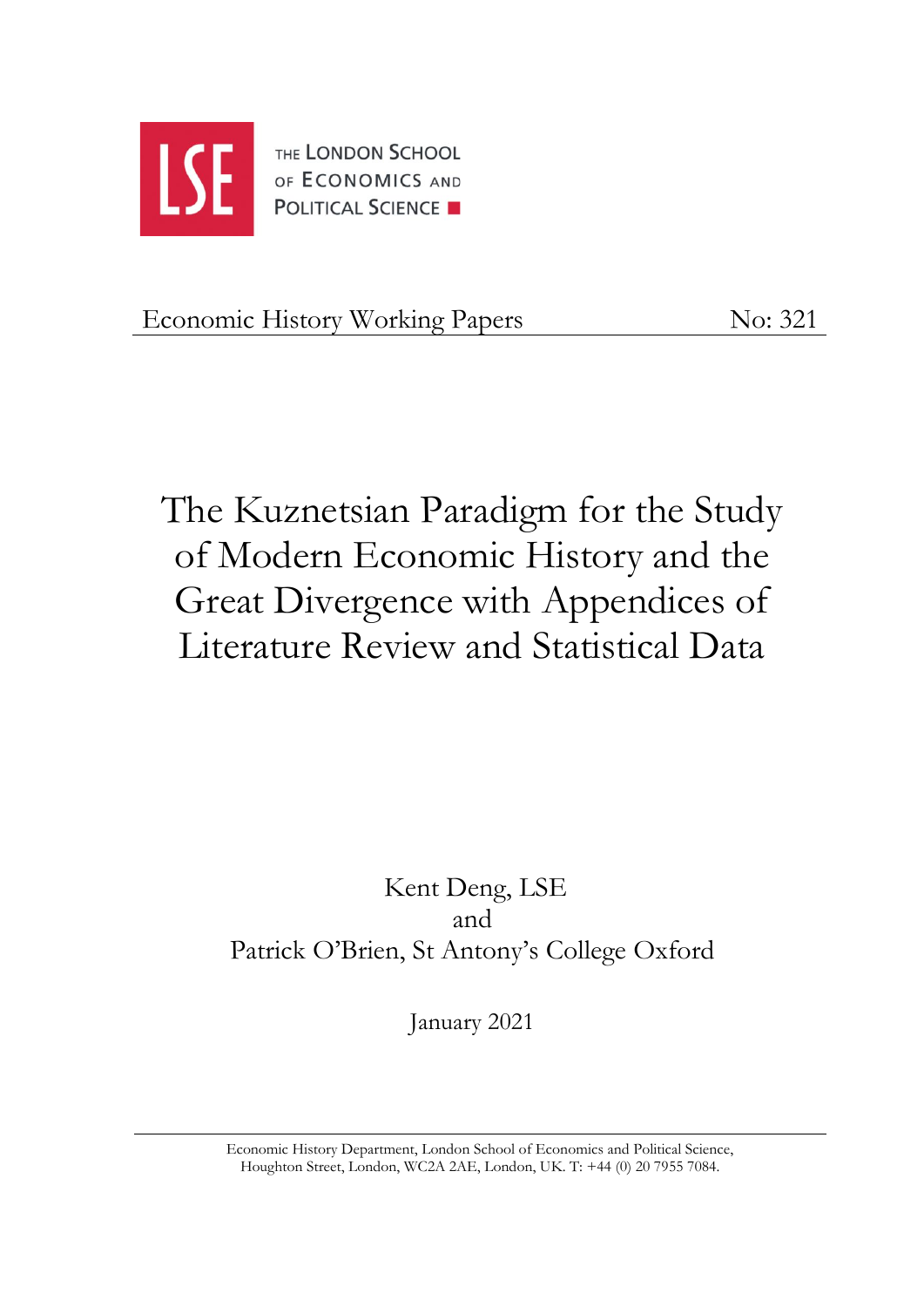# **The Kuznetsian Paradigm for the Study of Modern Economic History and the Great Divergence with Appendices of Literature Review and Statistical Data**

*Kent Deng and Patrick O'Brien*

#### **JEL Classification**: B41, C80, N01, 047

**Keywords:** Kuznetsian Paradigm, GDP, Great Divergence Debate, Eurocentrism, backward extrapolations, margins of error

#### **1. Historiographical Context**

After twenty-odd years of lively discourse the Great Divergence Debate should be credited with establishing a view among economic historians that the organic economy of Imperial China may be represented as being more economically and technologically advanced in pre-industrial times, than the cluster of national economies located within the frontiers of modern Western Europe. Only late in the day did that interconnected group of countries evolve to become scientifically, technically, economically and geopolitically the most developed and powerful in the world.<sup>1</sup>

Thus, the recent debate has been concentrated on the meta question of when, how and why the Western economies led by Britain, became clearly more efficient than the economy of Imperial China.<sup>2</sup> Since these two regions of Eurasia had remained virtually disconnected for centuries preceding this discontinuity**,** narratives in modern global history could include a short chapter on their limited inter-connexions and remain concentrated on two contrasting trajectories for longrun economic growth.<sup>3</sup>

The core question to debate is why one historical trajectory led to the observed and more rapid development of western economies, while for the past three or four centuries the other has exhibited pronounced retardation and relative decline. Either way, and within a world economy of increasingly extensive and intensive geopolitical and economic connexions (including commerce and competition between Europe and Asia) the relative position of China deteriorated. That economy's retardation continues to be explained with reference to the maintenance of a traditional political system for the governance of a vast territorial empire, archaic institutions, conservative

<sup>1</sup> Pomeranz, 'Without Coal'.

<sup>2</sup> Daly, *Historians Debate*.

<sup>3</sup> Vries, *State*.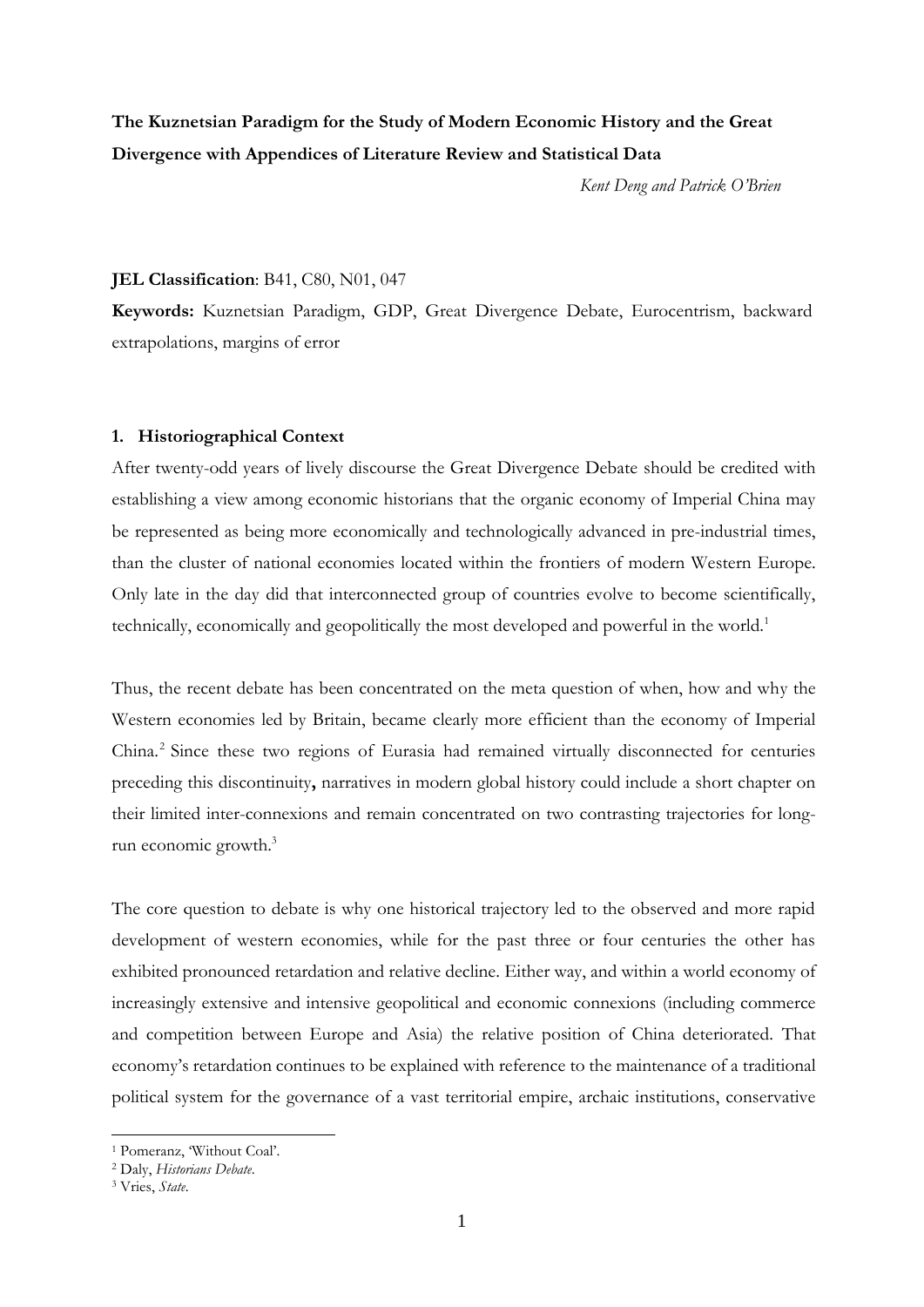beliefs and backward technology, which for centuries placed China's organic economy upon a trajectory leading to avoidable stasis and a prolonged widening of divergence with the West.<sup>4</sup>

The core of the modern revisionist rejection of this view (which provoked a vigorous counter attack) can be read in the writings of the California School of Historical Sociology. The School has formulated, fortified and defended a now famous thesis that for several centuries before the French and Industrial Revolutions, the economies of Western Europe and China operated in ways that look similar. Supporters of 'surprising resemblances' maintain that the supposedly superior and more efficient political systems, cultural beliefs, economic institutions and technologies of Western European nations had not generated anything approximating to clear differentials in the productivities of labour and standards of living for their populations that are the hallmarks of more advanced and progressive economic systems.<sup>5</sup>

The unsettled dispute over a chronology for contrasts in per capita levels of welfare provided by the Chinese economy for its population compared to European standards forms an essential preface to any serious discourse about divergence that aspires to the recognized as persuasive.<sup>6</sup> If acceptable statistical evidence could be assembled, dated and compared the respective historical trajectories for the national economies of Western Europe and China could be located and compared across space and through time. Macro-economic indices could be deployed to 'test' the plausibility of the basic revisionist arguments deployed by the California School to undermine Eurocentred/Weberian views that divergence had occurred because the framework of cultural beliefs and institutions surrounding production in Imperial China had evolved historically to support a trajectory for long-run economic progress that could be represented as negative for the structural changes and innovations leading to modern industrial market economies.<sup>7</sup>

Western economists and economic historians have not been slow to respond to the challenge to provide both theoretically plausible reasons as well as statistical evidence to undermine the critique that their perceptions of late Imperial China are superficial and Eurocentric. Predictably they have subjected core theses of the California School to the heavy artillery of standard tests deployed by economists and economic historians to quantify rates of growth and relative levels of welfare provided by national economies for their citizens.<sup>8</sup>

<sup>4</sup> O'Brien, *Economies.*

<sup>5</sup> Parthasarathi and Pomeranz, 'Debate'.

<sup>6</sup> Roy and Riello, *Global Economic History*.

<sup>7</sup> Vries, *State Economy.*

<sup>8</sup> Van Zanden and Ma, 'Maddison'.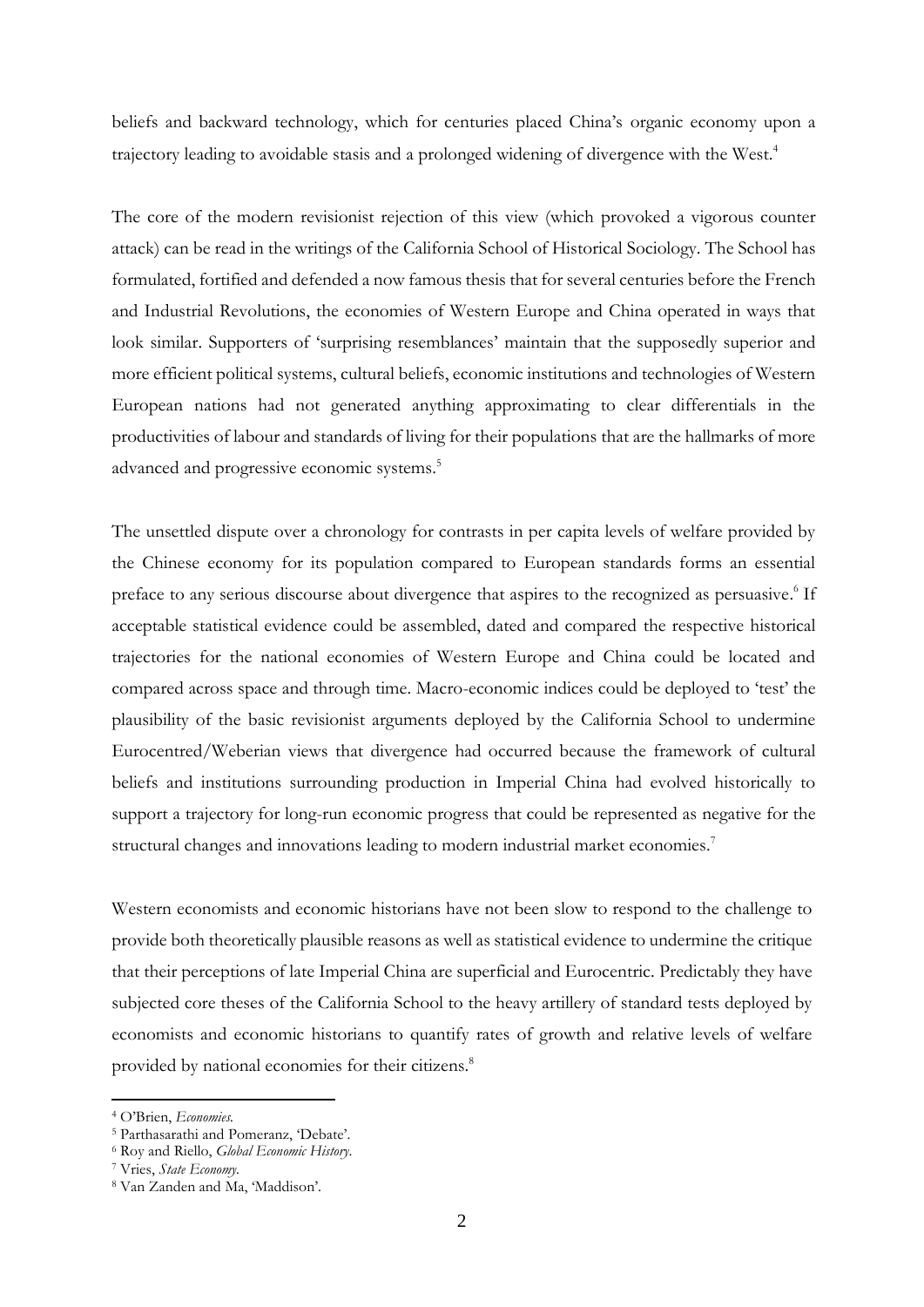This programme of historical research continues to uncover statistical evidence that has been heuristic to contemplate, compare and elaborate upon for economic historians of Imperial China and Western Europe. It has matured into a major example of the paradigm established decades ago for the study of national economic histories, empirical economics and the application of comparative methods for global histories of long-term economic growth by a Nobel Prize winner in Economics, Simon Kuznets.<sup>9</sup>

The Kuznets' paradigm for the study of national and comparative trends in the long run economic growth of nations explicitly recommends a conceptual framework (national accounts) and a methodology for quantification which has involved generations of economists and economic historians in the collection and calibration of data that could be validated as sufficiently reliable for the construction of a series of estimates for GDP's of Western economies. These disciplined endeavours have involved:

1. The measurement of the net annual values of outputs emanating from the primary, secondary and tertiary sectors of national economies.

2. The aggregation of these outputs into a series of annual estimates of gross domestic products available to be divided by accessible and more or less secure statistics for national/imperial populations in order to measure trends and cycles in GDP per capita.

3. The construction of price indices and purchasing power parity rates of exchange in order to convert estimates for GDP from current into constant prices and an appropriate numeraire to facilitate:

(a) The measurement of trends, and (if possible) cycles in growth over time;

(b) Cross-country comparisons that quantify the relative capacities of national/imperial economies to supply commodities and services for their populations and revenues for their states over selected periods in history.<sup>10</sup>

The plausibility of the results flowing from this productive paradigm for historical research depends upon: the availability, accessibility, volume and quality of statistical evidence as well as the methods and concepts adopted by scholars who have been engaged with the construction of indices designed to measure and compare China with Western Europe. For example, relative levels of GDP per capita, real wage rates and the family incomes for Chinese peasants and landless

<sup>9</sup> Kuznets, *Growth Rate*; Fogel, *Political Arithmetic*; and Floud, *Britain and Europe*.

<sup>10</sup> Kuznets, *Growth Rate*; and his *Growth of Nations*.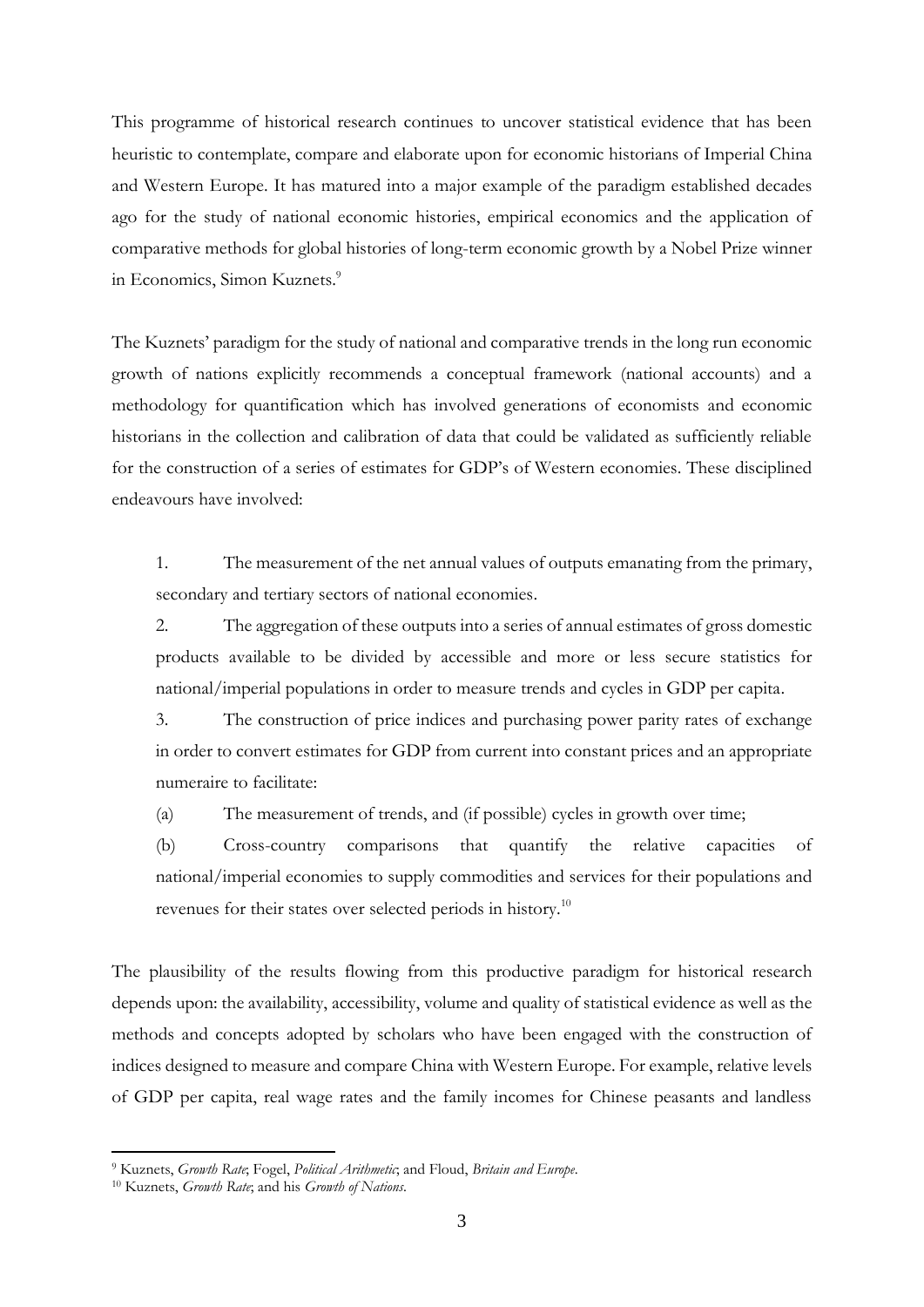workers compared with incomes derivable from wages payable to unskilled labour employed in the construction industries of European towns.<sup>11</sup> At present it looks as if this hard won and transparent body of statistical evidence has undermined the thesis of the California School that contrasts in productivity and welfare between the economies of late Imperial China and Western Europe had not occurred before the late  $18<sup>th</sup>$  century, and divergence cannot be explained with reference to any longer term contrasts with institutions for the management of Imperial China's organic economy.<sup>12</sup>

Chronology remains central to the revisionist argument that Europeans and Chinese lived and worked in a world of surprising resemblances until late in the eighteenth century because if it could be supported by statistical evidence, then the defects (posited by 'Weberians') in the culture, institutions and above all, in the constitution of the state established and maintained over many centuries for the management of a very large imperial economy are no longer tenable.<sup>13</sup> Furthermore, this Sinocentred chronology supporting an analysis that Europe's convergence towards an ultimate divergence from China also becomes more logical to represent as the outcome flowing from a range of contingent factors. They included: natural endowments of a new and eventually highly significant source of energy, namely coal; the discovery and gradual exploitation of a massive bounty of natural resources in the Americas; and the unintended consequences of interstate rivalry, mercantilist competition and protracted interludes of warfare that emanated from Europe's failure to construct and sustain an hegemonic state to rule and regulate the fragmented economy of that sub-continent.<sup>14</sup>

A brigade of distinguished scholars with credentials in European economic history aided and abetted by a platoon of economists educated at western universities have continued to maintain that their representations and calibrations of data sets for Imperial China demonstrate that divergence occurred much earlier than the eighteenth century.<sup>15</sup> We find, however, that the statistics utilized by *both* sides in this debate will not wash. <sup>16</sup> As most historians in touch with the primary sources utilized for macro-economic measurement have recognized (even for European economies with archives of official data available for their construction) indices that are reliable enough to support plausible conjectures for rates and relative levels of economic development

<sup>11</sup> Deng and O'Brien, 'Debate'.

<sup>12</sup> Berg, *Writing the History.*

<sup>13</sup> Goldstone, *Why Europe*; van Zanden and Ma, 'Maddison'.

<sup>14</sup> Rosenthal and Wong, *Before and Beyond Divergence*; and van Halte, 'Escaping the Great Divergence'.

<sup>15</sup> Van Zanden and Ma, 'Maddison'.

<sup>16</sup> Deng and O'Brien, 'Debate'; 'Statistical Foundations'; and 'GDP per Capita'.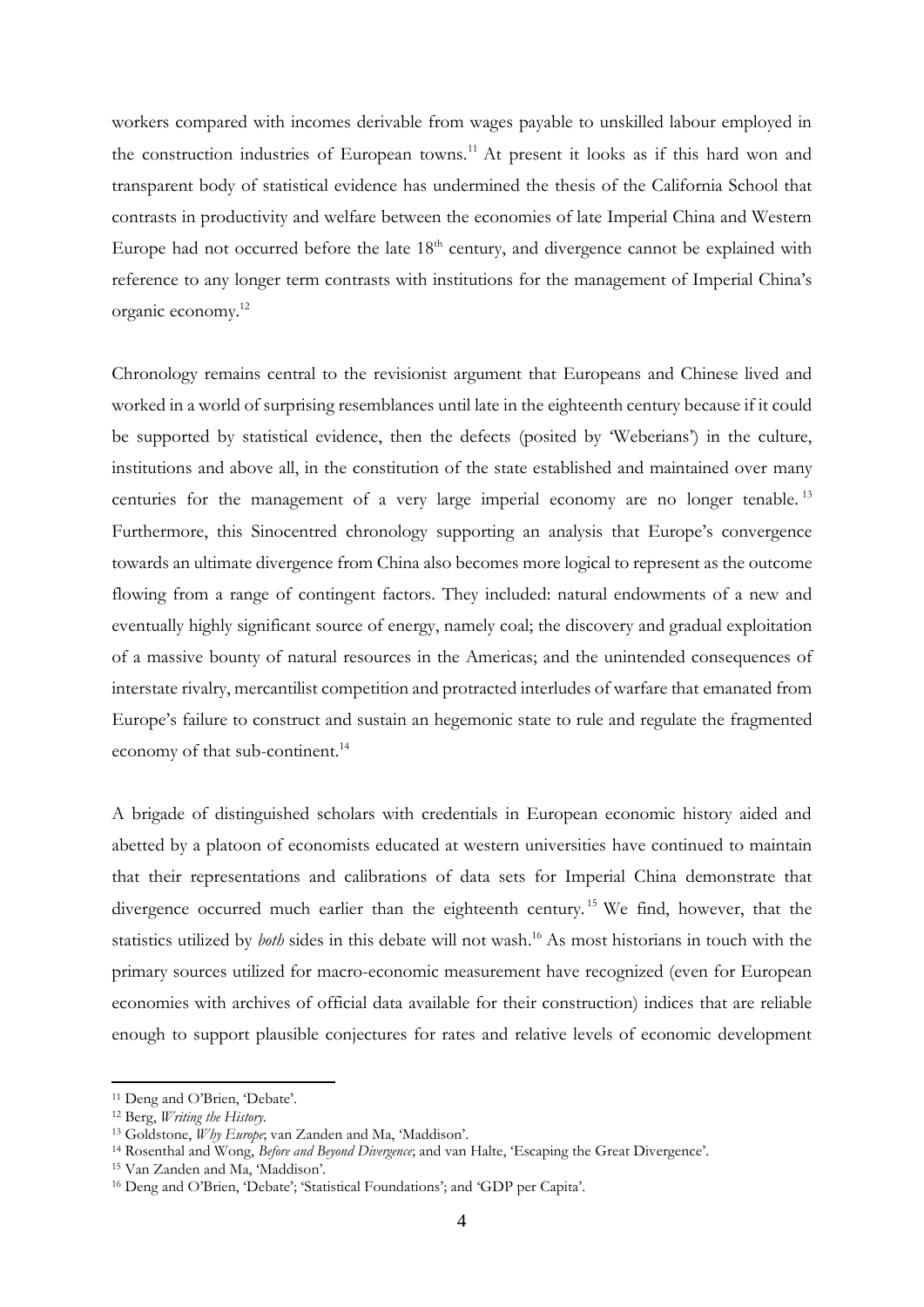have been difficult to construct. On close examination they have often turned out to be less than durable.<sup>17</sup> For Imperial China, even the most basic evidence required for the construction of plausible conjectures for a total population, areas of land cultivated and cropped, nominal daily wage rates, outputs of major crops and industrial commodities, the volumes of exports, imports and internal trade expressed in standardized or standardisable moneys of account are simply not available.<sup>18</sup>

Our investigations into the data utilized by both sides in the Divergence Debate has reluctantly concluded that the application of the Kuznetsian paradigm for historical research designed to locate the conjuncture in premodern history when divergence between Imperial China and Western Europe emerged, persisted and widened is not viable. As Karl Popper might say for this particular debate, the paradigm is degenerate. Its status approximates to conceptual art in the history of art and as such is convincing only to those who claim the impressions conveyed by their constructed numbers are historical 'facts' that approximate to the explicanda required for analytical narratives of long-run growth.<sup>19</sup>

## **2. Primary and Secondary Sources for Kuznetsian Economic Histories of Imperial China**

Undaunted by the paucity and quality of primary sources as well as the complexities involved in the construction of purchasing power parity rates of exchange for historical comparisons across continents, our colleague Stephen Broadberry with two Chinese co-authors (Hanhui GUAN and David Daokui LI) have ventured to publish a series of estimates for the GDP per capita for Imperial China from the Song to the Qing Dynasties – 980 to 1850. For purposes of comparison with western economies they have converted the series into 1990 international dollars.<sup>20</sup>

We applaud their ambition and welcome the opportunity to engage in a discussion with them on the evidential basis for an extension of the Kuznetsian paradigm for historical national accounting, to include Asian economies in general and to provide statistics for a chronology and explicanda that could reconfigure the unsettled debate on the Great Divergence between Imperial China and Europe in particular.<sup>21</sup>

<sup>17</sup> Speich, 'Global Abstraction'; Jerven, 'Unlevel Playing Field'; Boldizzioni and Hudson, *Handbook*.

<sup>18</sup> Deng and O'Brien, 'Maddison Was Wrong'; Hatcher and Stephenson, *Unreal Wages*.

<sup>19</sup> Vries, *State Economy*.

<sup>20</sup> Broadberry, et al., 'Divergence'.

<sup>21</sup> Goldstone, 'Data and Dating'.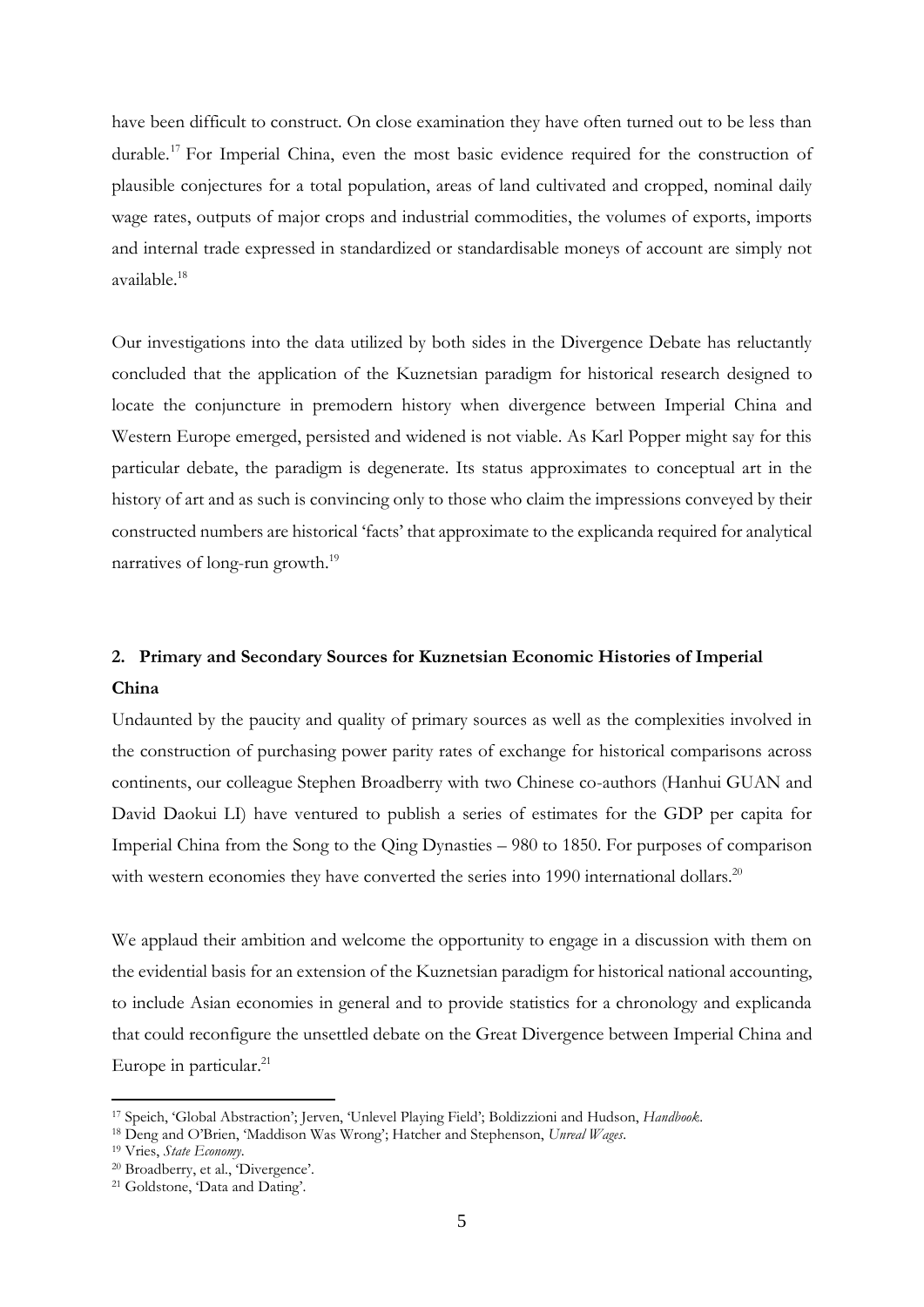Now that the results of a Kuznetsian endeavour by Broadberry, Guan and Li (hereafter BGL) have been published and prefaced by an understatement that the data available for the vast and complex economy of Imperial China is 'not as abundant as British data' we decided to elaborate and update the view we had formed, circulated in working papers and published as articles in three journals.<sup>22</sup> Briefly it stated our view was written to defend a traditional historiography which maintained that the primary statistical sources available for the construction of estimates of GDP per capita for Imperial China (even for so-called 'normal' years of Ming and Qing rule) are not sufficient in quantity, scope or quality to support claims for a macro-economic framework for the analysis of the empire's long-run development from 1400-1840.<sup>23</sup>

Our response to BGL's laudable endeavour would probably not, moreover, surprise political historians who are familiar with the complexities of governing empires of the size and geographical diversity of Ming and even more of Qing China.<sup>24</sup> Historians of pre-modern China recognize Chinese dynasties reigned rather than ruled over their empires. They lacked the fiscal resources, administrative capacities and access to technologies to govern such extensive and diverse areas of territory and the ethnically heterogeneous populations living within the vulnerable frontiers of their empires.<sup>25</sup> The statistical information that the State managed to collect could only have covered confined regions and localities of the polity. Data were only acquired sporadically. Statistical information available to China's imperial regimes must have been subject to more significant margins of error than the data acquired by the altogether smaller and more governable polities of western Europe.<sup>26</sup>

Nevertheless, BGL consulted an impressive bibliography of modern secondary literature on the economic history of Imperial China (including printed and edited collections of primary sources) published in Chinese and English over the last 60 years. The authors have somehow managed to recover and calibrate a sufficient volume of statistical data to publish estimates that *prima facie* appear to satisfy the core prescription of the Kuznetsian paradigm for writing economic histories based upon national accounts: to 'quantify the quantifiable.'<sup>27</sup>

<sup>22</sup> Deng and O'Brien, 'Debate'; Statistical Foundations'; 'GDP per Capita'; and 'Maddison Was Wrong'.

<sup>23</sup> Eckstein, *Economic Trends*; Feuerwerker, 'Presidential Address'.

<sup>24</sup> Emigh, et al., *Antecedents*.

<sup>25</sup> Deng, *Premodern Chinese Economy*; Jones, *Growth Recurring*; Elvin, *Pattern*; Fairbank and Liu, *Cambridge History*.

<sup>26</sup> Emigh, et al., *Antecedents*; Yun-Casallila and O'Brien, *Fiscal States*; von Glahn, *Economic History.*

<sup>27</sup> Kuznets, *Growth of Nations*, p. 16.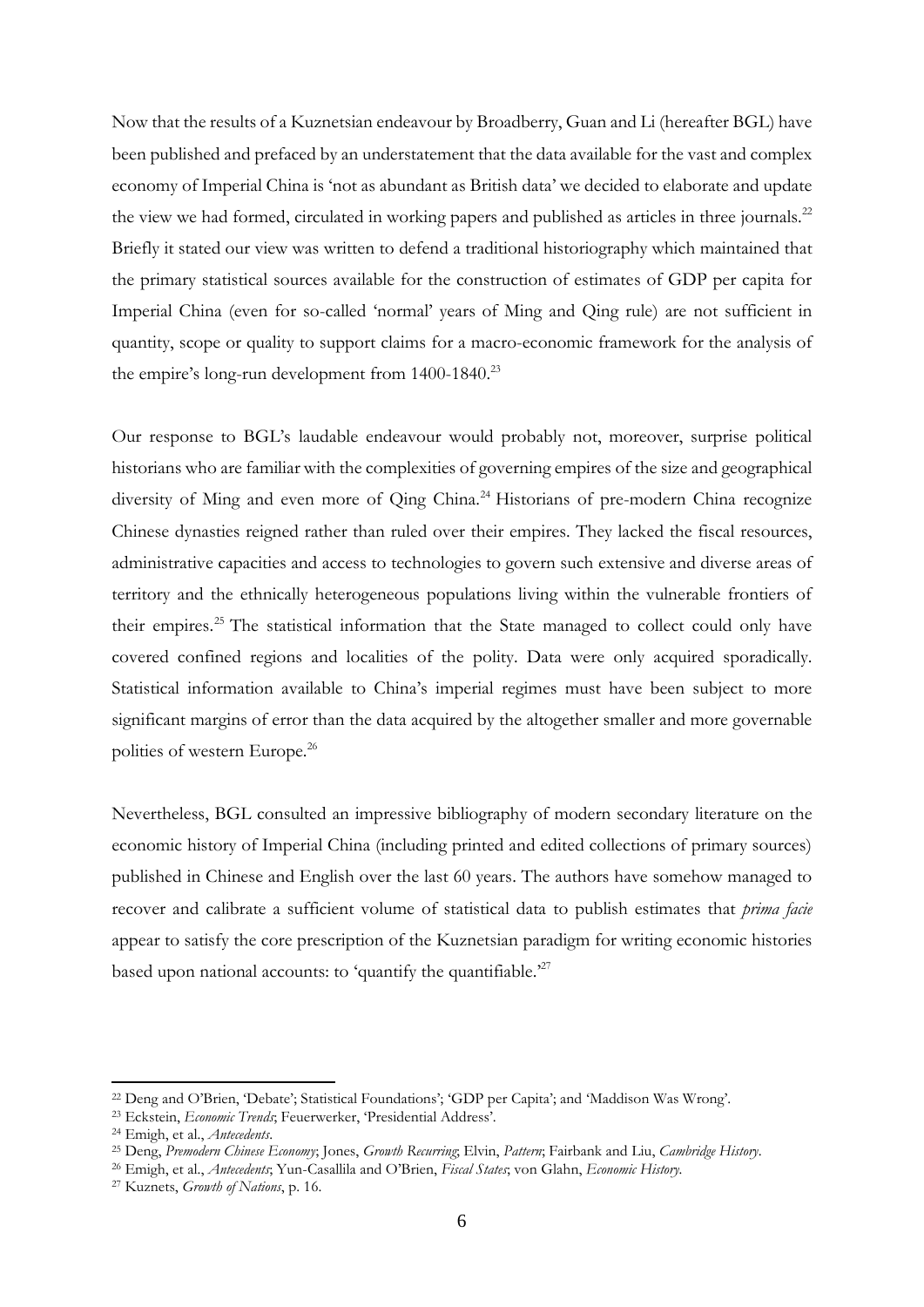Explicitly and implicitly BGL have also endeavoured to reassure fastidious historians that Asia like early modern Europe was 'more literate and numerate than is often thought and left behind a wealth of data in documents.<sup>28</sup> Unfortunately relative levels of literacy and numeracy for Ming and Qing China compared to Western Europe have not and probably cannot be measured.<sup>29</sup> While the 'wealth of data' included in the authors list of 'European documents' and compared to a list of 'Chinese' data sources do not equate to a procedure for the validation of the type and quality of statistical evidence that they used for the construction of a historical sequences of macro-economic estimates for domestic production.<sup>30</sup> We retain our view that the primary sources available for Ming and Qing China do not allow for the construction of estimates that could refer to or represent either rates or relative levels of growth for the Imperial economy as a whole.<sup>31</sup>

We recognize that BGL made a real effort to consult the current bibliography of published secondary and printed primary literature that might contain statistical evidence for the compilation of historical accounts for Imperial China. We will, however, suggest that their validation of that evidence does not (as we read their paper) seem to have been sufficiently critical. For example, merely listing sources that contain statistics is not a procedure for verification. Historians of Imperial China long been aware that most documents collected for the governance of the empire were systematically destroyed with each and every change of dynastic regime after its official history had been written by 'historians' employed in the service of a successor regime seeking legitimacy for a mandate to rule China. Thus, however efficiently or inefficiently official statistical information may have been gathered in order to administer policies for the empire the records for dynasties, apart from records for the Qing regime were to repeat destroyed.<sup>32</sup>

Furthermore, records that fortunately survived are unlikely to be either imperial in scope or to include statistics that might serve as proxies for the 'plausible conjectures' that historians could recognize as viable enough for the calibration of evidence required to compile imperial accounts for annual outputs emanating from primary, secondary and tertiary forms of domestic production in current and constant prices that could be converted into conceptually valid values denominated

<sup>28</sup> Broadberry, et al., 'Divergence', p. 957.

<sup>29</sup> Deng and O'Brien, 'Standards of Living'.

<sup>30</sup> Broadberry, et al., 'Divergence', pp 959-62.

<sup>31</sup> Deng and O'Brien, 'Debate'; 'Statistical Foundations'; 'GDP per Capita'; and 'Maddison Was Wrong'.

<sup>32</sup> Zan and Deng, 'Micro Foundations'.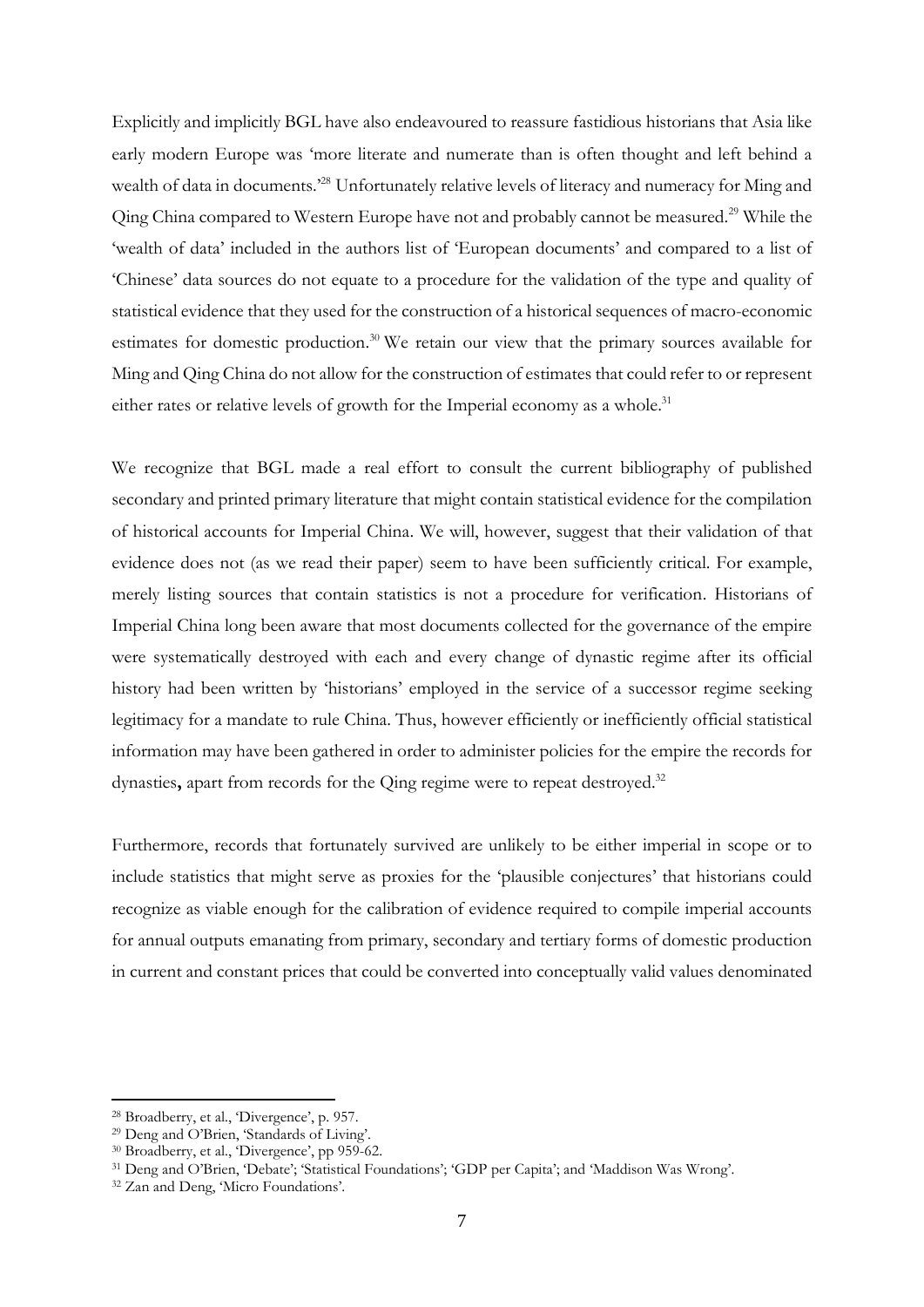in some globally accepted currency or commodity that represents their purchasing power parity values on markets for national currencies in pre-modern times.<sup>33</sup>

Several features of the imperial state and the economy help to explain the paucity of historical statistics that are available for Imperial China.<sup>34</sup> Sooner or later dynastic regimes confronted the omnipresent political and technological constraints of ruling over and taxing an extensive territorial and ecologically varied empire with long and vulnerable frontiers containing populations that were ethnically and culturally diverse. Contexts of time, place and political prudence confined their role in the management of a polity of interrelated but less than integrated local economies dominated by household units for the organization of production, to relatively low rates of fiscal extraction and expenditure.<sup>35</sup> Taxation accompanied by bouts of predation were normally sufficient to maintain regime stability, internal order, external security and social relief from disasters**.** While demands on the state for higher and more active levels of involvement in the economic affairs of the empire remained at tolerable levels of political pressure from a population growing slowly. Incentives and pressures on the imperial state to acquire statistical information about China's economy and society were altogether weaker than those operating among the mercantilist and warring states of Western Europe.<sup>36</sup>

Various historians of Imperial China do not regard the volume, range and quality of statistical records to be remotely comparable to those available to their colleagues who specialize on the polities of medieval and early modern Europe.<sup>37</sup> Furthermore, a survey of the bibliography of books and articles published in recent decades on the economic history of the Chinese empire will, we also suggest, expose the understandable frustrations of their colleagues with ambitions to write modern Kuznetsian-style economic histories of the empire.<sup>38</sup> After all they are now writing at a time of accelerated globalization when China (and India) are regaining their historical status as advanced economies. BGL's ambition has, moreover, almost certainly been fuelled by an expectation that as a 'way of knowing' Kuznetsian analysis is superior to more traditional methods on display in the Cambridge and other histories of China (and India).<sup>39</sup>

<sup>33</sup> Vide our debate with van Zanden and Ma, 'Maddison' versus Deng and O'Brien, 'Statistical Foundations', and 'GDP per Capita'.

<sup>34</sup> Wong, *China Transformed*; Li, 'Economic History'.

<sup>35</sup> Yun-Casallila and O'Brien, *Fiscal State*; Liu, 'Vision'.

<sup>36</sup> Deng, *Political Economy*, Pt 1; Brook, *Chinese State*; Dincecco and Onorato, *From Warfare to Wealth.*

<sup>37</sup> Ge, et al., 'Farmland Resources', Zhong, 'Quantitative Estimates'; Peng, 'Long-term Changes'; Peng, 'Prices'; Yang, 'Tang Records'; Shi and Ma, 'Yield per Mu'; Wang, 'Summary'; Liu, 'Maddison'; Liu, *Total GDP*; Wei, 'Reality and Fairy Tale'; Ni, 'China's Total GDP'.

<sup>38</sup> Ibid.

<sup>39</sup> Fairbank and Liu, *Cambridge History*; Raychauduri, et al., *Cambridge History.*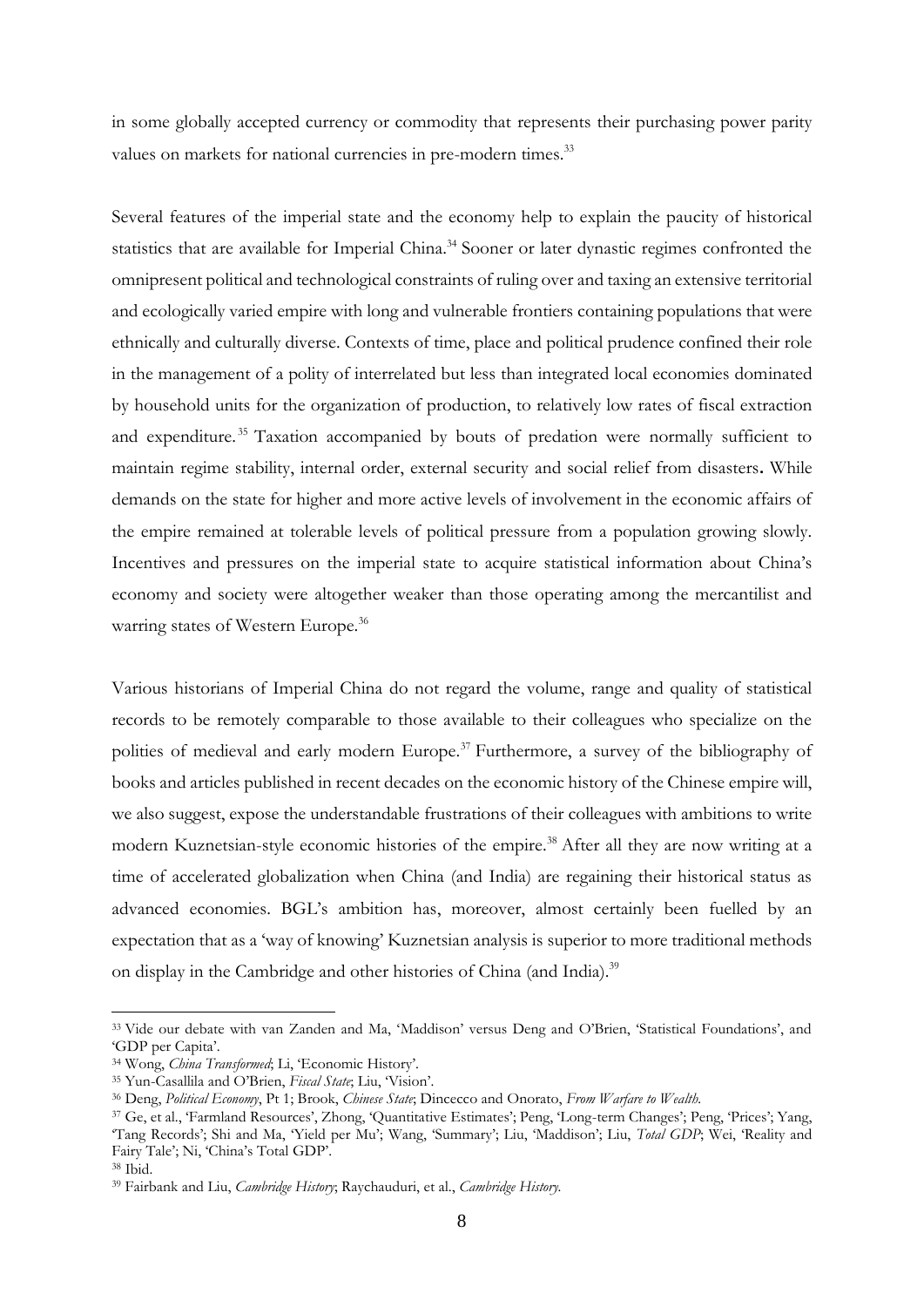BGL were certainly aware of the scale, scope and quality of the data at their disposal and they have dealt with the problem in three distinct ways. First, they have attempted to reassure their readers about a 'wealth of data' available in primary sources.<sup>40</sup> Secondly, they adopted the margins of error technique deployed by the distinguished Harvard economist and sinologist Dwight Perkins who attempted to produce an acceptable series of statistics for the empire's population and agricultural output fifty years ago.<sup>41</sup> Thirdly, in emulating the Perkins' example three scholars (with recognized distinctions in disciplines other than Chinese history) have awarded their own 'reliability grades' to statistics that they represent as quantified estimates for domestic, primary, secondary and tertiary production for benchmarked but 'normal' years of Chinese imperial history under the Northern Song, Ming and Qing dynasties. Their numbers are expressed in current and constant prices as well as 1990 international dollars, decade by decade, from 980-1850. The grades they awarded themselves range from A ('firm figures') to D ('conjectures') are derived from: 'error margins' (*pace* Perkins) and 'comparisons with alternative series by other authors and by taking account of fluctuations in the underlying data.<sup>42</sup> This procedure of 'subjective' data validation has not, however, been based on close engagement with an entirely limited range of official primary sources that refer to the empire as a whole.

In general, the foundational evidence for their estimates has been derived in large part from a historiography of secondary literature (books and articles) published by professional economic historians of Imperial China. In search for statistics that referred to the empire, Chinese historians too have also grappled as best they could with a restricted volume of unreliable official data for macro-economic measurement. <sup>43</sup> Much of this secondary literature (referred to by BGL as 'credible' and which contains statistical evidence) is based upon a body of unofficial publications (gazettes and private histories) that tend to be unambiguously provincial, prefectural, county and even more local and spatial in their focus. It is rarely the product of properly designed and executed local surveys. According to Zhai's unpublished research the statistics in these sources often consist of numbers copied repeatedly from reports written from time to time by Mandarins to inform the central government that economic conditions in more or less remote parts of a rapidly expanding territorial Qing empire are satisfactory. 44

<sup>40</sup> Broadberry, et al., 'Divergence', p. 957.

<sup>41</sup> Perkins, *Agricultural Development*; Broadberry, et al., 'Divergence', pp. 957, 979-81.

<sup>42</sup> Broadberry, et al., 'Divergence', pp. 979-8 and appendices published online, pp. 50-62

<sup>43</sup> The first published attempt was made by Chung-li Chang, an American trained economist, in his study of China's gentry class; see Chang, *Chinese Gentry*. His bold, but primitive, methods have inspired many works including those by Perkins, *Agricultural Development* and Zhao, et al., *Grain Yield*.

<sup>44</sup> Zhai, 'Economic Performance'*.*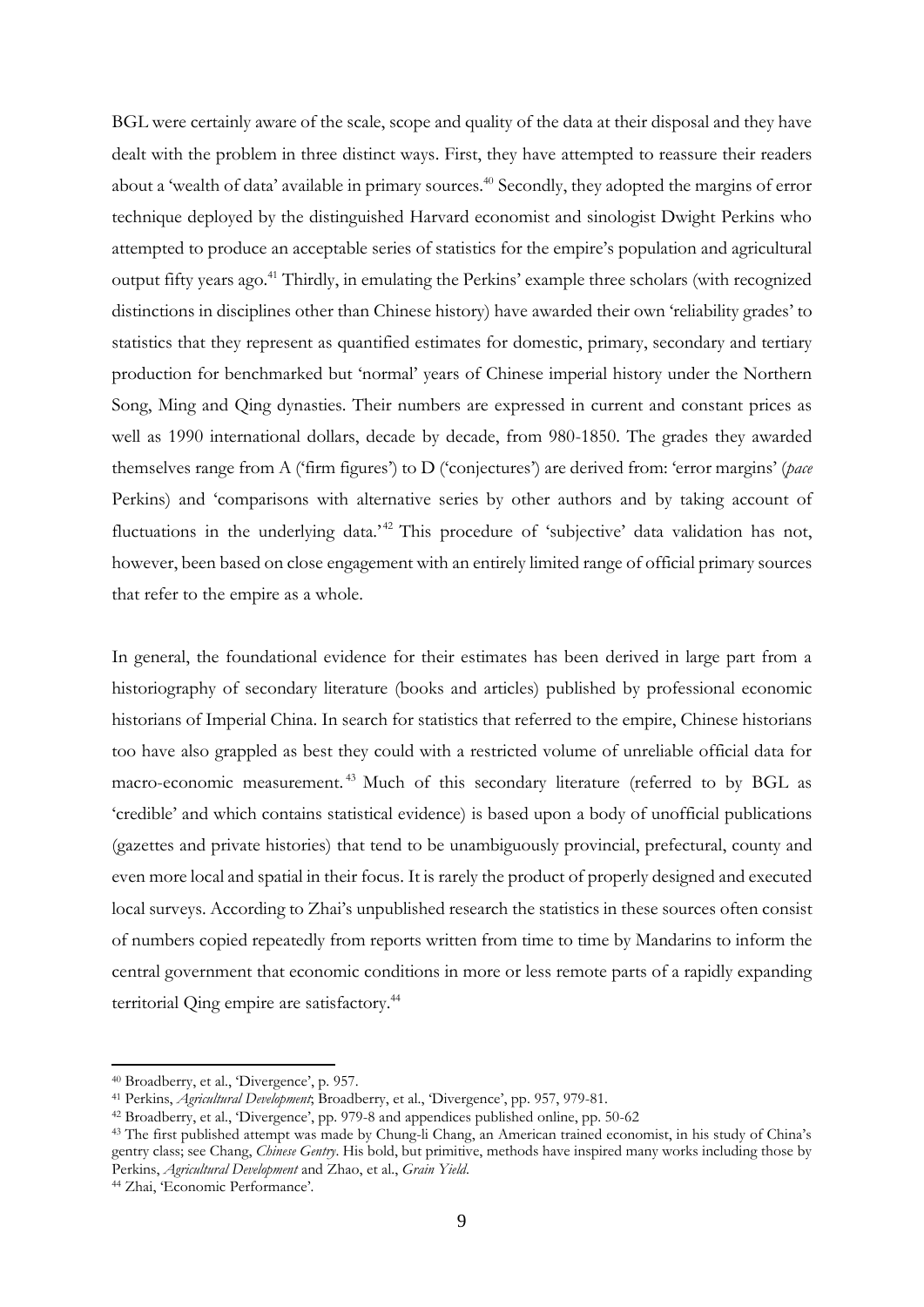To sum up: It is our perception that in an endeavour to find quantitative evidence that might conceivably refer to Imperial China as a single macro-economic unit BGL confronted insoluble problems of validating the nature and quality of data that they utilized. They have also found it necessary to make claims for statistics that are geographically confined in reference but have been aggregated and refined into macro-economic statistical evidence that purports to refer to the vast complex and diverse economy of Imperial China.

In order to gain acceptance for their calibrations of this evidence they have conceded that 'some data from official historical literature suffers from inaccuracies and biases'. <sup>45</sup> The ways and degrees that is the case is not, however, analysed. Instead they add a confident assertion that 'Chinese economic historians have drawn upon other (again unspecified) sources to publish adjusted data.' We do appreciate that a major feature of Kuznetsian economic histories consists of statistical evidence derived from refinements to imperfect primary sources until a consensus emerges around a range of 'plausible conjectures.' Nevertheless, along with most other students of Imperial China, we are not convinced that the state and status of the secondary literature published over the past sixty years includes anything like the range of canonical publications required for the construction of a plausible set of benchmarked estimates aggregated to represent acceptable conjectures for trends and levels in the empire's GDP from 980-1850. In his historiographical survey of the field Li Bozhong states that 'We don't really know what the economy looks like as a whole.<sup>46</sup> Li resists the temptation to generate imperial national accounting for China.

As we read it the secondary literature that BGL rely upon for statistical evidence for their estimates will not stand up to examination for reasons we elaborate upon in detail in sections 3 to 5 above. Meanwhile we conclude this section with an illustrative genealogy of Chinese and Western scholars who have also published macro-economic statistics (both with and without qualification) that purport to refer to an Imperial Economy (Figure 1).

<sup>45</sup> Broadberry, et al., 'Divergence', p. 961.

<sup>46</sup> Li, 'Economic History in China', p. 304. Also, see Ge, et al., 'Farmland Resources', Zhong, 'Quantitative Estimates'; Peng, 'Long-term Changes'; Peng, 'Prices'; Yang, 'Tang Records'; Shi and Ma, 'Yield per Mu'; Wang, 'Summary'; Liu, 'Maddison'; Liu, *Total GDP*; Wei, 'Reality and Fairy Tale'.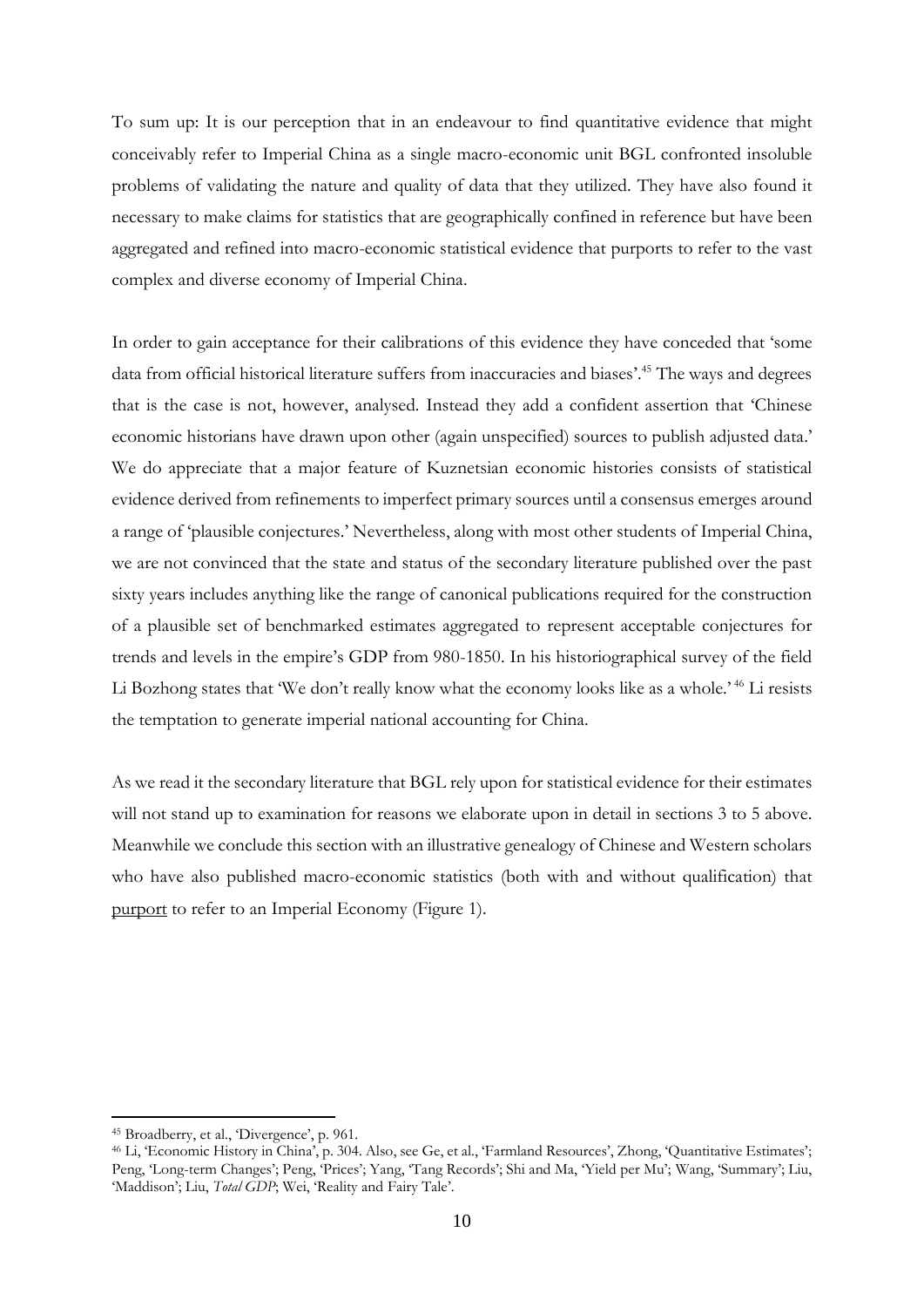



**Sources** (by date of publication): Kuznets, *National Income*; Buck, *Land Utilization*; Clark, *Economic Progress*; Ou,<sup>47</sup> 'New Estimate'; Ou, *National Income*; Wu, *China's National Income*; Liu, *China's National Income*; Liu, 'Structural Changes'; Liu and Yeh, 'Preliminary Estimate'; Chang,<sup>48</sup> *Chinese Gentry*; Perkins, *Agricultural Development*; Liang, *Dynastic Data*; Xu and Wu, *Capitalist Development*; Chen, *Market Mechanisms*; Wang, 'Rice Prices'; Zhao, et al., *Grain Yield*; Liu and Wang *Market Development*; Li, *Agricultural Development*; Maddison, *Chinese Economic Performance*; Lee and Wang, 'Malthusian Models'; Guo, 'Food Production'; Pomeranz, *Great Divergence*; Ge, *Demographic History*; Shiue and Keller, 'Markets in China'; Allen, 'Agricultural productivity'; Wu, *Quantitative Issues*; Liu, *Chinese Market Economy*; Allen, et al., 'Wages'; Liu, *China's Total GDP*; Guan and Li, 'China's GDP'; Liu, *GDP and Economic Growth*; Shi, *Development and Underdevelopment*; Shi, *Agricultural Development*; Broadberry, et al., 'Divergence'.

<sup>47</sup> Pao-San Ou is also known as 'Wu Baosan' in Mandarin.

<sup>48</sup> Chung-li Chang is also known as 'Zhang Zhongli' in Mandarin.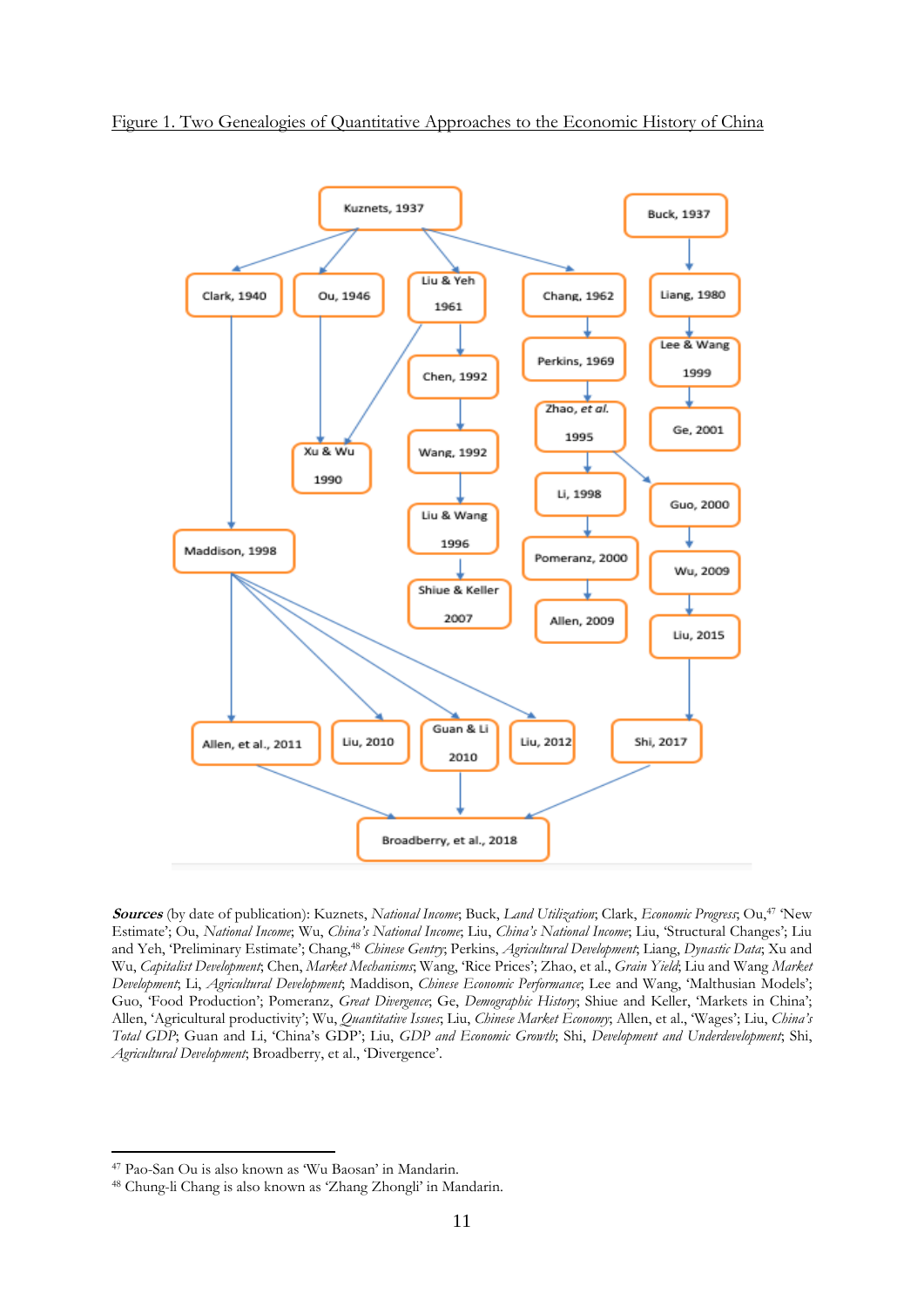*Prima facie*, there are two genealogies that exemplify quantitative approaches to the economic history of Imperial China. The first can be ascribed to the enduring influence of Simon Kuznets' who invented historical national accounting in the 1940's. The second originated with John Buck, the American agro-economist who in the 1920's carried out the first scientific survey of China's farming sector and produced hard data. Unfortunately, the methods pioneered by Buck have been less influential than the approach favoured by 'Kuznetsians'. Kuznets himself never studied China. His followers – namely Colin Clark, Pao-san Ou (or Wu Baosan), Ta-chung Liu, Kung-chia Yen, Angus Maddison and BGL - have not shared his respect for the need to comprehend and validate data from reliable primary and secondary sources for the measurement of GDP. Instead, they have circumvented an insurmountable problem by reconstructing and refining each other's educated guesses and subjective impressions into ambiguous and misleading proxies for the statistics required for the measurement (and analysis) of China's production, incomes and consumption.

Three examples of this influential but egregious tendency found in publications by Chung-li Chang (or 'Zhang Zhongli', according to the Mandarin spelling) are summarised in this paper and elaboration in detail in appendices to this paper. Chang manufactured a database of macroeconomic statistics that purports to refer to the Empire as a whole from a scattered chronology of numbers and anecdotal evidence that he found in eighty-three local gazettes. He refers to just 4% of the ecologically diverse and almost certainly unrepresentative counties included in the Qing empire. Needless to say Chang's 'numbers' are open to criticism. Another more example is Guo Songyi who cited six sporadic observations of farm outputs for benchmark years for the Ming Period (1368-1644). Guo's data refer to the Lake Tai Region which included 8 prefectures governing 51 counties. <sup>49</sup> He went on to create another set of benchmarks that were also based on six sporadic observations, for the Hu-Guang region that included 16 prefectures.<sup>50</sup> Guo's calibrations include figures for double cropping and New World crops (maize and sweet potatoes) as well as figures based on the assumption that rent amounted to 50% of gross output. He asserts that average China-wide yield levels per *mu* rose from 240 catties to 256 catties, and to 319 catties for the early Ming, late Ming and late Qing, respectively. His assumption about rents is incorrect. In the Ming-Qing period, a fixed rent based on the first crop (main crop) was widespread. Furthermore, Guo's benchmark years make no allowance for crop failures that probably occurred

<sup>49</sup> Guo, 'Food Production'; Deng and O'Brien, 'Nutritional Standards', p. 241.

<sup>50</sup> Guo, 'Food Production'.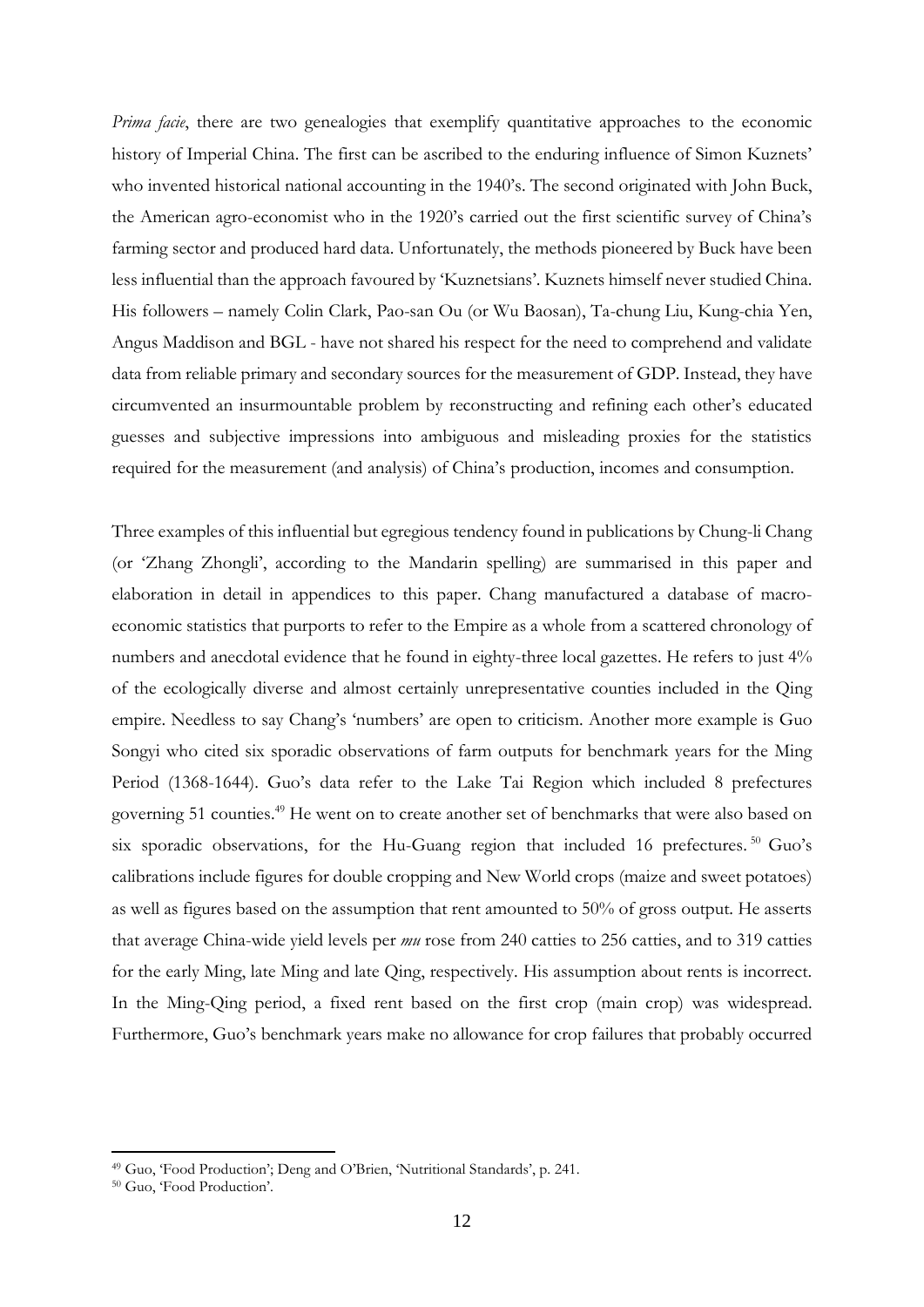every third year.<sup>51</sup> Our third example is the book published in both English and Chinese by Shi Zhihong in 2017 which we examine in detail in our working paper Section 4.

#### **3. Areas of Cultivated Land Allocated to the Production of Grains in Ming-Qing China**

Section 3 is devoted to an altogether more detailed critique of the methods, sources and assumptions adopted by BGL for the estimation of trends in the nominal values, volumes and relative levels of grain output produced by the agricultural sector of the Imperial economy 1400- 1840. We have set aside the period 980-1400 and concentrated on their estimates for grains. Rice, wheat, barley, millet, corn, potatoes and sorghum constitute roughly half of their estimate for net value added in current prices of Imperial China's gross domestic production for 1840. Furthermore, we also observe that the range of ostensibly hard statistics cited by BGL as 'firm' or 'good' figures for net values added for cash crops and other primary products are derived as markups at a constant ratio of 20% on their ostensibly measured output for grains. A similar resort to mark-ups on figures designated as derivable from grain output also generated estimates for components of BGL's estimates for net values added of the industrial and service sectors for 1840.

BGL recognized that the 'groundwork for this mode of estimation was laid by Perkins who drew upon the work of Chinese and Japanese scholars to derive 'adjustment coefficients' applied to official but highly imperfect primary sources for Ming and Qing China.' <sup>52</sup> They did not mention that Perkins published two sets of estimates calibrated with different data to measure trends and levels of grain output for Imperial China. One was based his selection of estimates for the size of the empire's population to which Perkins attached 'subjective margins of error' which he multiplied by a constant of 527 catties of (unhusked) rice per capita. He offered both numbers as a transparent and plausible way to construct a long run series of estimates that might conceivably represent trends in the volume of grains produced by the empire's agricultural sector. Perkins obtained his 'impressions of grain output *per capita*' from data published by Buck and several other historians. He noted their estimates seldom fell below 360-480 catties or rose above 700 catties.<sup>53</sup> Alex Eckstein, another economist with credentials as a sinologist, considered the construction of such estimates to be impossible.<sup>54</sup> Perkins conveyed commendable hesitations about the whole exercise of multiplying contested data for China's total population by a constant volume of rice

<sup>51</sup> For the frequency, scale and scope of natural disasters, see Fairbank and Liu, *China*, vol. 11, pt. 2, p. 7; Perkins, *Agricultural Development*, p. 172; also Buck, *Atlas*, pp. 30–1.

<sup>&</sup>lt;sup>52</sup> Broadberry, et al., 'Divergence', pp. 965-69.

<sup>53</sup> Perkins, *Agricultural Development*, pp. 308-10.

<sup>54</sup> Eckstein, *Economic Trends*.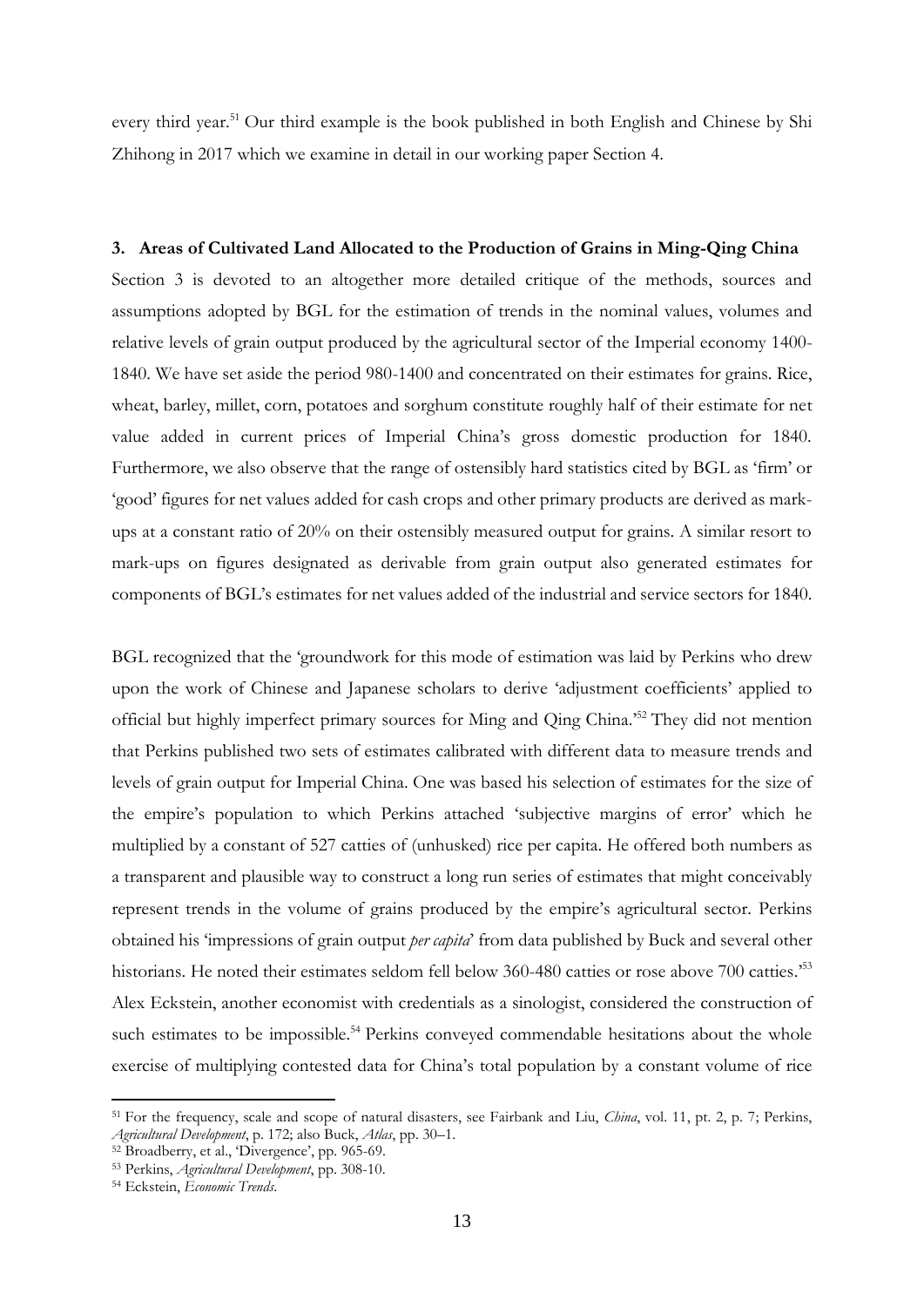equivalents representing educated but subjective and configured impressions of a modal but unchanging level of *per capita* consumption production of grains for 1368-1850. Transparency does little, however, to alleviate scepticism towards this way measuring trends in the production of food grains. It simply begs the question?

For their purposes BGL sensibly decided to concentrate on an alternative and complementary sequence of exercises (also initiated by Perkins) to construct estimates of the area of Imperial China's land cultivated with food grains multiplied by estimates of averaged annual yields for food grains converted to rice equivalents. <sup>55</sup> Unfortunately, neither the Ming nor the Qing state conducted comprehensive systematic cadastral surveys required to measure the empire's cultivated area of farmed land – 80% of which, according to Perkins, was sown with food grains – principally under rice and/or wheat. The only potentially relevant data available to estimate the area of Imperial China's land cultivated with grains are for farmland liable to taxation. Although landowners had a legal incentive to register their property rights, fiscal and agrarian historians have recognized that a significant but virtually unmeasurable share of the empire's cultivated area legally and illegally avoided and/or evaded taxation. Furthermore, and apart from the aforementioned absence of empire-wide cadastral surveys, in 1712 by decree, the Qing emperor capped the total amount of the land tax to be collected at a permanently fixed sum of 30 million taels per annum. <sup>56</sup> This decree effectively diminished any need for the state to systematically and regularly measure the area of cultivated land liable for taxation at a time when the Empire's population and extensive margin of cultivated land potentially available for taxation was increasing rapidly.<sup>57</sup>

In line with Perkins and other scholars BGL proceeded to 'adjust' records for 'taxed units' of land in order to estimate the area of taxed land sown with grains.<sup>58</sup> In doing so they recognized another and altogether 'a more serious worry' – namely, the lack of a consistent standard for the measurement of areas of land. The Chinese *mu* which varied (and historians suggest varied significantly) 'between regions and over time'.<sup>59</sup> Their ad hoc solution to this familiar and significant problem for Chinese agrarian history is to assure readers that 'much effort has been devoted to documenting this variation' and to work in terms of Perkins' solution published (with

<sup>55</sup> Perkins, *Agricultural Development.*

<sup>56</sup> Zhao, *History of the Qing Dynasty*, vol. 11, p. 8853.

<sup>57</sup> Ibid., vol. 11, p. 8883.

<sup>58</sup> Broadberry, et al., 'Divergence', pp. 964-67.

<sup>59</sup> Ibid., pp. 966-67; Perkins, pp. 218-21; also Zhang, 'Ming Dynasty', p. 7981; Liang, 'Survey'; Shi, 'Yields per *Mu*', p. 55; Zhao, 'Technical Errors'. Note: 15 *mu* = 1 acre.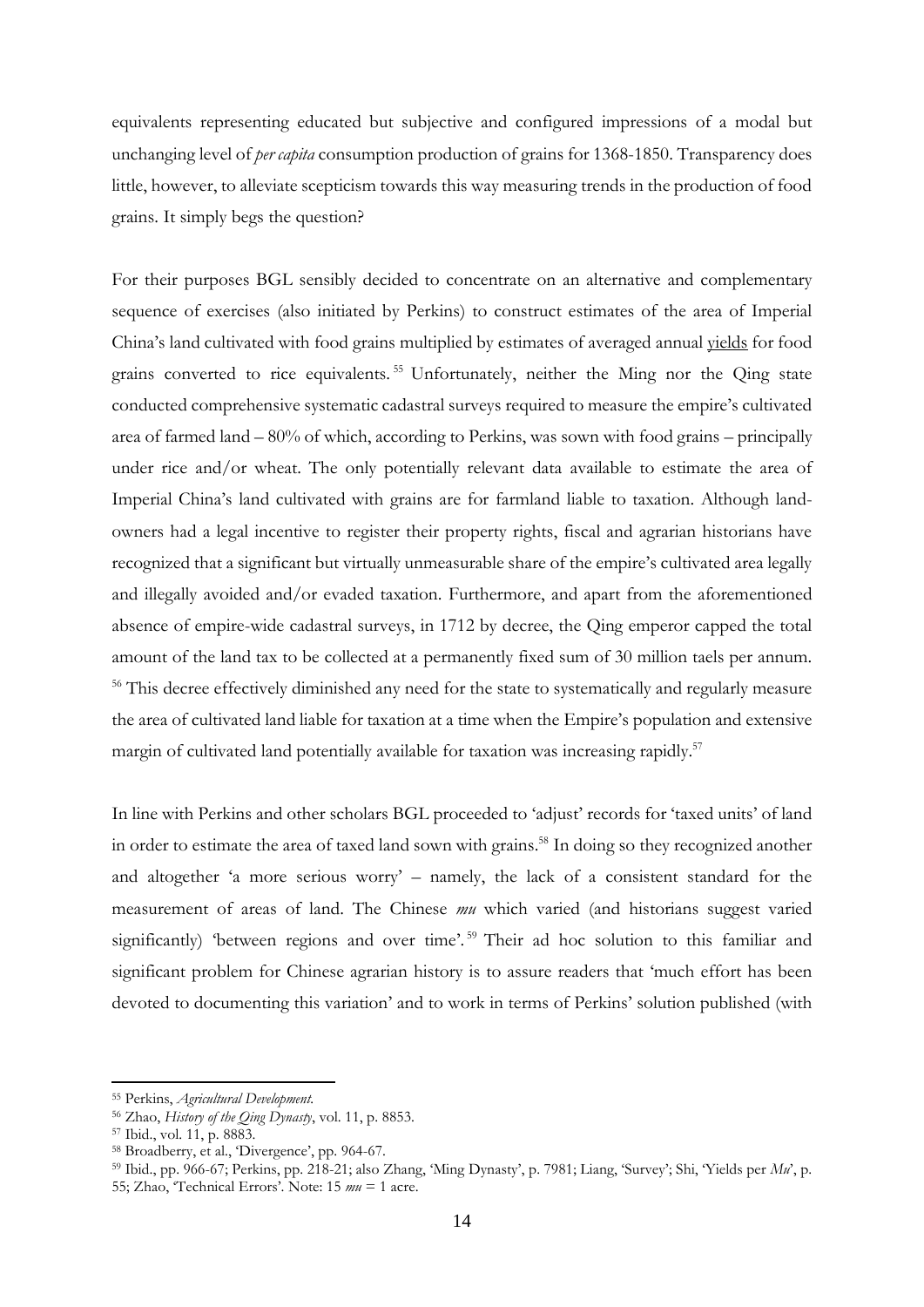hesitation) some 50 years ago which was to define 'a standard *mu* as equal to a tiny plot of land of  $1/15^{\text{th}}$  or  $1/16^{\text{th}}$  of a hectare.<sup>'60</sup>

We intend to scrutinize the plausibility of the Perkins' solution when we discuss the multiplier selected by BGL to represent modal yields of arable land allocated to the production of food grains. Meanwhile we observe that agrarian historians of Imperial China continue to grapple with official statistics for taxed land which are distorted by textual errors, the inclusion of untaxed land, corruption and, above all, by the state's endeavours to tax progressively by grading and recording the empire's cultivated area in a unit for measurement that officially allowed for variations in the quality of the soil. To convert millions of *mu* recorded in that way for fiscal purposes requires local archives and complex manipulations of data that ceased to be collected after 1644 when the Qing regime decided to adopt its Ming predecessor's 'Fish-scale Land Tax Registration' (*yulin ce*) despite the fact that Ming regulations covered less than half of the territory of a vastly expanded Qing empire.<sup>61</sup> The Ming system was established in 1393 when that regime's Treasury recorded a total of 850.7 million '*mu*' of farmland as liable for taxation, compared to 387.5 million *mu* actually taxed in 1391. By 1426 the total area recorded as taxed was 412.5 million *mu*. Clearly imperial fiscal records display significant degrees of mismatch between taxable, taxed and cultivated land.<sup>62</sup>

Perkins, with help from a prior exercise published by Fujita, manufactured another run of 'most likely estimates' of 370 million *mu* plus or minus 70 million standardized/*shimu* for circa 1400; 500 million plus or minus 100 million *shimu* for circa 1600 and applied his *subjective* correction factor of 20% to arrive at figures of 666 million *shimu* for 1661 and 950 million *shimu* for the 1770s. He also worked with an improbable assumption that between 1685 and 1851 the area of cultivated land measured in standardized *shimu* grew in line with the fiscal *mu* of taxed land.<sup>63</sup> Apparently his primary sources do not refer to anything approximating to regular and systematic cadastral surveys, but seem to be based on nothing more accurate than often-unchecked statements made by local government representatives, with vested interests of their own. 64

Our reading of Perkins in conjunction with other agrarian histories of China leads us to conclude that no simple or secure method has been devised that might allow historians to measure the total

<sup>60</sup> Broadberry, et al., 'Divergence', p. 966.

<sup>61</sup> Rice paddies look like fish scales in a bird-eye map, hence the name; see Zhang, *Ming Dynasty*, ch. 'Shihuo Zhi'.

<sup>62</sup> Liang, *Dynastic Data*, p. 8; Liang, 'Survey'; Shi, 'Yields per *Mu*', p. 55; Zhao, 'Technical Errors'.

<sup>63</sup> Perkins, *Agricultural Development*, pp. 127, 298.

<sup>64</sup> Sobel, 'Principle-Agent Problem'.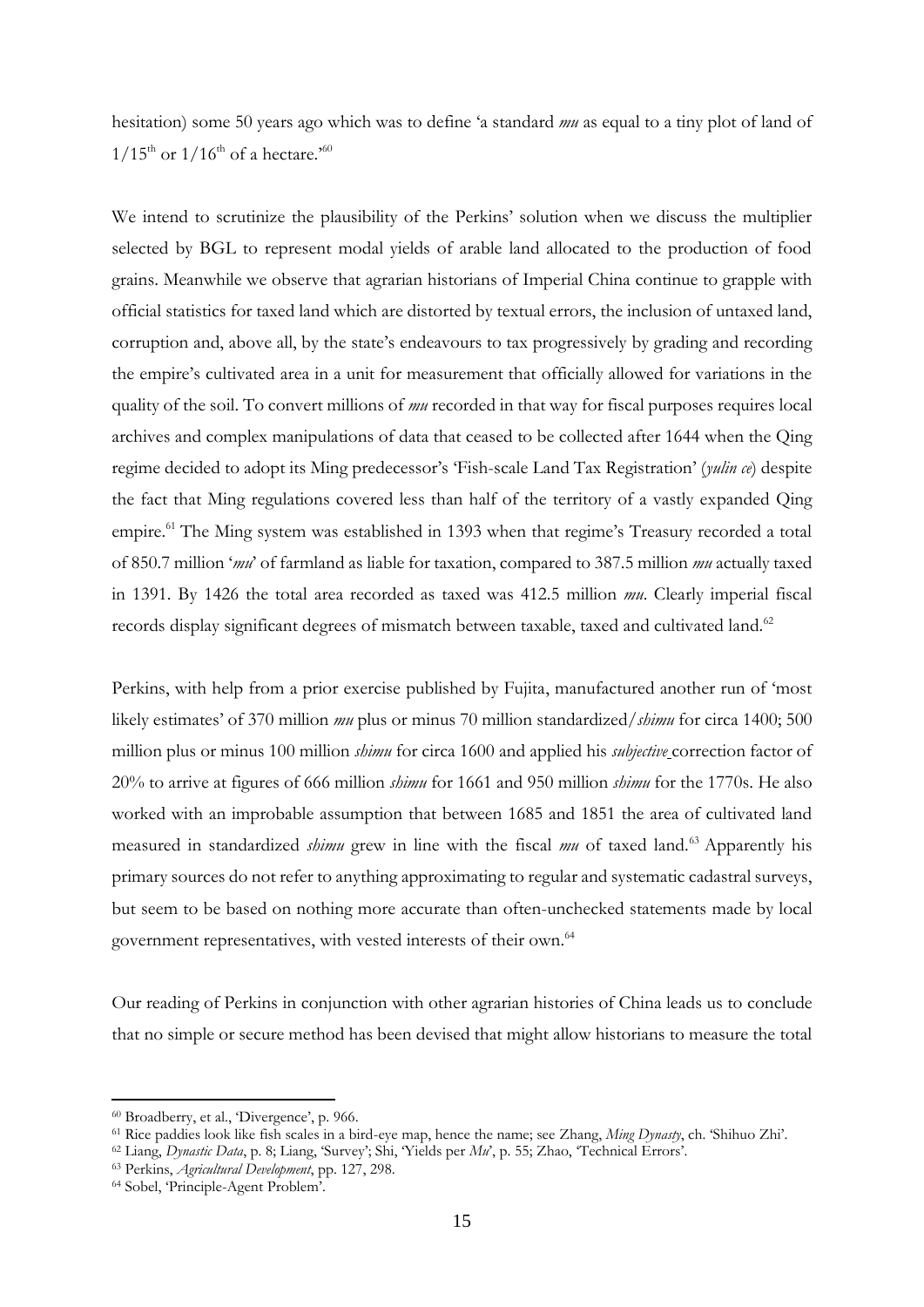area of the empire's land *cultivated* with food grains between 1400 and 1840. <sup>65</sup> Furthermore, this is also the case for the empire's *cropped* area. Predictably and where ecological conditions were favourable as and when Chinese farmers confronted population pressures, they compensated for a 'Malthusian' decline in land labour ratios by producing more crops per year. According to Bozhong Li by the early 19<sup>th</sup> century farms in the Yangtze Delta had increased the ratio of cropped to cultivated area to an equivalent of 1.7 crops of rice per annum.<sup>66</sup> That ratio varied across the empire to a degree that makes it virtually impossible to construct acceptable estimates for either the areas or the yields per *mu* of imperial farmland sown with food grains.<sup>67</sup> There seems, moreover, to be no secure basis for 'contention from Guo or BGL that' doubling rent paid for access to arable land 'provides a good measure of crop yields'. <sup>68</sup> Needless to say historical evidence for farm rents is neither abundant nor anything but complex to interpret. Agrarian historians seem to agree that rents were in general levied on the first crop which implies that for most years of the Ming and early Qing rule, Chinese farmers operated under Malthusian pressures and incentives to maximize output from their diminishing access to arable land of high fecundity.<sup>69</sup>

Finally, there are serious issues concerning the data on market prices for food upon which several estimates as well as the purchasing power parity rate of exchange for 1840 depend.<sup>70</sup> For example, the heavily utilized monthly reports for grain prices only appeared as late as 1738. Their coverage was uneven across the empire and many never arrived in Beijing.<sup>71</sup>

As historians who support the Kuznetsian injunction to quantify the quantifiable, we have read no publications that convince us that this injunction has been acceptably followed by a sequence of calibrations that have produced estimates for either the cultivated or cropped areas of arable land sown with food grains between 1400 and 1840.<sup>72</sup> We also remain sceptical towards any estimates that 'reflect subjective judgment rather than formal statistical criteria;' particularly if they are published with an unsupported 'error range' which, for unspecified reasons, apparently progressed from 'plus or minus 20% in 1400 to 5% by the late nineteenth century.<sup>73</sup>

<sup>65</sup> Perkins, *Agricultural Development*, Appendix 13, pp. 226-36.

<sup>66</sup> Li, *Agricultural Development.*

<sup>67</sup> Deng and O'Brien, 'Debate'.

<sup>68</sup> Broadberry, et al., 'Divergence', p. 967.

<sup>69</sup> Deng, *Development versus Stagnation*, chs 4-6; Elvin, *Pattern*; Chao, *Man and Land*; Li, *Agricultural Development*.

<sup>70</sup> E.g. Chan and Kraus, *Mid-Qing*; Li, 'Integration'; Wang 'Secular Trends'; Cheung, *Price of Rice*.

<sup>71</sup> Lu and Peng, 'Grain Prices'; Yu, 'Data Quality'.

<sup>72</sup> Perkins, *Agricultural Development*; Chao, *Man and Land***;** Wang, 'Secular Trends'; Guo, 'Food Production'; Shi, 'Yields per *Mu*', and *Agricultural Development*; Broadberry, et al., 'Divergence'.

<sup>73</sup> Broadberry, et al., 'Divergence', p. 967.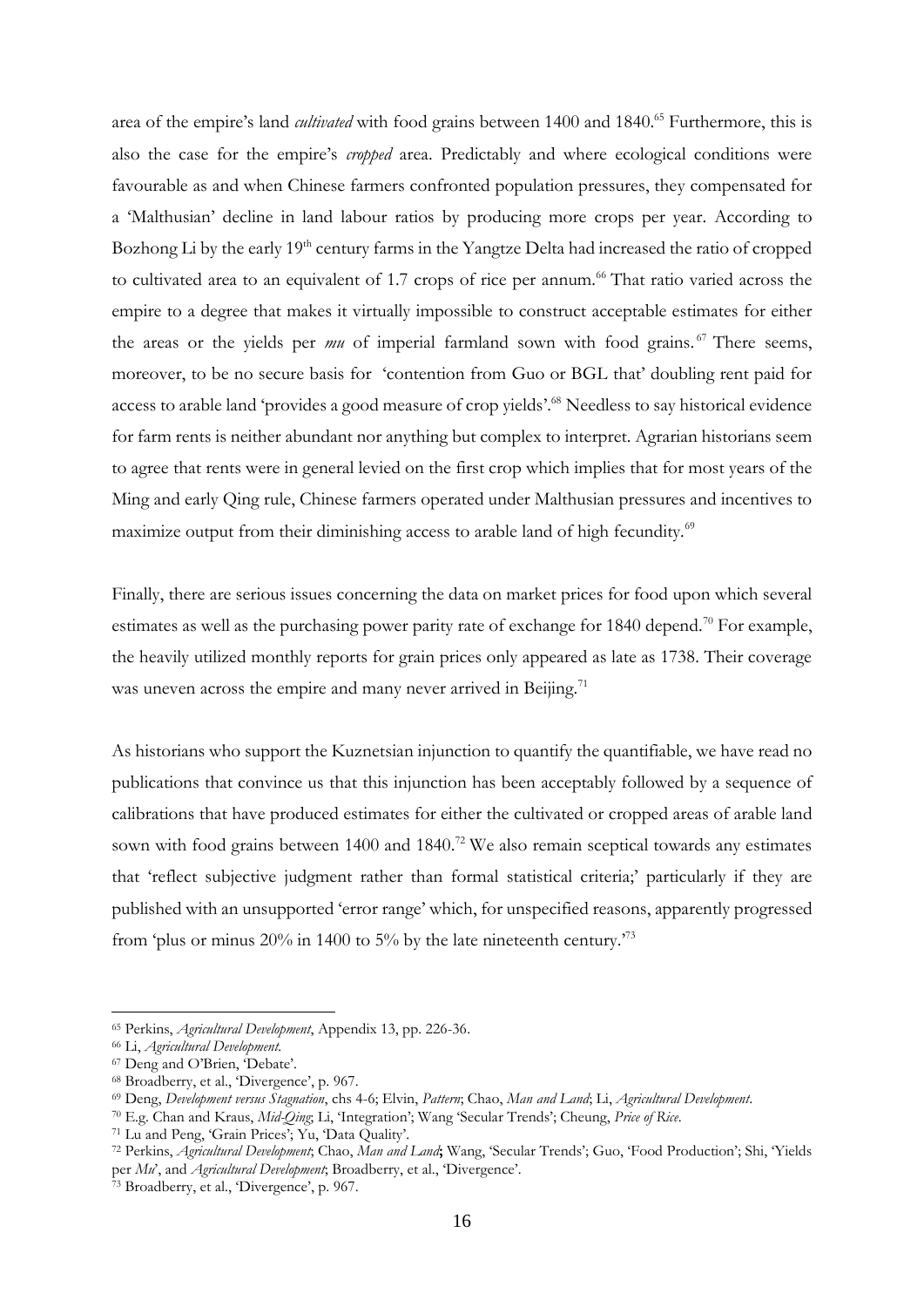# **4. Average Grain Yields per Standardized Mu of Farmed Land in Imperial China, 1400-1850**

Our scepticism has been compounded by examining the basic data published by Perkins, Guo and Shi – data that BGL depended upon for the construction of estimates for weighted average yields of grains per standardized *mu* of farmland for Ming and Qing times.<sup>74</sup> BGL refer to a database of 900 recorded yields collected by Perkins. <sup>75</sup> Perkins clearly had grave doubts about this particular sample because (with characteristic caution) he selected only 12 figures for yields to represent a range of ecological locations and three centuries of Ming and Qing agrarian history 1500-1800. They range from 250-520 catties of unhusked rice per standardized *shimu*. <sup>76</sup> At his surmised wastage rate of 50% and with outlays on fertilizers asserted to be 15% of gross output, Perkins' data can be recalibrated into a net surplus and transformed into kilocalories produced and consumed by a peasant household farming 10 *shimu* of land. Our calibrations suggest that the kilocalories of food grains available for consumption would have fallen below the subsistence needs of a typical peasant family for food security.<sup>77</sup>

For the Ming period BGL also utilized data published by Guo who expressed dissatisfaction with Perkins' figures and somehow resolved the problem of standardizing the fiscal *mu* for the empire from local records.<sup>78</sup> For that purpose, Guo used a 'sample' of 37 rice areas in South China and eight localities in the North. He asserts that the fecundities of the areas of farmland covered by these sources and designated in fiscal units could be converted to a standardized *mu* by calibrations that are based upon his unverifiable *suggestions* that 10% of the farmed land covered by his sources consisted of land of low fecundity, 30% were of middling fecundity, 40% were of high fecundity and 20% were of the highest fecundity. Where Guo's rates for the standardization of *mu* came from is neither transparently explained nor justified? Nevertheless, they allow Guo to claim between 1400 and 1620 modal imperial yields increased by 17% to reach 148 kilogrammes per *mu*. 79

Our examination of Guo's data is included as an appendix attached to an online working paper for this article.<sup>80</sup> We have noted above that Guo's statistical evidence consists of a disparate scatter

<sup>74</sup> Perkins, *Agricultural Development*; Guo, 'Food Production'; Shi, 'Yields per *Mu*', and *Agricultural Development*.

<sup>75</sup> Perkins, *Agricultural Development*, Appendix 1.

<sup>76</sup> Ibid., p. 315, Table G.2.

<sup>77</sup> Deng and O'Brien, 'Debate'; and Deng and O'Brien, 'Kuznetsian Paradigm'.

<sup>78</sup> Guo, 'Food Production'.

<sup>79</sup> Ibid.

<sup>80</sup> Deng and O'Brien, 'Kuznetsian Paradigm'.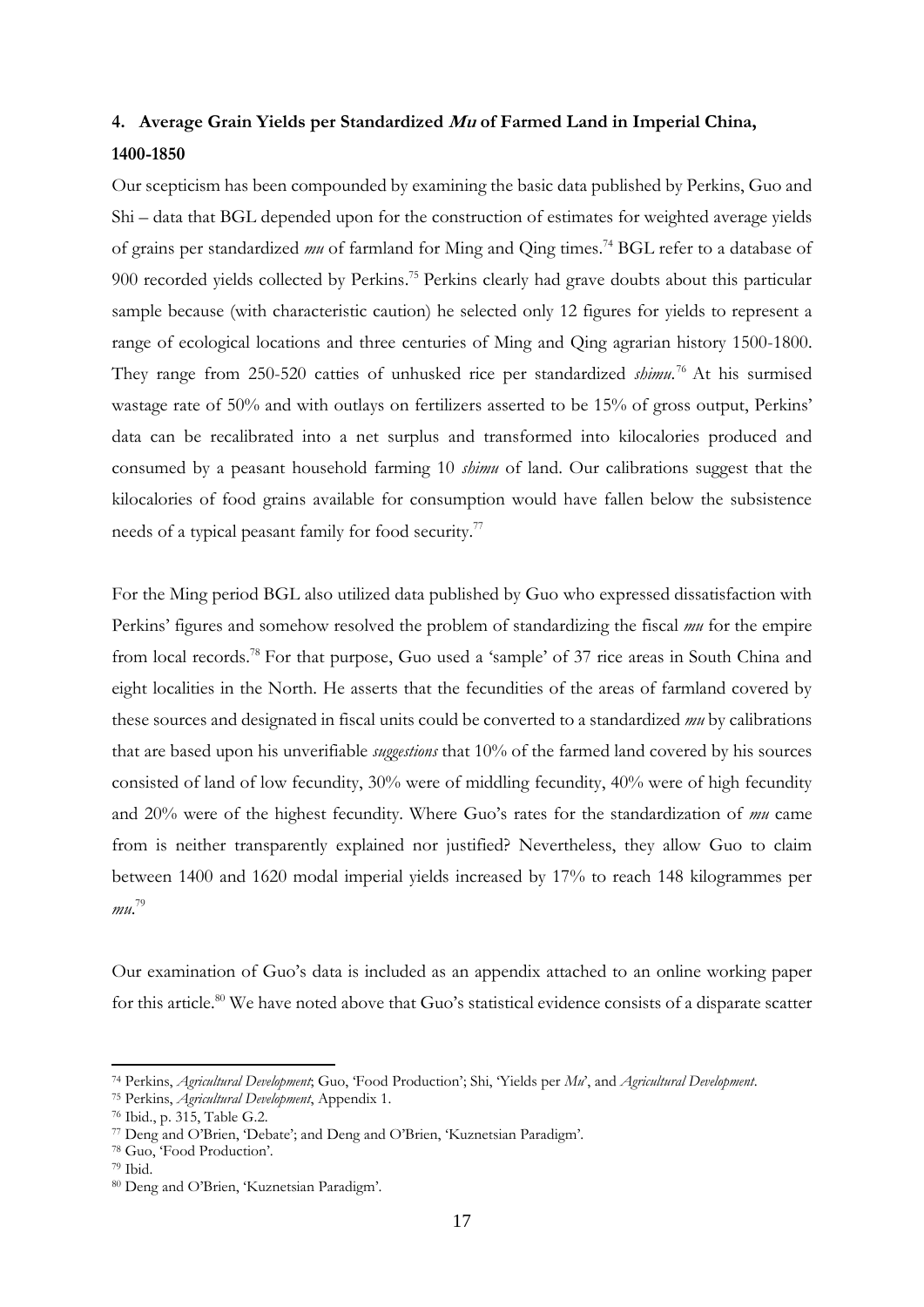of years in the  $16<sup>th</sup>$  and  $17<sup>th</sup>$  centuries and it refers to a tiny and potentially unrepresentative fraction of the empire's area cultivated with food grains. We now add that calibrations base on Guo's data reveal that the surplus outputs/incomes available to typical peasant families farming 10 *mu* of land in the Ming Period, could not have produced the volume of kilocalories of food grains that they required for food security.<sup>81</sup>

For the Qing period 1690-1850 BGL report that Shi's calculations for averaged imperial yields made allowance for multiple cropping and (presumably?) for variations in the fecundity of the *mu* in order to construct a database for yields derived 'from local sources for six bench-marked years, 1661, 1685, 1724, 1766, 1812 and 1850'. Shi's sources cover every province of the empire and ecological zones from north and south China as well as dry and paddy farming. His statistics suggest that imperial yields for grains continued to increase slightly from 154 kilogrammes per '*mu*' for 1685 to a level of 178 kilogrammes per *mu* for 1812. Shi's database of yields of grains per standardized *mu* of land is derived from local documents that record grain yields achieved on some 3,000 farms located in a dozen or so provinces of the Qing empire. The ratios cited in his book refer to: farms of disparate sizes; to a range of scattered years surrounding six benchmarked years covering two centuries of time and to years that include seasons marked by potentially significant fluctuations attributable to variations in harvests. While Shi's research represents a contribution to the agrarian history of the Qing empire, we are not convinced that the statistical evidence he collected and published could be utilized to estimate annual average imperial yields of the credibility required by BGL for the construction of benchmarked conjectures for imperial grain production.

Furthermore, and as they appear in print, the methods used by Shi to construct a run of yield ratios could not be recognized as an acceptable way to proceed. Shi seems: (a) to have grouped aggregated and averaged records for yields recorded for farms by province in order to calculate 16 mean (arithmetical averages) of provincial yields; and (b) to have calibrated figures purporting to represent trends and fluctuations in averaged grain yields for the whole empire as the mean of those sixteen provincial means for 6 benchmarked years across the 189 years cited above. The arithmetical calculations deployed by Shi are unlikely to generate acceptable conjectures for levels, trends and fluctuations in China-wide grain yields required to calculate grain production for 1661- 1850. Table 1 quantifies potential margins of error in Shi's estimates for the size of farms and grain yields.

<sup>81</sup> Deng and O'Brien, 'Debate', and 'Kuznetsian Paradigm'.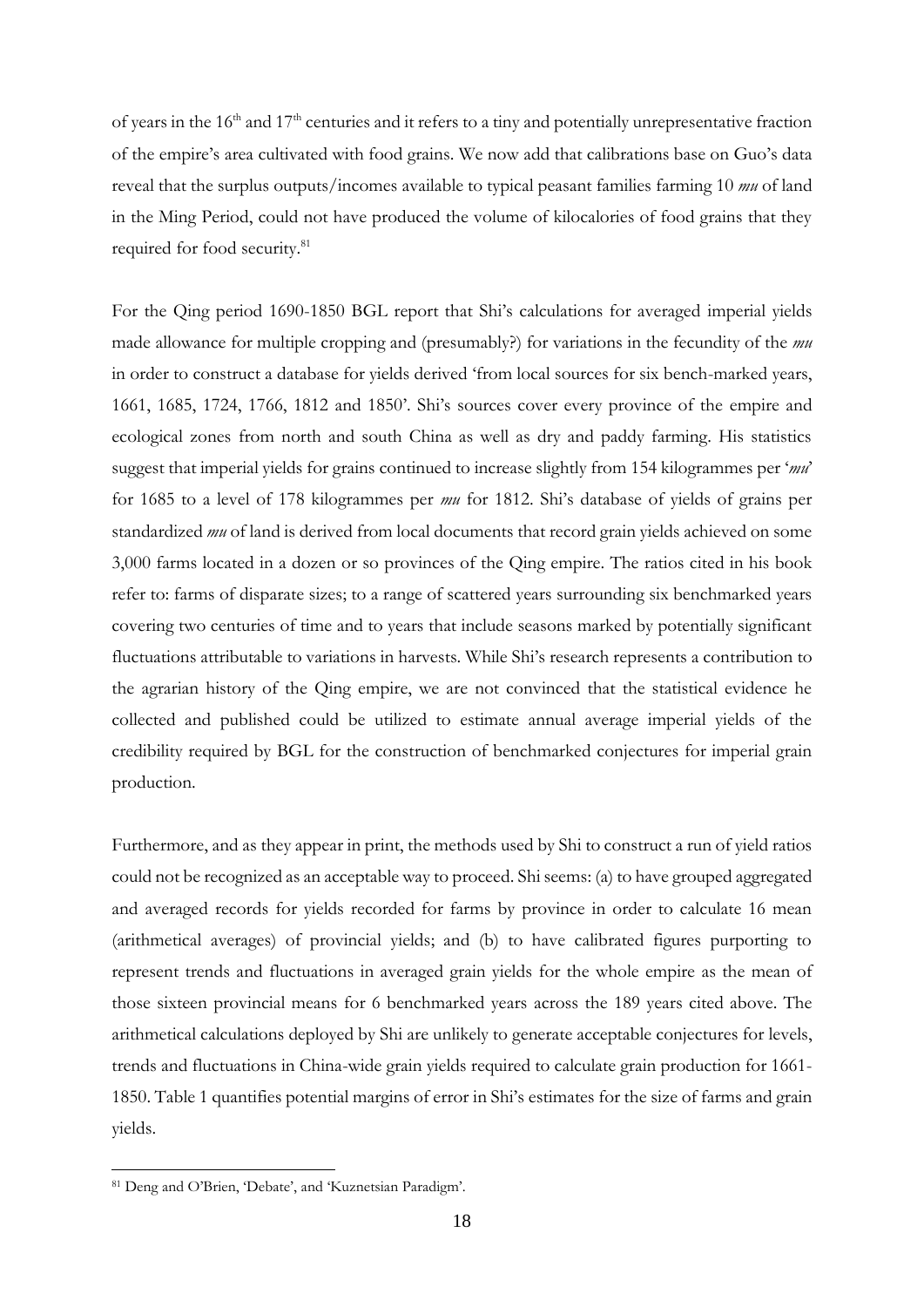|        | Landholding gap | Yield gap | Type I† | Type $II\$ |
|--------|-----------------|-----------|---------|------------|
| Ratio* | 205.7:1         | 8.6:1     | 839.2:1 | 586.3:1    |

Table 1. Margins of Error in Shi's Estimates<sup>82</sup>

**Notes***:* Landholding in *mu*; grain yield in *shi* per *mu*. \* Ratios between the highest and the lowest values used by Shi for China's national averages. † Margin of errors in term of 'weightable gap' = the largest landholding • the highest yield level – the smallest landholding • the lowest yield level. § Margin of errors in term of 'weightable mean' = the largest landholding • the highest yield level + the smallest handhold • the lowest yield level • 1/2. Detail is provided in Appendix B of this working paper.

**Source***:* Shi, *Development and Underdevelopment*, pp. 179-318.

Furthermore, in line with estimates published by Perkins and Guo, Shi's numbers imply that the quantity of staple foodstuffs available to a typical peasant family cultivating, say, 10 *mu* of land could not (after payments for rent and fertilizers) have been sufficient to provide Chinese families, growing in size, with food security. In short, the micro-economic data in print for population growth as well as often statistical evidence about the standards of living of the peasantry in early Qing times are *prima facie* not consistent with Shi's (or Guo's) evidence for average yields.<sup>83</sup>

We do not, moreover, find the solutions to the problems of multiple cropping and standardizing the *mu* adopted by Perkins, Guo or Shi to be either transparent or conclusive. Apparently, Perkins' considered a *mu* of cultivable land to be equal to one fifteenth of a hectare, or one-sixth of an acre. This implies a majority of farms in the Qing empire could well have been too small to have provided food security for a majority of peasant families. Guo's sample is also too small to be accepted as representative. His solution to the problem of converting fiscal *mu* into a standardized area of cultivated land could well be mere guesswork?

While Shi is not transparent on how he constructed estimates for the empire's area of cultivated land. We show in our working paper, that the ratios he published to represent average grain yields which purport to refer to the whole of the Qing empire are numbers that are all too likely to obscure extraordinary degrees of variance/deviation from year to year and location to location. On examination they can be represented as a 'reduction' of some 3,000 figures recorded for a disparate range of annual harvests, farm sizes and ecologically distinct locations into simple arithmetical means of the data he discovered for grain yields for farms located in sixteen provinces of the Oing Empire.<sup>84</sup>

<sup>82</sup> For detail, see Appendix B of this working paper.

<sup>83</sup> Chao, *Man and Land*; Li, *Agricultural Development*; Huang, *Peasant Family*.

<sup>84</sup> Shi, *Development and Underdevelopment*.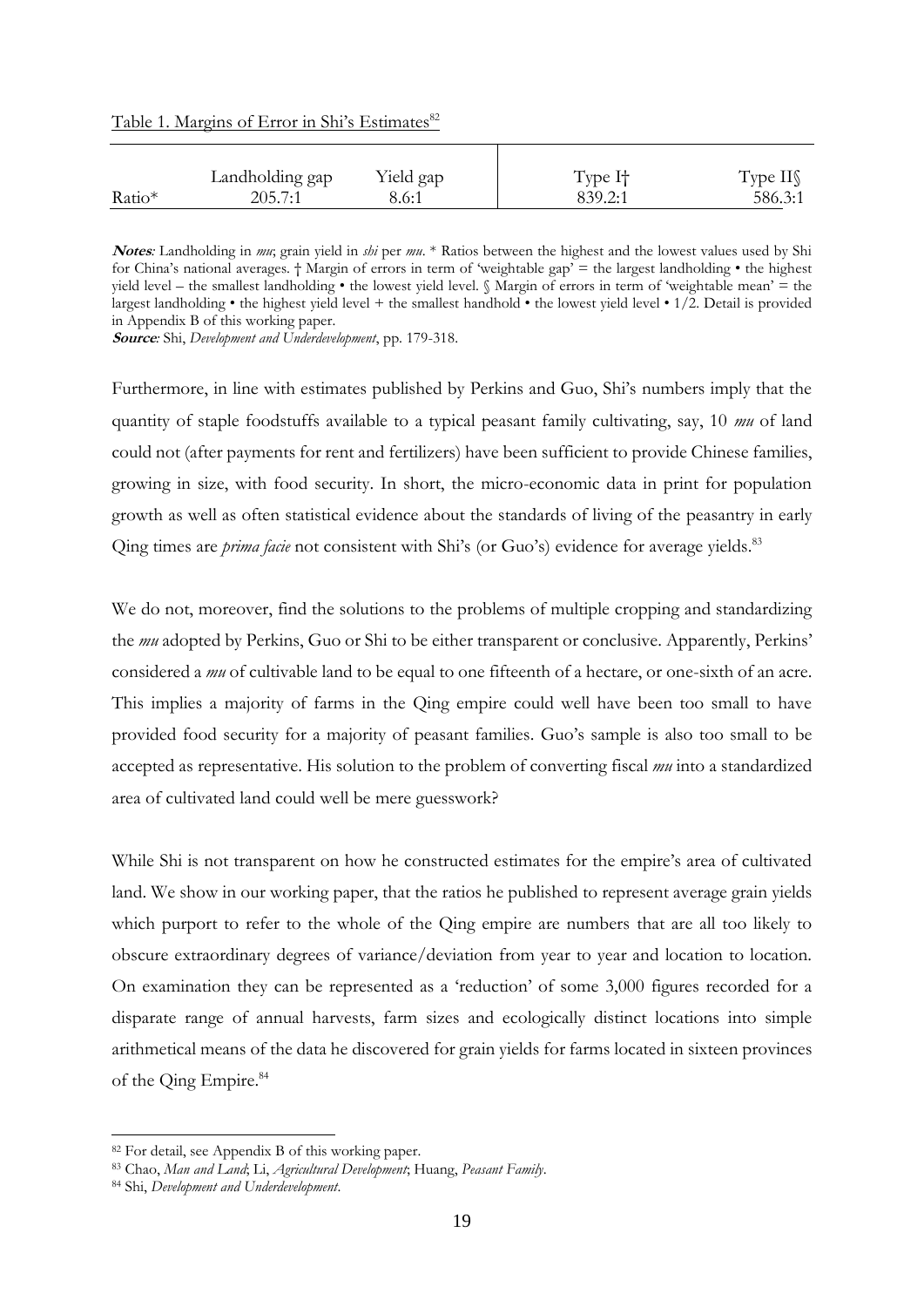Finally, agrarian historians recognize that household incomes and consumption were supplemented by net returns from the production of textiles. According to Pomeranz, the domestic production of textiles boosted the consumption of peasant families in the Yangtze region to a level that was discernibly above the level of kilogrammes designated by the F.A.O. as necessary for food security. Bozhong Li's data for the Jiangnan Delta support that position but Huang's Malthusian interpretation appeals to BGL.<sup>85</sup> Their interpretation rests, however, on a foundation of statistical evidence derived from data published by Perkins, Guo and Shi that purports to refer to averaged yields of food grains per standardized *mu* of land cultivated by the peasantries of Ming and Qing China. We do not accept the claim that these three scholars have or could produce plausible conjectures, let alone historical evidence that is firm enough to be a secure basis for the estimates (graphically displayed in Fig. 2 A, B and C of BGL's article). <sup>86</sup> The Qing empire's area of cultivated land denominated in a standardized *mu*, multiplied by Shi's estimates for yields of food grains for 6 benchmarked years from 1661 to 1850 cannot be accepted as 'firm' or even 'good' numbers.

BGL's estimates are 'foundational' for a Kuznetsian study in Historical National Accounting because several of the components or sub-sectors for primary, secondary and tertiary production are derived by way of more or less plausible but 'subjective' ratios, shares or coefficients, designed in their initial form by Perkins, to quantify trends in the levels of food grain production for the Ming and early Qing years of Chinese agrarian history. <sup>87</sup>

For example, 'BGL assume that net value added from food processing' grew in line with agricultural output and that textiles plus cloth consumption per capita can be linked (as Perkins suggested) to the production of food grains. *Prima facie* the ratios of the net outputs of both these sub-sectors to net output for primary production revealed by the estimates for 1840 in Table 3, could be understated. Agrarian historians suggest that by 1840 Chinese peasant households were allocating a substantial share of the labour time at their disposal to both these activities.<sup>88</sup> We remain to be persuaded that their combined net value added augmented the incomes of the workforce engaged in farming and other forms of household production amounted to a mere 6%

<sup>85</sup> Li, *Agricultural Development*; Huang, *Peasant Family*; Pomeranz, *Great Divergence*; and Zhai, 'Rural Economic Performance'.

<sup>86</sup> Broadberry, et al., 'Divergence', pp. 964-69.

<sup>87</sup> In his forthcoming paper in the *Journal of Economic History*, Peter Solar observes 'that the estimates for Chinese GDP over the long term depend for over 92% on grain output and population'.

<sup>88</sup> E.g. Xu, *Traditional Cotton Textiles*; Wang, 'Commercial Investment'; Li, 'Husband and Wife'; Pomeranz, *Great Divergence*.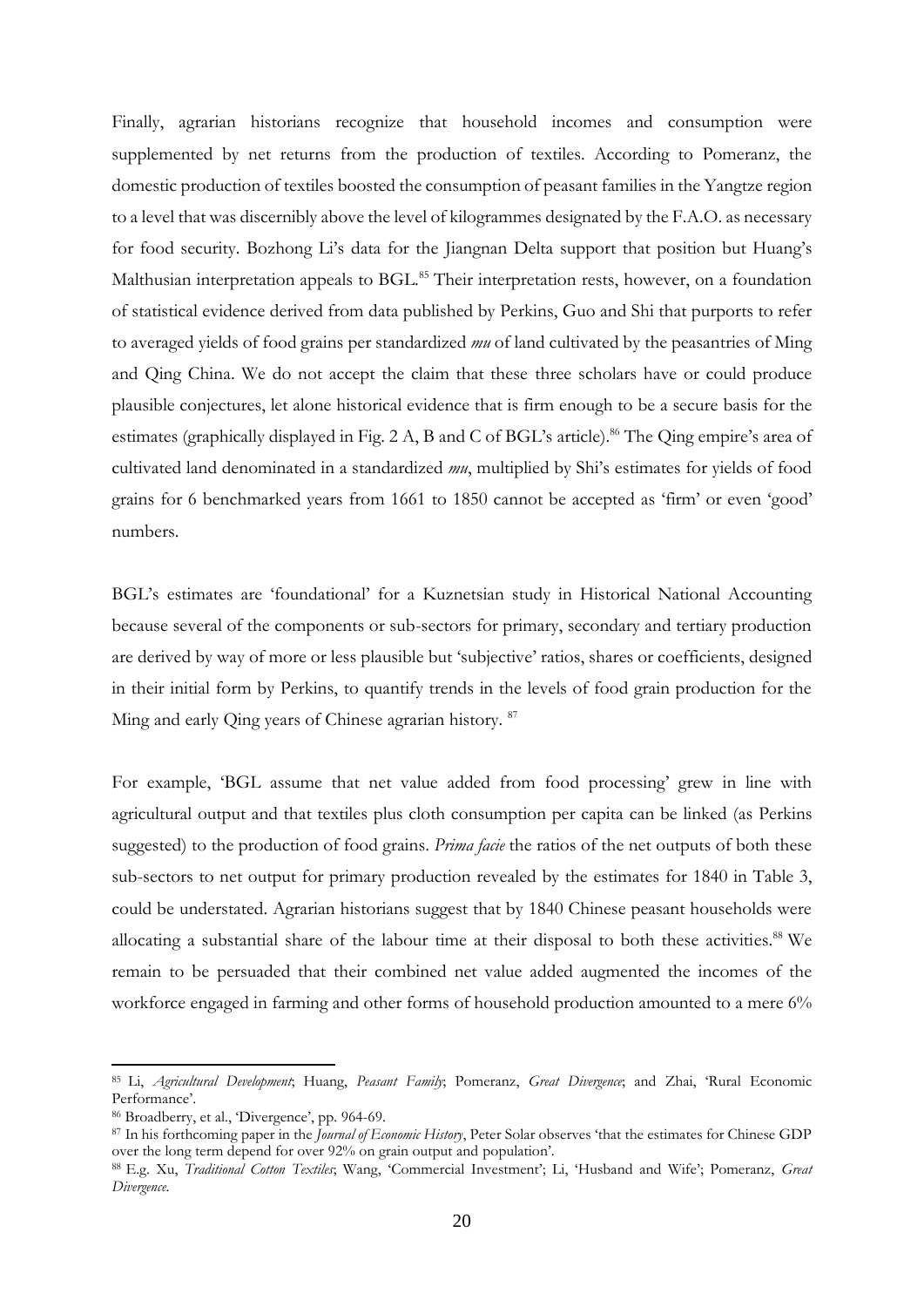of the net value added derived from primary production as a whole. <sup>89</sup> Or (to take another puzzling estimate) that as late as 1840 commerce (transport, trade and finance) added so little value to the diversified range of organic and manufactured commodities produced by a huge empire that had for centuries been seriously engaged in intra-regional trade.

## **5. The Construction of Trends and the Comparison of Levels for GDP per Capita in a Single and Singular Numeraire.**

Our final critique of this ambitious and heuristic endeavour to provide 'firm' statistical evidence for a reinterpretation of Chinese economic history based on national accounts is concerned with the quantified results of exercises designed and conducted by BGL to compare 'Chinese Economic Performance' with Britain and other Western European economies in terms of 1990 International Dollars and/or in Sterling for 1840. The data methods and results of these exercises are displayed with clarity in Tables 4-8 and Figures 8 and 9 of their article.

Table 4 provides a summary of the ratios utilized for the construction of a purchasing power parity rate of exchange between Chinese and British currencies for 1840. That particular rate has been selected because it converts the multiplicity of commodities and services produced and valued at domestic Chinese prices into an 'equivalent' range and quality of commodities and services produced and valued in British prices for that same year. In brief, the rate has been designed to answer a key question: what might China's GDP for 1840 have been worth at British prices?

The complexities and problems of constructing anything clear and close to the complete range of 'comparable' goods and services produced and priced by modern organic and industrial economies has been intensively discussed among economists and statisticians funded by international organizations. They work collaboratively in teams in order to produce large and representative samples to cover the diverse range of outputs valued in two or more currencies for contemporary economies.<sup>90</sup> Their recent round of discussions has revealed just how sensitive the results can be to the number, range, quality and prices for 'equivalent' commodities and services included in 'representative' samples for particular years.<sup>91</sup> The empirical difficulties (and costs) of conducting these exercises in order to compare levels and changes in the volumes of gross domestic products across two or more national economies are formidable. Furthermore, experts who have engaged

<sup>89</sup> Broadberry, et al., 'Divergence', p. 973.

<sup>90</sup> Bolt and van Zanden, 'Maddison Project'.

<sup>91</sup> Deaton and Heston, 'Understanding PPPs'.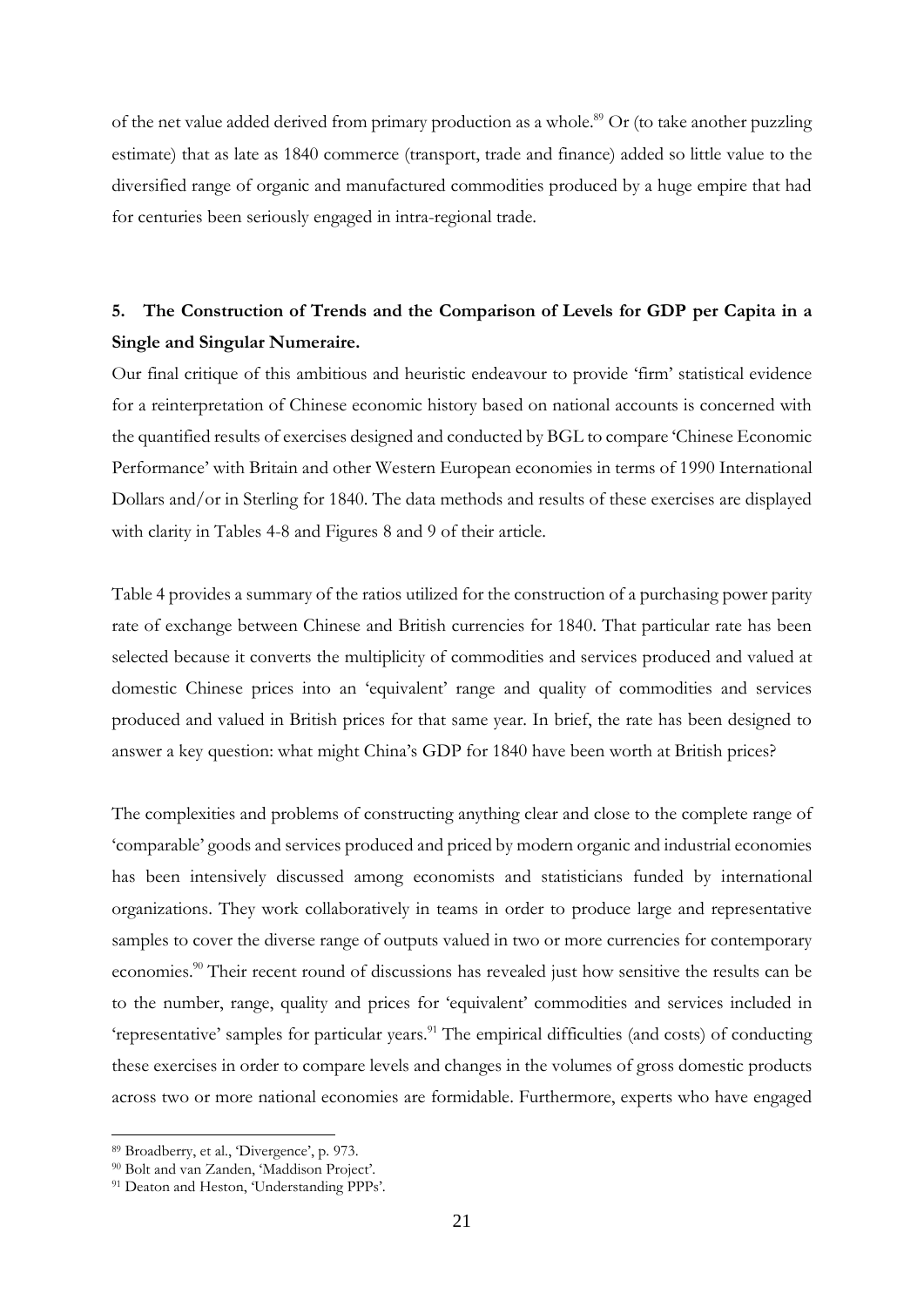with these programmes in the empirical economics and statistics of national accounts have demonstrated not only how sensitive purchasing power parities can be to biased sampling, but also how vulnerable these exchange rates are to changes over short spans of time in the composition and productivity of primary, secondary and tertiary forms of production.<sup>92</sup>

Assumptions of the kind made by the late Angus Maddison that a purchasing power parity rate of exchange calibrated for China (under the auspices of the World Bank in international dollars for 1990) could serve as a numeraire for cross-country comparisons over eighteen centuries of imperial rule are, we have suggested conceptually and statistically flawed.<sup>93</sup> Maddison's assertion that income *per capita* for the base year 1 CE of the Han Dynasty could be defined as equal to the highly contentious figure published by economists at the World Bank to represent a universally valid poverty line denominated as 450 dollars of personal consumption of food, commodities and services purchasable at domestic prices that prevailed in the United States for 1990 is to say the least contestable and has been contested.<sup>94</sup> With that ambiguous number in place, in two editions of a book in 1998 and 2008, Maddison published seven estimates for Imperial China's GDP per capita for benchmarked years 1 CE, 1000, 1500, 1600, 1700, 1820 and 1850 based upon nothing other than extrapolated rates of growth that he somehow 'intuited' and interpolated from his reading of secondary literature on the economic history of the empire published in English.<sup>95</sup>

All Maddison's estimates are denominated in 1990 US dollars. They display no growth in GDP per capita for Ming or early Qing China between 1300 and 1850. Their denomination in international dollars ostensibly allows for immediate comparisons with other estimates for GDP per capita denominated in the same numeraire Their meaning as historical evidence is, however, hard to grasp?<sup>96</sup> None of the numbers are based on anything approximating to the construction of estimates for the production, incomes or consumption derived from more or less reliable statistical sources that refer to these particular benchmarked years. The inferences that historians could conceivably draw from them (either as an explicanda representing long term trends in economic growth of Imperial China or as a measure of changes in the capacity of the Chinese economy to supply goods and services for the empires' population over 1850 years of history from the Han to

<sup>92</sup> Feenstra, et al., 'Production and Expenditures'; and Feenstra, et al., 'Who Shrunk China?'

<sup>93</sup> Feenstra, et al., 'Who Shrunk China?'; Johnson, 'Is Never Better'; Deng and O'Brien, 'Maddison Was Wrong'.

<sup>94</sup> Stiglitz, *Global Poverty*.

<sup>95</sup> Maddison, *Chinese Performance*, *2nd Ed.*; also see Ma and de Jong, 'Unfolding the Turbulent Century'; Ma, et al., 'Living standards'; van Zanden and Ma, 'Maddison'.

<sup>96</sup> Deng and O'Brien, 'Maddison Was Wrong'.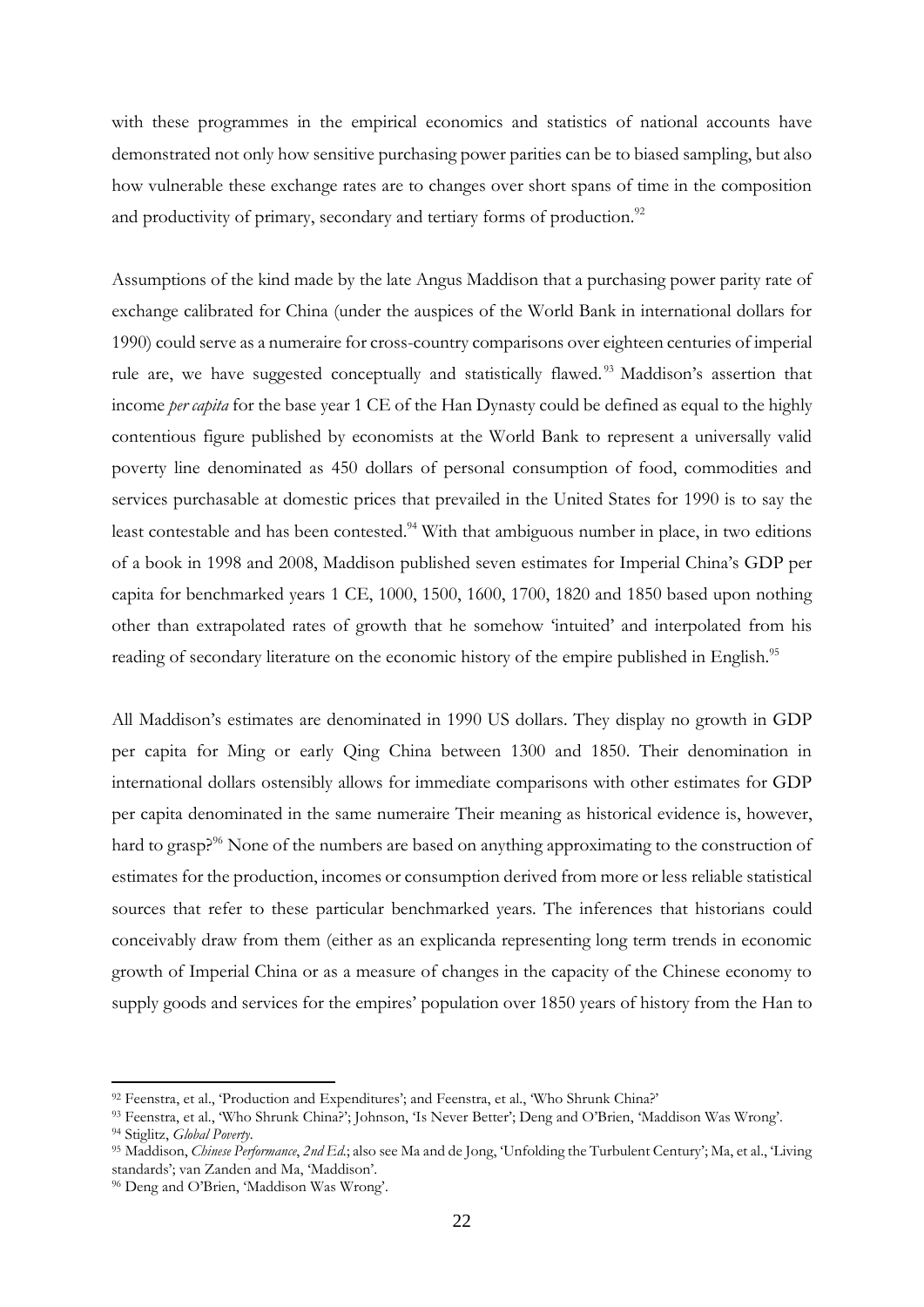the Qing dynasties) is not clear. <sup>97</sup> Nor, *prima facie*, could these numbers provide quantified impressions of the capacities and productivity of the Chinese economy compared to other empires and polities operating during such a very long span of world history.

Maddison's book is, nevertheless, important to consider because it reveals there is no shortcut way of simultaneously measuring either the economic growth of China over eras of history, or the relative capacities of that economy to provide commodities and services for the population that are not predicated on the construction of reliable runs of national accounts for GDP expressed in current and constant prices, convertible at regular and relatively short intervals into 'numeraires' that are analogous to a modern international dollar. <sup>98</sup> In other words, historians who wish to engage in cross-country comparisons of GDPs for pre-modern times will *ipso facto* need to construct purchasing power parity rates of exchange that are applicable and expressed in a relevant numeraire for a specified period of history. These prerequisites for comparative economic history have been difficult to comply with for modern times when states can rely on more or less efficient statistical services to provide the data they need for fiscal extraction and economic governance.<sup>99</sup> National accounts are particularly hard to construct for early modern imperial polities with large populations and extensive territories. Furthermore, a currency analogous to the modern dollar could be difficult to discern for the centuries from 1400-1800?<sup>100</sup>

BGL are to be commended for their endeavours to construct a purchasing power parity rate of exchange between sterling and Qing China's official currency (the silver *tael*) to facilitate an exercise in bilateral comparisons between their estimates for the British and Chinese GDPs per capita that could refer to levels of productivity and welfare provided by two very different economies for their respectively small and huge populations for years surrounding 1840.<sup>101</sup>

On subjecting their rate of exchange to scrutiny we find, however, that there are grounds for suggesting that the Chinese data they utilized for its construction may also be inadequate for the purpose that it was designed to facilitate? For example, the basket of goods selected and weighted to reflect the range of commodities and services produced (not consumed) in China and Britain includes only seven commodities and no services and does not begin to mirror the standards

<sup>97</sup> De Jong and van Ark, *GDP Levels*; Bolt and van Zanden, 'Maddison Project'.

<sup>98</sup> Maddison, *Economic Performance, 2nd Ed.*; and Ma, et al., 'Living standards'.

<sup>99</sup> Feenstra, et al., 'Production and Expenditures'.

<sup>100</sup> Jerven and Duncan, 'Revising GDP'.

<sup>101</sup> During the Ming-Qing Period, the term '*tael*' for silver was never a uniform quantity in terms weight and purity which varied from time to time and from region to region; see Deng, 'Foreign Silver'.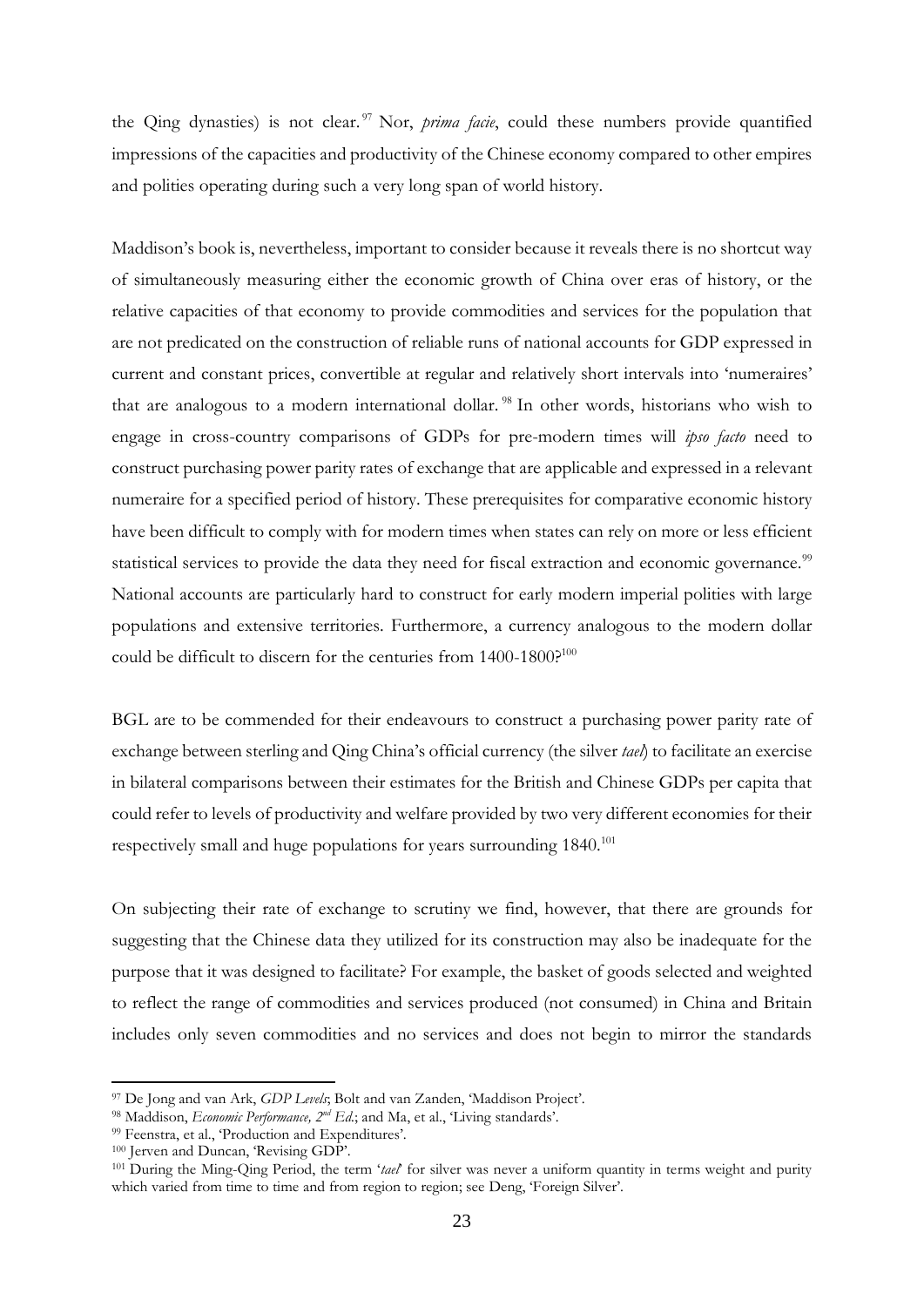prescribed for modern exercises. Five of the commodities are foodstuffs and three (rice, sugar and tea) were not produced in Britain. The notes below table 4 in the article do not explain how averaged prices for seven supposedly comparable commodities have been calculated. For China's extensive territory and less integrated markets, variance around the prices of almost any commodity was likely to have been greater than it was for the United Kingdom. Furthermore, the use of British weights to represent the relative significance of six of the seven commodities included in an exercise designed to represent the composition of the empire's gross domestic 'product' is to conflate coefficients required for conversions to a numeraire relevant for comparisons of production with an exchange rate required to measure relative levels of income and consumption.<sup>102</sup>

Furthermore, the issue of the currency which has perplexed and frustrated generations of economic historians of pre-modern China, has not been addressed by BGL.<sup>103</sup> Yet most monetized transactions within the Ming and Qing empires were conducted in copper *wen* – a metallic coin produced by no less than 40 mints that was neither standardized as copper of a certain weight and finesse, nor convertible across the empire at a single stable rate of exchange into silver *taels*. 104 Silver utilized by and for transactions with the state and for long distance wholesale trade served basically as the empire's official unit of account. Its purchasing power depended not only on inflows of silver earned from net commodity exports, but also the form in which it was utilized for the purchase of goods, services and the settlement of debts. In their most acceptable and reliable form, namely, as Mexican dollars, grams of silver commanded a premium of up to 25% over bars, ingots and fragments. <sup>105</sup> Leading experts on the currency of Imperial China have concurred with King's classical and quotable assessment that 'in China every monetary transaction was to an extent an exchange transaction.<sup>106</sup> These complexities can neither be dismissed as insignificant for the interpretation of modal prices for commodities produced in China, nor can they be ignored for the calibration of the purchasing power parity of the *tael*'s exchange rate with sterling in circa 1840. Above all, they reveal historical and institutional contexts that may well make it impossible to discover and calibrate the statistics required to uncover a representative set of prices and weights necessary to construct the sequence of bilateral purchasing power parity rates

<sup>102</sup> Usher, *Price Mechanism*; Taylor and Tailor, 'Purchasing Power'.

<sup>103</sup> Horesh, *Chinese Money*; Deng, 'Foreign Silver'; Peng, 'Prices'; Lu and Peng, 'Grain Prices'; Yu, 'Data Quality'; Kuroda, 'Anonymous Currencies'; *cf.* Kishimoto, *Prices and Economic Changes*.

<sup>104</sup> Deng, 'Foreign Silver'.

<sup>105</sup> Kuroda, 'Anonymous Currencies'; Kuroda, *Money*.

<sup>106</sup> King, *Money*, p. 7.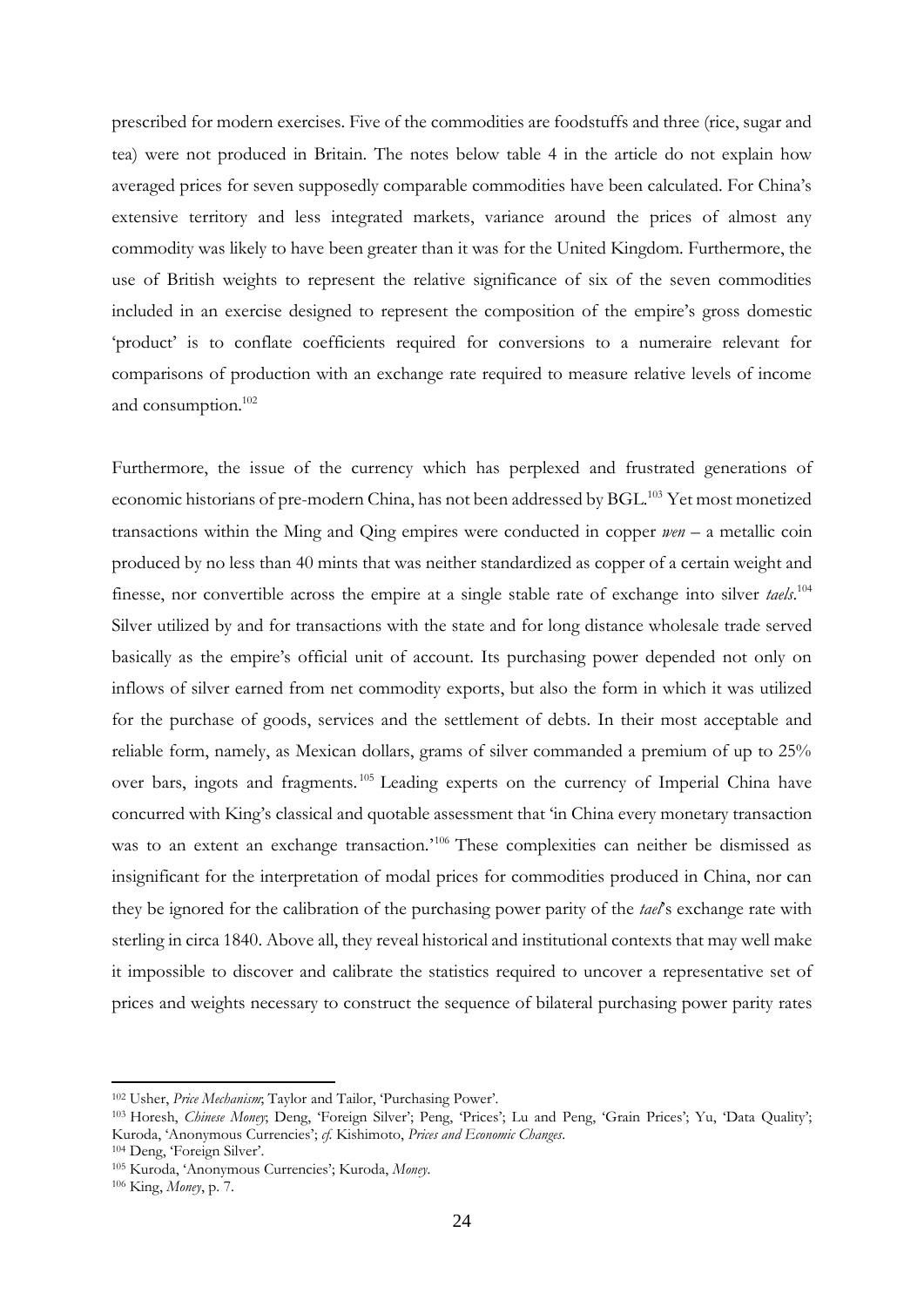of exchange required to compare the domestic product of Imperial China with any of the leading economies of Western Europe for pre-modern times.<sup>107</sup>

This is unfortunate because theoretically plausible conjectures for gross domestic products per capita converted to a common numeraire for 1840 could conceivably serve to effectively undermined theses associated with the California School and the polemical writings of Gunder Frank that the economies of Imperial China and Western Europe had been on cultural, institutional, technological and economic trajectories with similar potential for the achievement of higher standards of living for their populations until late in the  $18<sup>th</sup>$  century. We can all agree that rejections of Weberian and other Eurocentred interpretations of China's economic history have been stimulating to discuss, but after two decades of debate, are considered to be both unquantifiable and improbable.<sup>108</sup>

Unfortunately, the volume, range and quality of statistical evidence for Ming and Qing China for the period from 1400 to 1840 will not, in our view, turn out to be sufficient or accurate enough for the construction of plausible runs of estimates either for the empires' GDP or for an historical sequence of reliable purchasing power parity exchange rates for the complex array of currencies utilized across the empire for centuries before and after the 1840s.<sup>109</sup>

The estimates constructed by Stephen Broadberry and his Chinese co-authors are not, moreover, congruent with historiographical surveys of economic conditions recorded by European travellers to Ming and early Qing China.<sup>110</sup> Nevertheless, prestige is attached to numbers and the clarity imparted by the graphical representation of unexamined statistics is often impressionable. They may persuade those who are not *au fait* with the complexities involved in constructing national accounts, index numbers and purchasing power parity rates of exchange to treat ostensibly quantified interpretations of Chinese history as acceptable history.<sup>111</sup>

But could, for example, the differentials in average standards of living between the populations of early Qing China and Victorian Britain for the 1840s be realistically represented by the figures calibrated by BGL for Table 5? That table summarizes and conveys statistical evidence that suggests by 1840 a majority of the population of Qing China were subsisting in an economy that

<sup>107</sup> Deng and O'Brien, 'Standards of Living'.

<sup>108</sup> Roy and Riello, *Global Economic History*, O'Brien, *Economies*; Frank, *ReOrient*.

<sup>109</sup> Deng and O'Brien, 'Maddison Was Wrong'.

<sup>110</sup> Jones, *Image of China.*

<sup>111</sup> Phillipsen, *Little Big Numbers.*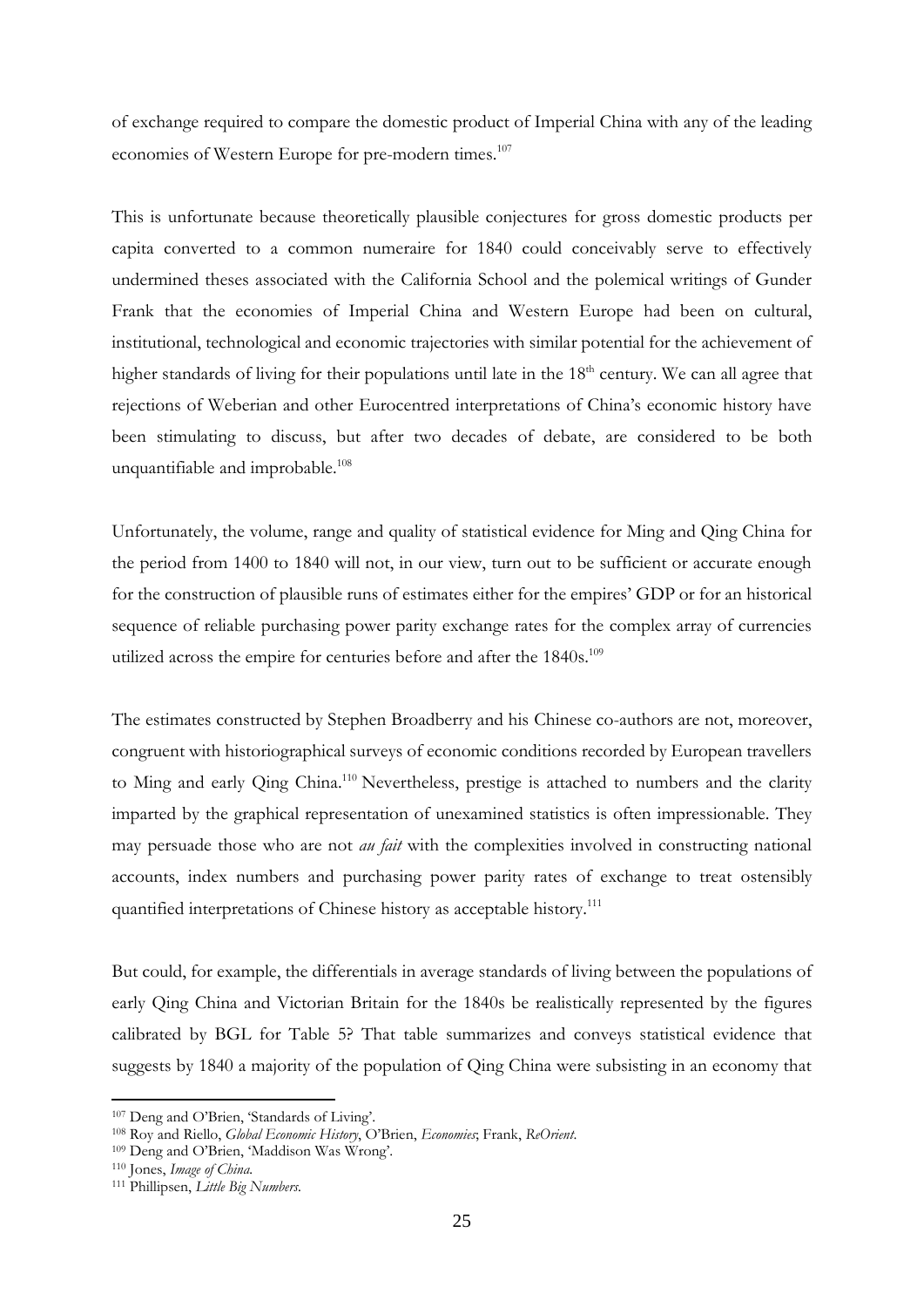provided them with levels of income and consumption that could be represented as equivalent to roughly a quarter (23.76%) of contemporaneous British levels. How plausible are numerical impressions that lays claim to a differential of 4 to 1 in labour productivity that had emerged between these two economies as early as 1840? If they are correct or even conceivable, they certainly support traditional views that smaller scale national economies like Britain (with a GDP that amounted to a mere 20% and a population that was only 5% of the totals recorded for Qing China) were likely to have been on far more sustainable trajectories for earlier transitions to modern economic growth. But is the estimated per capita income for early Qing China anything more than another set of manufactured numbers that could not for reasons elaborated here, undermine the more cautious claims of the California School? In essence, the School's revisionism can continue to be read as a reasonable rejection of Eurocentred views that the long-run economic development of Imperial China could be written as a history of long-term retardation compared with the West?

BGL's exercise in Historical National Accounting is the most recent and sophisticated attempt to mobilize what they claim as 'firm' statistical evidence that restores interpretations that have stimulated two decades of heuristic debates on the Great Divergence. Our thesis (to repeat) is that the primary sources available for the Ming and early Qing China are not good enough to support Kuznetsian forms of economic history for early modern Asian empires. Furthermore, we wish to observe that BGL's estimates for Chinese GDP per capita in 1840 not only could not (but even as they stand, do not) undermine positions taken in the California School in the divergence debate.

For example, their estimate of 13.5 silver *taels* as a 'median' figure for GDP per capita for Qing China for the decade around 1840 can be transformed (using their published average price for a kilogramme of 'edible rice') into a number expressed in modern kilocalories that 'suggests' that the early Qing economy while (undergoing accelerated rates of demographic growth) retained the capacity to provide nutrition for the majority of the Chinese population at a level of consumption (measured kilocalories *per capita* per day) that was discernibly above the levels prescribed in our own times for 'food security'.<sup>112</sup> Furthermore, if our calibrations for the nutritional standards of living provided by the wages of labourers employed in agriculture and urban construction in England between 1800-49 are more or less correct, they seem according to statistical evidence

<sup>112</sup> As far as one can tell, prior to the 1890s there were as many as 56 regional silver weight standards and 2 national silver weight standards for a *tael*; see Deng, 'Foreign Silver'. Thus, any *tael* figure arouses legitimate scepticism.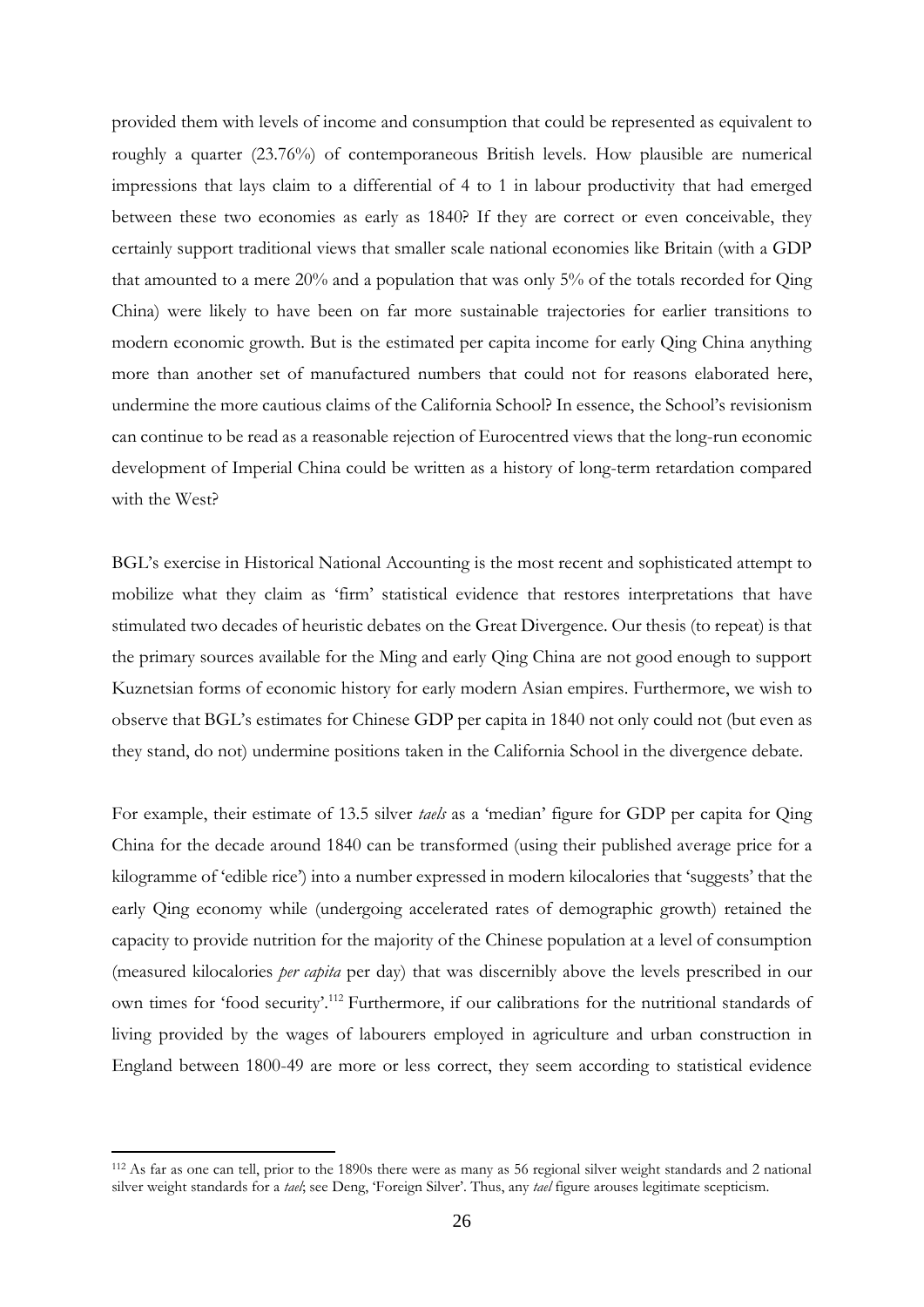published by BGL to be on a par with those afflicting most Chinese peasant families around that  $time$ <sup>113</sup>

There are, moreover, significant definitional and conceptual problems surrounding the conversion of 13.05 silver *taels* into ratios that they formulated to bring not only British but also global perspectives to bear on this new estimate for GDP per capita for circa 1840. This bilateral comparison transforms 13.05 silver *taels* with a contestable purchasing power parity ratio for exchange of  $f(6.43)$  into an equivalent per capita sum in sterling that was certainly way below the income required to buy food security in Victorian Britain. And unless China's domestic consumption included a high proportion of British commodities and services it is difficult to conceive of the sense in which these estimates in sterling are a revealing way of comparing the welfare of the population of early Qing China with the population of Victorian Britons. The latter may or may not have been reassured to learn that the kingdom's economy was providing them with modal real incomes that could be represented as superior to Chinese 'real' incomes by a factor of around four.

BGL seem to be as keen as the late Angus Maddison to locate the economy of Imperial China in league tables of medieval and pre-industrial national economies. To do that they have, however, implicitly adopted his conceptually flawed methodology by expressing Chinese GDP per capita for circa 1840 in single and singular numeraire (namely international dollars for 1990. Furthermore (and by way of backward projection in rates of growth that are neither transparent, explained nor validated) they extended the number for 1840 all the way back to 980. As we elaborated above, a numeraire denominated in international dollars for years around 1990 was designed to render domestic national products of the world's economies published for that year and surrounding years in current domestic prices and currencies comparable across space and for circumscribed spans of history.

The meaning and limitations of BGL's numeraire as an index for the measurement of temporal as well as cross-country variations in levels of GDP and GDP per capita have been rigorously analysed in recent debates among economists, responding to pronounced discontinuities in the size and rankings of major national economies that appeared in mercantilist league tables, published by international organizations. <sup>114</sup> The discontinuities are now attributed to

<sup>113</sup> Deng and O'Brien, 'Debate'.

<sup>114</sup> Feenstra, et al., 'Production and Expenditures'; Feenstra, et al., 'Who Shrunk China?'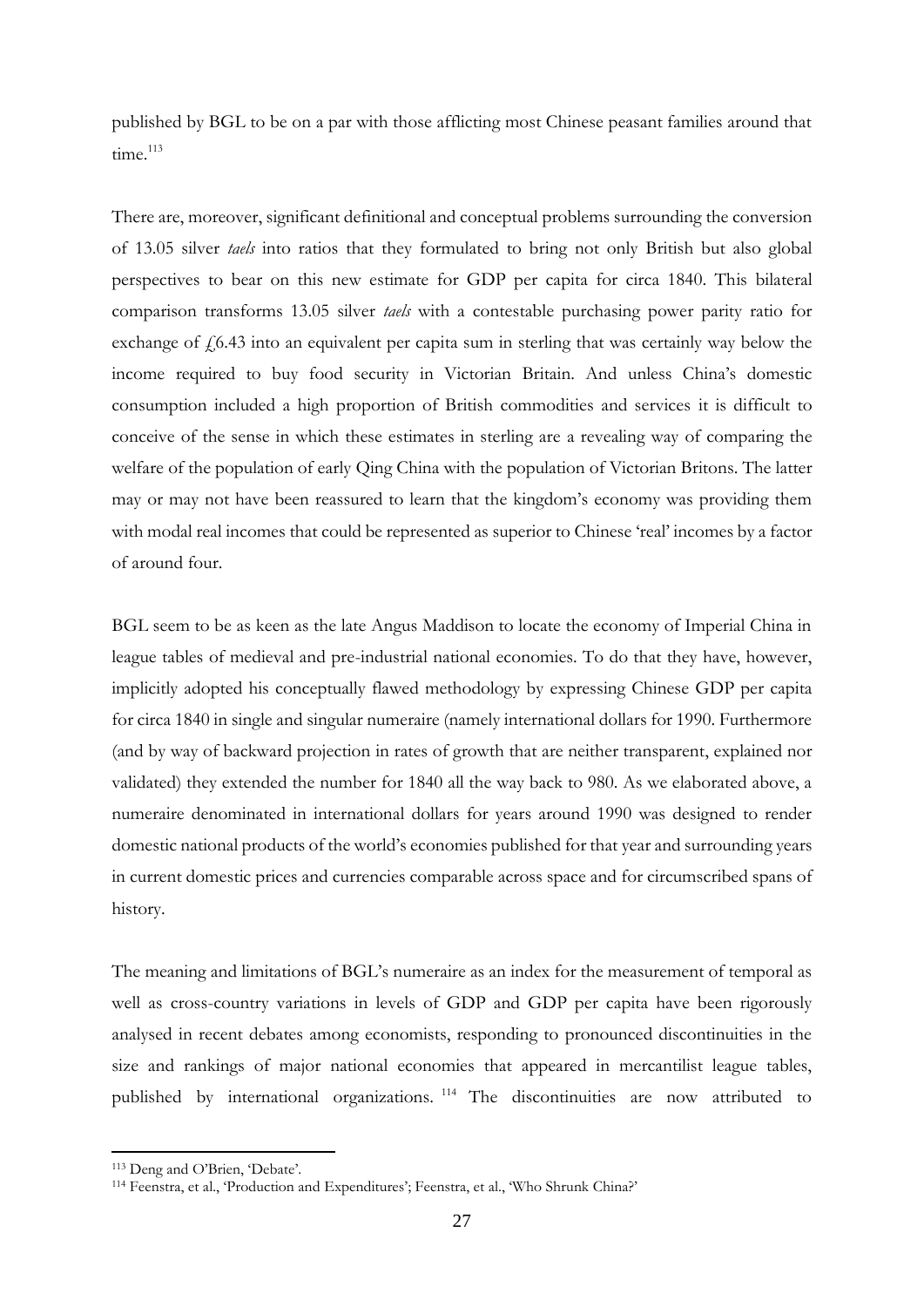improvements to collaborative international endeavours to measure the purchasing power parities of national currencies for decades after 1990. In the light of this discussion we concluded Maddison's estimates for the per capita GDP of China denominated in 1990 international dollars which claim to refer to trends covering nearly two thousand years of imperial history might now be regarded as a provocative but conceptually ambiguous index, either for the simultaneous measurement for the empires' long-run rate of economic growth or for reliable statistically based impressions of its relative levels of economic development compared either to western European polities or other Asian empires.<sup>115</sup>

Another way of expressing this point is to consider the methods that BGL derived from Maddison to facilitate the conversion of their estimates for the nominal values of GDP per capita for Britain (£27.07) and China (13.05 *taels*) for circa 1840 into a numeraire that would allow for multilateral comparisons. Unfortunately the potential range of multilateral comparisons for that period in global history is restricted to a tiny range of national economies for which more or less reliable estimates for nominal GDP per capita happened to be available; along with the price and quantifiable data required to convert representative samples of domestically produced commodities and services, denominated in domestic prices and currencies into a currency that was universally used for that period for international transactions. For years circa 1840 that currency was more likely to be grams of silver or sterling than American dollars. Bilaterally the silver rate of exchange cited by BGL leads, however, to a hypothesis that British GDP per capita circa 1840 was already nearly seven times higher than the level prevailing in Qing China? Purchasing power parity rates of exchange for circa 1840 are most unlikely to be comparable to the rates calibrated in dollars to refer to a much larger sample of national economies for modern years circa 1990 or even for years after that period.<sup>116</sup>

Backward extrapolations over centuries of time from 1990 to year 1 CE (*pace* Maddison) or from 1840 to 1400 or to 980 (pace BGL) are heuristic numerical abstractions for economic historians to consider and debate. Nevertheless, in our view they seem to have raised rather than settled problems for a branch of the subject that laudably aspires to be transnational, reciprocally comparative and Kuznetsian in style.

<sup>115</sup> Asian Development Bank, *Purchasing Power Parity*; Rao, *Comparisons*.

<sup>116</sup> Taylor and Taylor, 'Purchasing Power'; Deaton and Heston, 'Understanding PPPs'; Johnson, 'Is Never Better?'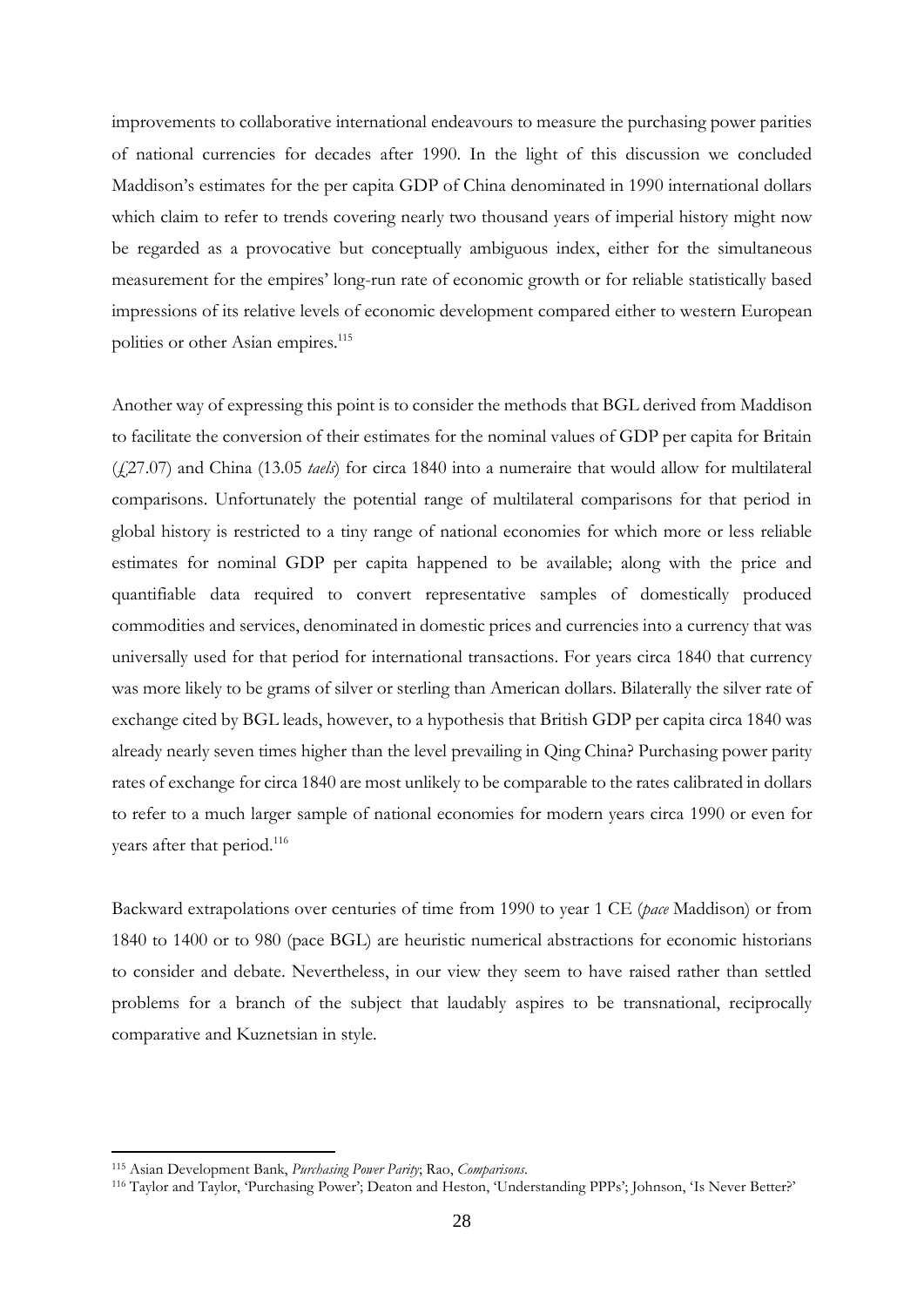**References** 

- Allen, R., 'Agricultural productivity and rural incomes in England and the Yangtze Delta, c.1620– c.1820', *Economic History Review*, 63/3 (2009), pp. 525-50.
- Allen, R., Bassino, J., Ma, D., Moll-Murata, C., and van Zanden, J. L., 'Wages, Prices, and Living Standards in China, 1738–1925', *Economic History Review*, 64/SI (2011), pp. 8-38.
- Asian Development Bank, *Purchasing Power Parity Preliminary Report International Comparison Program in Asia* (Manila, 2007).
- Boa, W., 'Songdai Jingji: Lishi Guanchade Shidai Beijing' (The Song Economy: Historical Background of Our Observation), *Guangming Daily*, 2<sup>nd</sup> January, 2017, p. 6.
- Berg, M., *Writing the History of the Global* (Oxford, 2013).
- Boldizzoni, F. and Hudson, P., *Routledge Handbook of Global Economic History* (Abingdon, 2016).
- Bolt, J. and van Zanden, J. L., 'The Maddison Project: Collaborative Research on Historical National Accounts', *Economic History Review*, 67/3 (2014), pp. 627-51.
- Broadberry, S., Guan, H., and Li, D., 'China, Europe and the Great Divergence: A Study in Historical National Accounting, 980-1850', *Journal of Economic History*, 78/4 (2018), pp. 955- 1000.
- Brook, T., *The Chinese State in Ming Society* (London, 2005).
- Buck, J. L., *Land Utilization in China: Atlas* (London, 1937).
- Chang, C.-L., *The Income of the Chinese Gentry* (Seattle, 1962).
- Chao, K., *Man and Land in Chinese History* (Stanford, 1986).
- Chen, C., *Shichang Jizhi Yu Shenhui Banqiao: 18 Shije Guangdong Mejia Fenix* (*Market Mechanisms and Social Changes: Analysis of Rice Prices in Guangdong during the 18th Century*) (Guangzhou, 1992).
- Cheung, S.-W., *The Price of Rice: Market Integration in Eighteenth-Century China* (Washington, 2008).
- Chan, H.-S. and Kraus, R. A., *Mid-Ching Rice Markets and Trade: An Essay in Price History*, (Harvard, 1975).
- Clark, C., *The Condition of Economic Progress* (London, 1940).
- Daly, J., *Historians Debate the Rise of the West* (Abingdon, 2015).
- De Jong, H. and van Ark, B., *The Comparison of GDP Levels and the Use of PPPs in the Maddison Data Base* (Groningen, 2012).
- Deaton, A. and Heston, A., 'Understanding PPPs and PPP-based National Accounts," *American Journal: Macroeconomics*, 2/4 (2010), pp. 1-35.
- Deng, G., *Development versus Stagnation, Technological Continuity and Agricultural Progress in Pre-modern China* (New York, London and West Port, 1993).
- Deng, G., *The Premodern Chinese Economy - Structural Equilibrium and Capitalist Sterility* (London, 1999).
- Deng, K., *China's Political Economy in Modern Times* (London, 2012).
- Deng, K., 'Miracle or Mirage? Foreign Silver, China's Economy and Globalisation of the Sixteenth to Nineteenth Centuries', *Pacific Economic Review*, 13/3 (2008), pp. 320-57.
- Deng, K. and O'Brien, P., 'Can Debate on the Great Divergence Be Located within the Kuznetsian Paradigm for an Empirical Form of Global Economic History?' *The Low Countries Journal of Social and Economic History*, 12/2 (2015), pp. 63–78.
- Deng, K. and O'Brien, P., 'China's GDP per Capita from the Han Dynasty to Communist Times', *World Economics Journal*, 17/2 (2016), pp. 79–123.
- Deng, K. and O'Brien, P., 'Establishing Statistical Foundations of a Chronology for the Great Divergence: A Survey and Critique of the Primary Sources for the Construction of Relative Wage Levels for Ming-Qing China', *Economic History Review*, 69/4 (2016), pp. 1057–82.
- Deng, K. and O'Brien, P., 'Nutritional Standards of Living in England and the Yangtze Delta (Jiangnan), c.1644 – c.1840', *Journal of World History*, 26/2 (2015), pp. 233–67.
- Deng K. and O'Brien, P., 'The Kuznetsian Paradigm for the Study of Modern Economic History and the Great Divergence with Appendices of Literature Review and Statistical Data', *LSE Department of Economic History Working Paper*, forthcoming (2021).
- Deng, K. and O'Brien, P., 'Why Maddison Was Wrong', *World Economics Journal*, 18/2 (2017), pp. 21-41.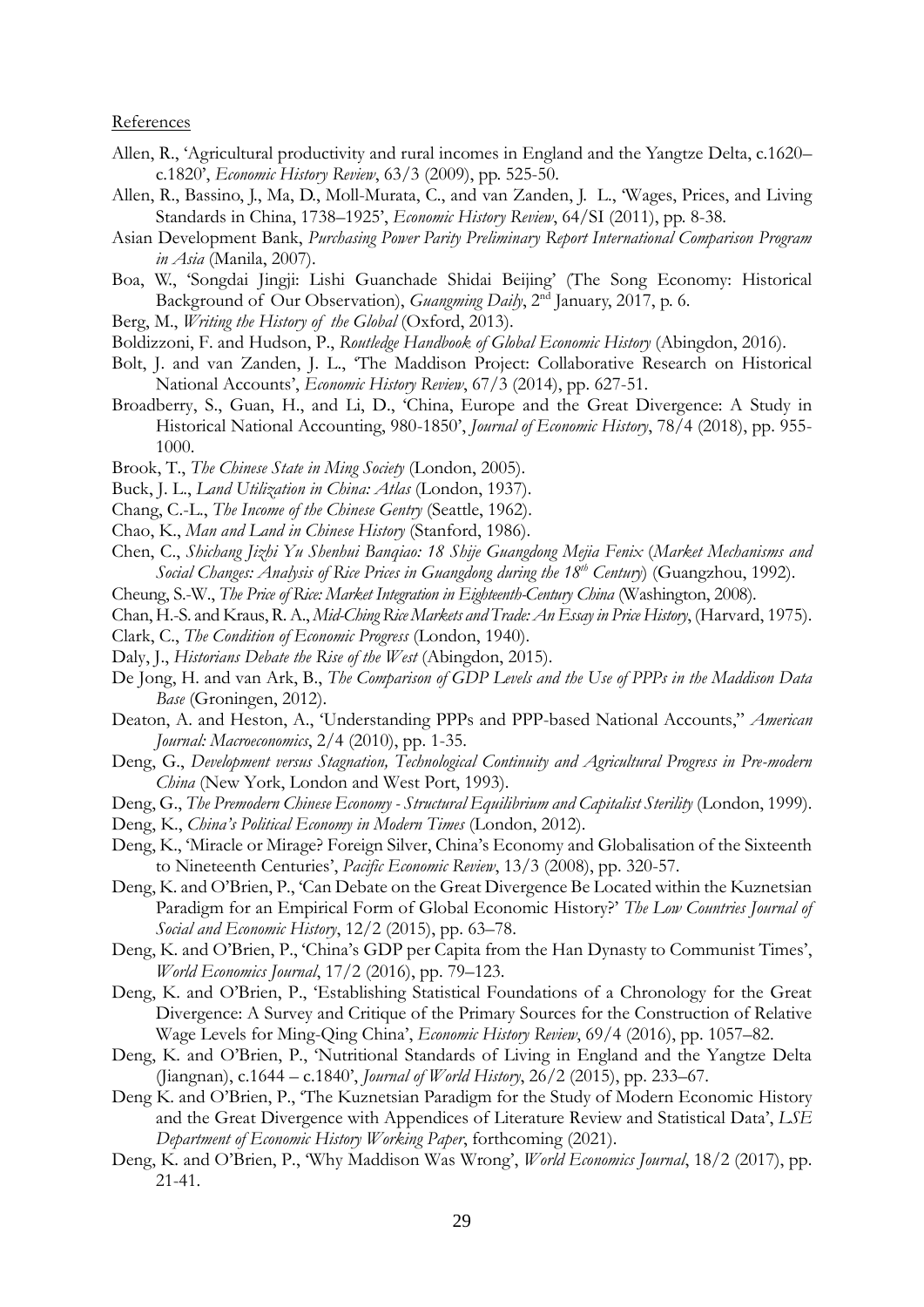- Dincecco, M., and Onorato, M., *From Warfare to Wealth. The Military Origins of Urban Prosperity in Europe* (Cambridge, 2018).
- Eckstein, A., *Economic Trends in Communist China* (Chicago, 1968).
- Elvin, M., *The Pattern of the Chinese Past* (Stanford, 1973).
- Ge Quansheng, Dai Junhu, He Fanneng and Zheng Jingyun, Man Zhimin, and Zhao Yu, 'Guoqu 300nian Zhongguo Bufen Shengqu Gengdi Ziyuan Shuliang Bianhua Ji Qudong Yinsu Fenxi' (Quantitative Changes and Their Dynamic Causes regarding Farmland Resources in China Proper in the Past 300 Years), *Ziran Kexue Jinzhan* (*Progress in Natural Sciences*) , 13/8 (2003), pp. 825-34.
- Emigh, R. J., Riley, D., and Ahmed, P., *Antecedents of Censuses for Nation States. How Societies and States Count* (Basingstoke, 2016).
- Fairbank, J. K. and Liu, K.-C., *The Cambridge History of China, Late Ch'ing 1800-1911* (Cambridge, 1980).
- Feenstra, R. C., Heston, A., Timmer, M. P., and Deng, H., 'Estimating Real Production and Expenditures Across Nations', *Review of Economics and Statistics*, 91/1 (2009), pp. 201-12.
- Feenstra, R. C., Ma, H. and Neary, J. P., 'Who Shrunk China? Puzzles in the Measurement of Real GDP', *Economic Journal*, 123/573 (2013), pp. 1100-29.
- Feuerwerker, A., 'Presidential Address: Questions about China's Early Modern Economic History That I Wish I Could Answer', *Journal of Asian Studies*, 51/4 (1992), pp. 757-69.
- Floud, R., *The Cambridge Economic Histories of Britain and Europe* (Cambridge, 1981-2014).
- Fogel, W., *Political Arithmetic and the Empirical Tradition in Economics* (Chicago, 2013).
- Frank, A. G., *ReOrient: Global Economy in the Asian Age* (Berkeley, 1998).
- Ge, J.-X., *Zhongguo Renko Shi* (*A Demographic History of China*) (Shanghai, 2001).
- Goldstone, J., 'Data and Dating in the Great Divergence', in Roy, T., and Riello, G. (eds), *Global Economic History* (London, 2019), pp. 38-53.
- Goldstone, J., *Why Europe? The Rise of the West in World History* (New York, 2008).Groningen Growth and Development Centre, 'Maddison historical statistics', *vide:*  https://www.rug.nl/ggdc/historicaldevelopment/maddison/, available on 1<sup>st</sup> November, 2020.
- Guan, H.-H. and Li D.-Q., 'Mingdai GDP Ji Jiegou Shitan' (China's GDP and Its Structure during the Ming Period), *Jingjixue Jikan* (*Economics Quarterly*), 3 (2010), pp. 787-828.
- Guo, S.-Y., 'Mingqing Shiqide Liangshi Shengchan Yu Nongmin Shenghuo Shuiping' (Food Production and Peasant Living Standards during the Ming-Qing Era), *Zhongguo Shehui Kexueyuan Lishi Yanjiusuo Jikan* (*Collected Works of Institute of History, Chinese Academy of Social Sciences*), vol. 1 (2000), pp. 373-96.
- Hatcher, J. and Stephenson, J., *Seven Centuries of Unreal Wages* (London, 2019).
- Horesh, N., *Chinese Money in Global Context. Historic Junctures between 600 BCE and 2012* (Stanford, 2014).
- Huang, P. C. C., *The Peasant Family and Rural Development in the Yangzi Delta, 1350–1988* (Stanford, 1988).
- Jerven, M., 'An Unlevel Playing Field. National Income Accounting and Reciprocal Comparisons', *Journal of Global History*, 7/1 (2012), pp. 107-28.
- Jerven, M. and Ducan, M. E., 'Revising GDP Estimates in Sub-Saharan Africa', *African Statistical Journal*, 15 (2012), pp. 13-24.
- Jones, D., *The Image of China in Western Social and Political Thought* (Houndwells, 2013).
- Jones, E. L., *Growth Recurring: Economic Change in World History*, 2nd edition (Ann Arbor, 2000).
- Johnson, S., 'Is Never Better? Penn World Table Revisions and their Impact on Growth Estimates', *Journal of Monetary Economics*, 60/2 (2013), pp. 255-74.
- King, F. H., *Money and Monetary Policy in China 1845-95* (Cambridge, 1965).
- Kishimoto, M., *Shindai Chūgoku no Bukka to Keizaihendō* (*Prices and Economic Changes in Qing China*) (Tokyo: Kembun, 1997) and (Beijing: SSAP, 2009).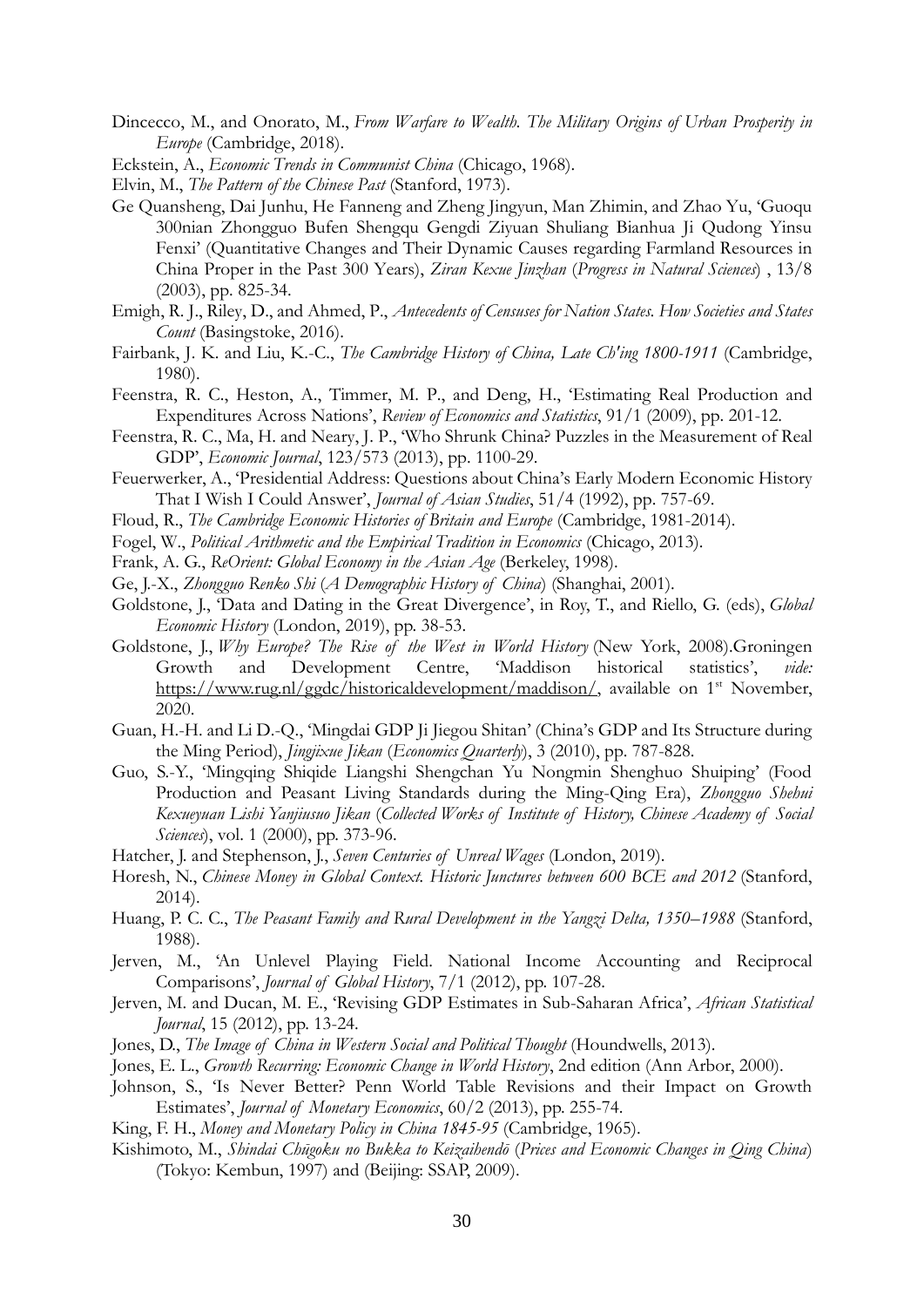Kuroda, A., *A Global History of Money* (London, 2020).

- Kuroda, A., 'Anonymous Currencies or Named Debts, Local Credits and Units of Account between China, Japan and England in the Pre-industrial Era', *Socio-Economic Review*, 11/1 (2013), pp. 57-80.
- Kuznets, S., *Modern Economic Growth Rate, Structure and Spread* (New Haven, 1966).
- Kuznets, S., *National Income and Capital Formation, 1919-1935* (New York, 1937).
- Kuznets, S., *The Economic Growth of Nations* (Cambridge, Mass. 1971).
- Lebow, R. N., Tetlock, P. E., and Parker, G. N., *Unmaking the West. What if Scenarios that Rewrote World History* (Ann Arbor, 2006).
- Lee, J. and Wang, F., 'Malthusian Models and Chinese Realities: The Chinese Demographic System 1700-2000', *Population and Development Review*, 25/1 (1999), pp. 33-65.
- Li, B., *Agricultural Development in Jiangnan, 1620***–***1850* (London, 1998).
- Li, B., 'Cong Fufu Bingzuo Dao Nangeng Nuzhi' (From 'Husband and Wife Tilling Together' to 'Husband Tilling and Wife Weaving'), *Lishi Yanjiu (Study of History*), 3 (1996), pp. 99-107.
- Li, B., 'Economic History in China: Tradition, Divergence and Potential', in Boldizzioni, F., and Hudson, P. (eds), *Routledge Handbook of Global Economic History* (Abingdon, 2016), ch. 18.
- Li, L. M., 'Integration and Disintegration in North China's Grain Markets, 1738–1911', *Journal of Economic History*, 60/3 (2000), pp. 665-99.
- Liang, F.-Z., *Zhongguo Lidai Huko Tiandi Tianfu Tongji* (*Dynastic Data for China's Households, Cultivated Land and Land Taxation*) (Shanghai, 1980).
- Liang, J.-M., 'Yulin Tuce Yanjiu Zongshu' (A Survey of Studies of the Fish-Scale Pattern Cadastral Registration), *Zhongguo Jingjishi Yanjiu* (*Study of Chinese Economic History*), 1 (2004), pp. 135-41.
- Liu, D., 'Lun Angesi Maidisen Dui Qianjindai Zhongguo GDPde Gushuan' (Critique of Angus Madisson's GDP Estimates for Early Modern China), *Qingshi Yanjiu* (*Study of the Qing History*), 5 (2010), pp. 48-55.
- Liu, D., *Qian Jindai Zhongguo Zongliang Jingji Yanjiu, 1600-1840* (*Estimations of China's Total GDP, 1600- 1840*) (Shanghai, 2010).
- Liu, F.-D. and Wang, Y.-R., *Zhongguo Jindaide Shichang Fayu Yu Jingji Zengzhang* (*Market Development and Economic Growth in Early Modern China*) (Beijing, 1996).
- Liu, T.-C., *China's National Income 1931-1936* (Washington, DC., 1948).
- Liu, T.-C., 'Structural Changes in the Economy of the Chinese Mainland, 1933 to 1952-1957', *American Economic Review*, 49/2 (1959), pp. 84-93.
- Liu, T.-C. and Yeh, K.-C., 'Preliminary Estimate of the National Income of the Chinese Mainland, 1952-1959', *American Economic Review*, 51/2 (1961), pp. 489-98.
- Liu, W., *Jindai Zhongguo 50 Nian GDPde Gusuan Ye Jingji Zengzhang Yanjiu* (*Estimations of China's GDP and Economic Growth of 50 Years in Early Modern Times*) (Beijing, 2012).
- Liu, W., *The Chinese Market Economy, 1000-1500* (Albany, 2015).
- Liu, Z., 'Vision, Quantification and State Capacity. Counting Government Employees in Premodern China', unpublished paper, Department of Economic History, LSE (2019).
- Lu, F. and Peng, K.-X., 'Woguo Changqi Mijia Yanjiu, 1644-2000' (Long-term Grain Prices in China, 1644-2000), *Working Paper No. C2004009* (2004), China Center for Economic Research, Peking University.
- Ma, Y. and de Jong, H. J., 'Unfolding the Turbulent Century: A Reconstruction of China's Historical National Accounts 1840-1912', *Review of Income and Wealth*, 65/1 (2017), pp. 75- 82.
- Ma, Y. and de Jong, H. J, and Chu, T., 'Living standards in China between 1840 and 1912', Groningen Growth and Development Center, *GGDC Research Memorandum*, vol. GD-147 (2014).

Maddison, A., *Chinese Economic Performance in the Long Run* (Paris, 1998).

Maddison, A., *Chinese Performance in the Long Run 960-2030*, *2 nd Ed.* (Paris, 2007).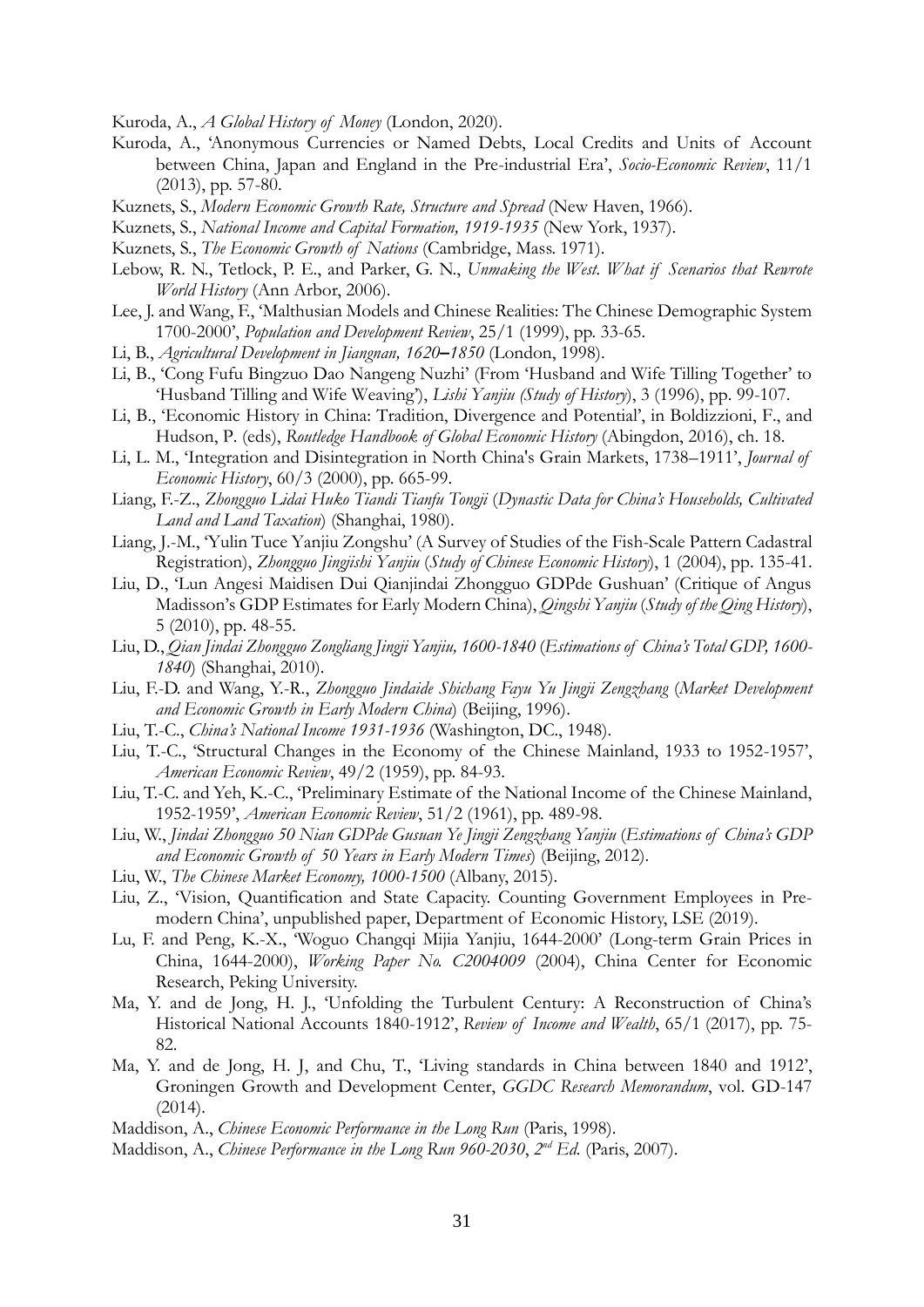- Ni, Yuping, 'Ping Qianjindai Zhongguo Zongliang Jingji Yanjiu, 1600-1840' (Review of China's Total GDP of Early Modern Times, 1600-1840), *Zhongguoshi Yanjiu* (*Study of Chinese History*), 1 (2013) pp. 186-93.
- O'Brien, P., *The Economies of Imperial China and Western Europe. Debating the Great Divergence* (Cham, 2020).
- Parthasarathi, P. and Pomeranz, K., 'The Great Divergence Debate', in Roy, T., and Riello, G. (eds), *Global Economic History* (London, 2019), pp. 19-37.
- Peng, K.-X., 'Lishi GDP Gusuanzhongde Jijia Wenti Chuyi' (Critique of Prices Used in Historical GDP Estimates), *Zhongguo Jingjishi Yanjiu* (*Research into Chinese Economic History*), 4 (2011), pp. 53-60.
- Peng, K.-X., 'Lishi Shiyexia Zhongguo Jingjide Changqi Bianqian Jinnian Zhongguo Jingjishizhi Jiliang Yanjiu Zongshu' (Long-term Changes of China's Economy in Historical Perspectives – A Survey of Quantitative Economic History of China), *Jingji Yanjiu* (*Economic Studies*), 5 (2015), pp. 178-91.
- Perkins, D., *Agricultural Development in China, 1368-1968* (Edinburgh, 1969).
- Phillipsen, D., *The Little Big Numbers. How GDP Came to Rule the World and What to Do About It* (Princeton, 2015).
- Pomeranz, K., *The Great Divergence: Europe, China and the Making of the Modern World Economy*  (Princeton, 2000).
- Pomeranz, K., 'Without Coal? Colonies? Calculus? Counterfactuals and Industrialization in Europe and China', in Lebow, R. N., Tetlock, P. E., and Parker, G. (eds), *Unmaking the West* (Ann Arbor, 2006), pp. 241-76.
- Rao, P. D. S., *The Framework of the International Comparisons Programme* (Washington, 2013).
- Raychaudhuri, T., Habib, I., Kumar, D., and Desai, M., *The Cambridge Economic Histories of India*, Vols. 1 and 2 (Cambridge, 1970 and 1982).
- Rosenthal, J. and Wong, R. B., *Before and Beyond Divergence: The Politics of Economic Change in China and Europe* (Harvard, 2011).
- Roy, T. and Riello, G., *Global Economic History* (London, 2019).
- Shi, T. and Ma, G.-Y., 'Qingdai Qianzhongqi Liangshi Muchan Yanjiu Pingshu' (Survey of Yield per Mu in the First Half of the Qing Period), *Lishi Yanjiu* (*Study of History*), 2 (2010), pp. 143- 55.
- Shi, Z.-H., *Agricultural Development in Qing China, A Quantitative Study, 1661-1911* (Leiden, 2017).
- Shi, Z.-H., 'Shijiu Shiji Shangbanqide Zhongguo Liangshi Muchanliang Jiqi Zongchanliang Zai Guji' (Re-Estimation of Yields per *Mu* and the Aggregate Food Output in Early Nineteenth Century China), *Zhongguo Jingjishi Yanjiu* (*Research into Chinese Economic History*), 3 (2012), pp. 52–66.
- Shi, Z.-H., *Qingdai Nongyede Fazhan He Bufazhan* (*Development and Underdevelopment of Agriculture in Qing China*) (Beijing, 2017).
- Shiue, C. H. and Keller, W., 'Markets in China and Europe on the Eve of the Industrial Revolution', *American Economic Review*, 97/4 (2007), pp. 1189-1216.
- Sobel, J., 'Information Control in the Principle-Agent Problem', *International Economic Review*, 34/2 (1993), pp. 259-69.
- Speich, D., 'The Use of Global Abstraction. National Income and Accounting in a Period of Global Decline', *Journal of Global History*, 6 (2011), pp. 121-53.
- Stiglitz, J., *Debates on the Measurement of Global Poverty* (Oxford, 2010).
- Taylor, A., and Taylor, M., 'The Purchasing Power Parity Debate', *Journal of Economic Perspectives*, 18 (2004), pp. 134-58.
- Yu, K.-L., 'Qingdai Liangjia Shuju Zhiliang Jiqi Zhiduxing Yinsu Tantao' (Data Quality of the Qing Food Market Prices and Its Institutional Explanations), *Shanghai Jingji Yanjiu* (*Shanghai Economic Review*), 9 (2018), pp. 90-99.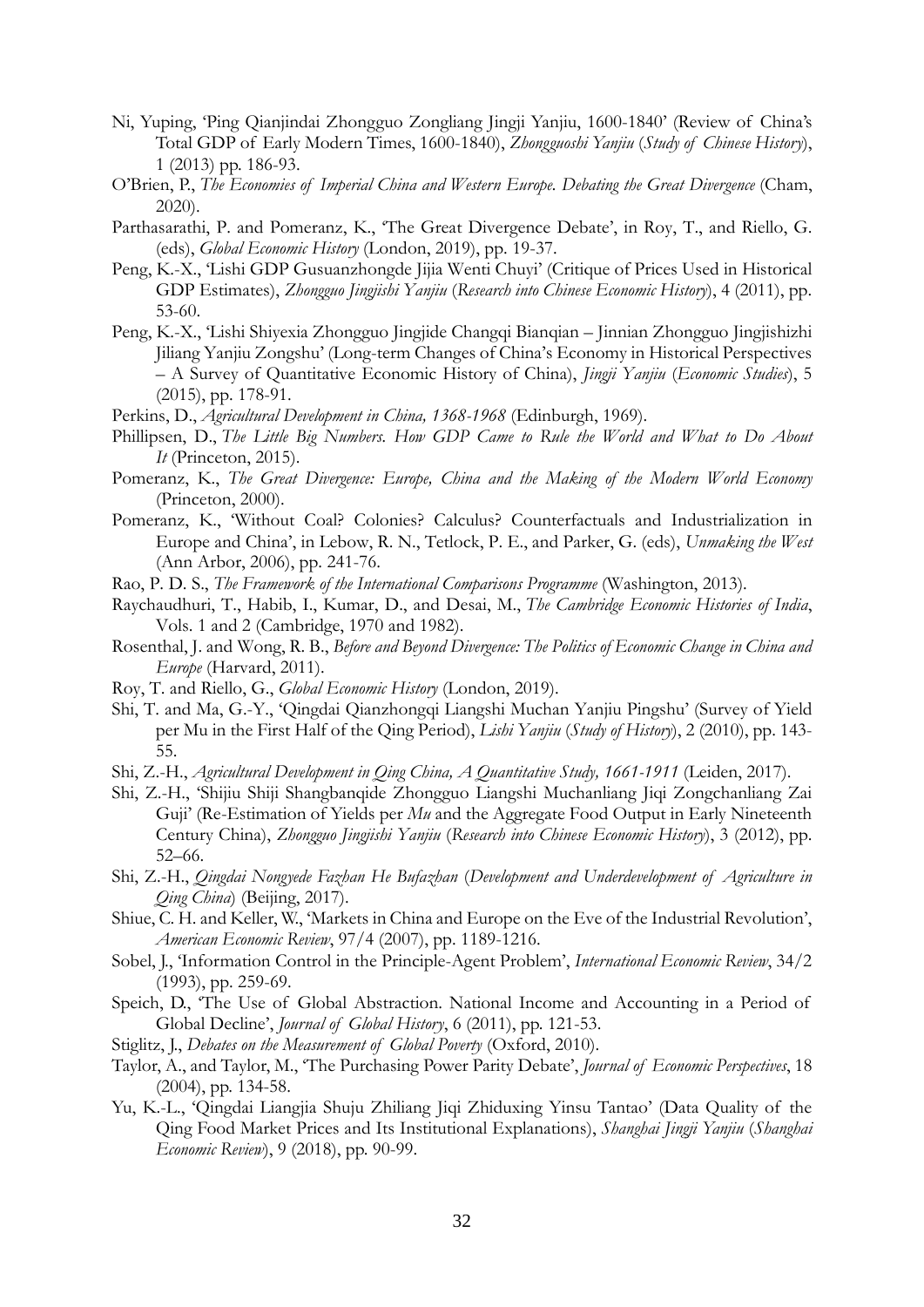Usher, D., *The Price Mechanism and the Meaning of National Income* (Oxford, 1968).

- Van Halte, E., 'Escaping the Great Divergence', *The Low Countries Journal of Social and Economic History*, 12/SI (2015).
- Van Zanden, J. L. and Ma, D., 'What Makes Maddison Right', *World Economics*, 18/3 (2017), pp. 203-14.
- Von Glahn, R., *The Economic History of China: From Antiquity to the Nineteenth Century* (Cambridge, 2016).
- Vries, P., *State, Economy and the Great Divergence* (London, 2016).
- Wang, H., 'Zhongguo GDP Hesuan Wuchade Guji Kuangjia' (A Framework for Identifying Errors in China's GDP Estimates', *Xiamen Daxue Xuebao* (*Bulletin of Xiamen University*), 5 (2017), pp. 111-22.
- Wang, X., 'Ming Qing Shangye Zibende Dongxiang Yu Jiangnan Sichouye Ziben Zhuyi Mengya" (Trends in Commercial Investment and the Sprouting of Capitalism in the Silk Textile Industry in South China during the Ming–Qing Period), *Jianghai Xuekan* (*Jianghai Journal*), 4 (1992), pp. 144-9.
- Wang, X.-J., 'Zhongguo Jingjishizhong GDP Gushuande Ziliao Laiyuan Yu Lilun Fangfa Yantaohui Jiyao' (Summery of Conference on Sources and Methods for GDP Estimation in Chinese Economic History), *Zhongguo Jingjishi Yanjiu* (*Study of Chinese Economic History*), 3 (2011), pp. 164-6.
- Wang, Y.-C., 'Secular Trends of Rice Prices in the Yangzi Delta, 1638-1935', in T. G. Rawski and L. M. Li (eds), *Chinese History in Economic Perspective* (Berkeley, 1992), pp. 35-68.
- Wei, F., 'Songdai GDP Shenhua Yu Lishi Xiangxiangde Xianshi Beijing' (GDP of the Song Period: Reality and Fairy Tale out of Historical Imagination), *Guoji Shehui Kexue Zazhi* (*Journal of International Social Sciences*), 2 (2014), pp. 145-9.
- Wong, R. B., *China Transformed* (New York, 1997).
- Wu, B.-S., *Zhongguo Guomin Suode, 1933* (*China's National Income, 1933*) (Shanghai, 1947).
- Wu, H., *Zhongguo Jingjishi Ruogan Wentide Jiliang Yanjiu* (*Quantitative Issues on China's Economic History*) (Fuzhou, 2009).
- Xu, D.-X. and Wu, C.-M., *Zhongguo Zibenzhuyi Fazhan Shi* (*A History of Capitalist Development in China*) (Beijing, 1990-3).
- Xu, X.-W., *Jiangnan Tubu Shi* (*A History of Traditional Cotton Textiles in the Yangtze Region*) (Shanghai, 1989).
- Yang, J.-P., 'Tangdai Chibu, Muzhi, Muchan Xiaoyi' (Yard Length, *Mu* Size and Yield per *Mu* on the Tang Records), *Zhongguo Shehui Jingjishi Yanjiu* (*Study of Chinese Socio-Economic History*), 2 (1996), pp. 32-44.
- Yun-Casallila, B. and O'Brien, P., *The Rise of Fiscal States; a Global History 1500-1914* (Cambridge, 2012).
- Zan, L. and Deng, Kent, 'Micro Foundations in the Great Divergence Debate: Opening up the Perspective', *Accounting History*, 22/4 (2017), pp. 530-53.
- Zhai, R., 'The Chinese Rural Economic Performance and Standards of Living 1080-1953', *Student Hub Channel*, Economic History Department, LSE (2020).
- Zhang, T.-Y., *Ming Shi* (*The History of the Ming Dynasty*), in *Er-shi-wu Shi* (*Twenty-Five Official Histories*) (Shanghai, 1986), vol. 10.
- Zhao, E.-X., *Qingshi Gao* (*Drafted History of the Qing Dynasty*), in *Er-shi-wu Shi* (*Twenty-Five Official Histories*) (Shanghai, 1986), vol. 11.
- Zhao, G., Liu, Y.-C., Wu, H., Zhu, J.-P., Chen, C.-Y., and Chen, Q.-K., *Qingdai Liangshi Muchanliang Yanjiu* (*Grain Yield in Qing Times*) (Beijing, 1995).
- Zhao, Y., 'Jishu Wucha, Zhemu Jiqi Juli Shuaijian Guilü Yanjiu' (Technical Errors: Land Unit Conversion and the Law of Diminishing Distance), *Zhongguo Shehui Jingjishi Yanjiu* (*Research into Chinese Social and Economic History*), 3 (2007) pp. 1-13.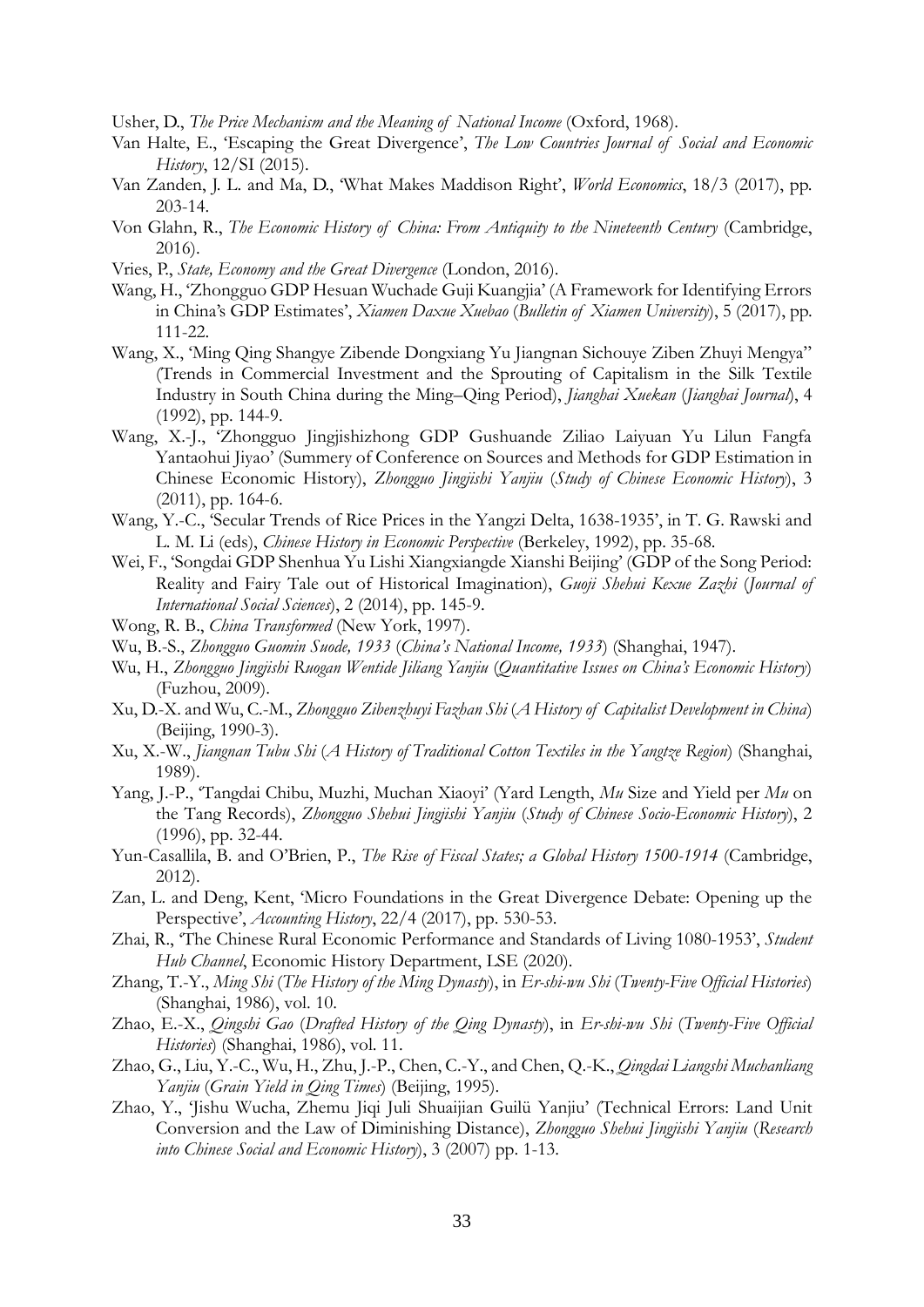Zhong, W.-M., 'Shuju Gusuan Yu Lishi Zhenshi' (Quantitative Estimates and Historical Reality), *Shixue Yuekan* (*Historical Study Monthly*), 2 (2014), pp. 105-14.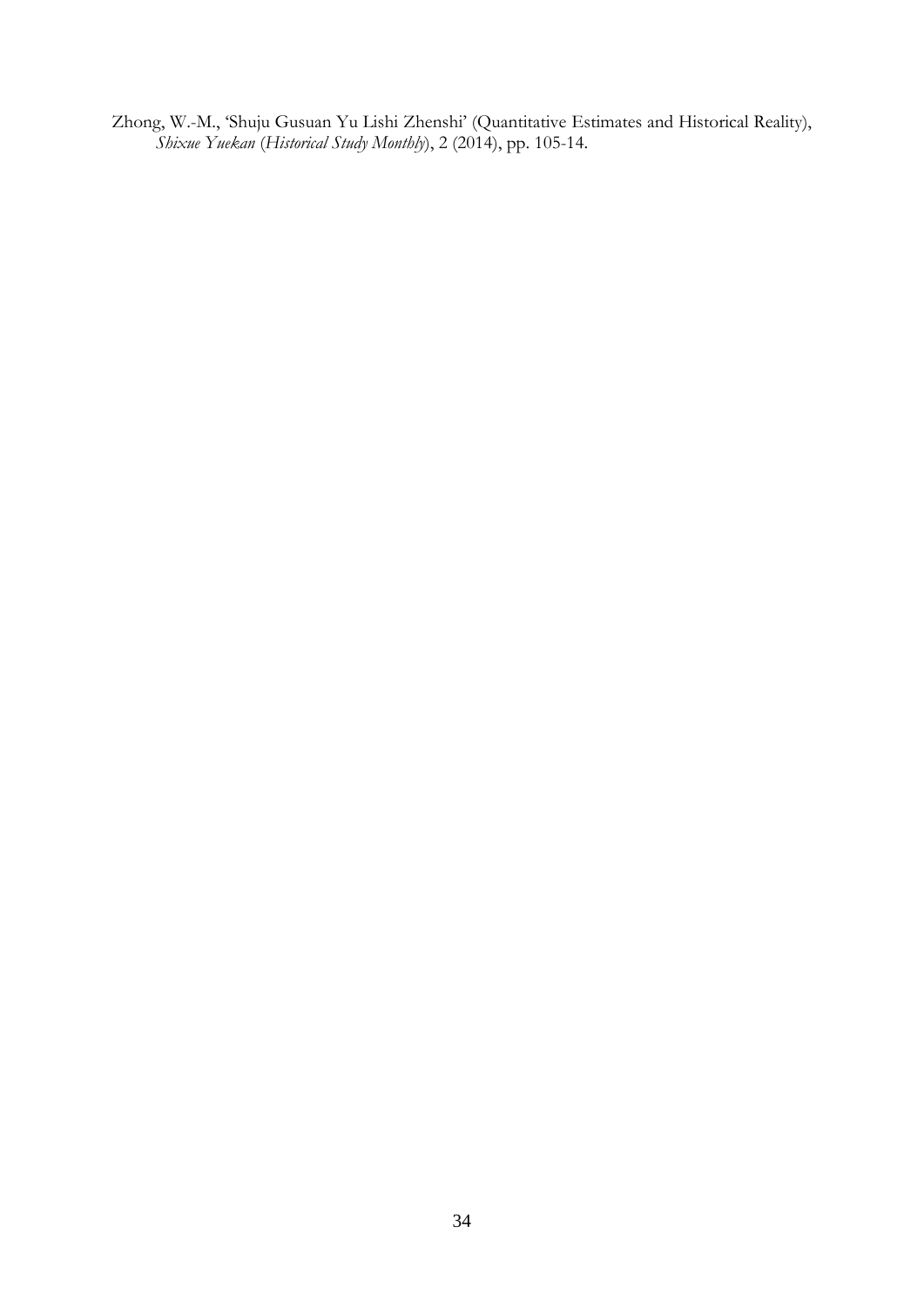### **Appendix A: Review of the Legacy Left by Chung-li Chang (or Zhang Zhongli)**

Chang (or Zhang) has indeed left a legacy with which historical estimation has flourished. The problem however is that estimators cannot settle their differences. As a result, re-estimation is common in a completely open-ended fashion.

In addition, Chang's methodology nurtures ignorance, rather than enlightenment, of a range of defects and problems with quantitative information extracted from China's historical records.<sup>117</sup> We single out twelve areas as examples in Table A.

### Table A. Summary of Defects in Information Available in China's Historical Records

| Category<br>(1) Agricultural yield | Defect/problem<br>Four: (1) Land outputs were highly local and seasonal. The differences<br>across villages in the same region were as great as those between mag-<br>regions. In addition, yields were determined by labour skills/inputs as well<br>as at the mercy of the mother nature. So, margins of error for calculating<br>an average yield level are often intolerable. (2) The Chinese tradition paid<br>most attention to good and, especially, exceptional yields as an omen of a<br>good fortune. Thus, high yields appear disproportionately in Chinese<br>written records. This bias was exposed when land surveys in the 1920s<br>and 30s came along. (3) Moreover, estimates have so far been based on a<br>50-50 share-cropping split between the landlord and tenant, overlooking<br>the entire output from the second crop (called the winter crop) which was<br>completely rent free. In addition, it is questionable whether the 50-50 split<br>was universal. (4) Finally, all estimates have been made on a disaster-free<br>assumption. No study has so far factored in natural disasters which |
|------------------------------------|---------------------------------------------------------------------------------------------------------------------------------------------------------------------------------------------------------------------------------------------------------------------------------------------------------------------------------------------------------------------------------------------------------------------------------------------------------------------------------------------------------------------------------------------------------------------------------------------------------------------------------------------------------------------------------------------------------------------------------------------------------------------------------------------------------------------------------------------------------------------------------------------------------------------------------------------------------------------------------------------------------------------------------------------------------------------------------------------------------------------------|
| (2) Archives                       | affected a third of the empire <i>per annum</i> .<br>One: Since the Western Han Period (206 BC – 24 AD), it was a common<br>practice for the descendant dynasty to compile the official history of its<br>predecessor. To avoid future controversy, the descendant dynasty was<br>obliged to destroy its predecessor's official archives after the official<br>history was completed, the Qing Period (1644-1911) being the exception<br>due to the fact that no official history has been compiled.                                                                                                                                                                                                                                                                                                                                                                                                                                                                                                                                                                                                                      |
| (3) Currencies                     | Four: (1) Scale and scope of the adoption and use of imported<br>heterogeneous silver coins and the loose notion of the 'Chinese silver tael'.<br>(2) Copper (actually bronze) currencies were the legal tender but not<br>unified. No single benchmark for the whole empire was available at any<br>given time. Regional differences were very common in sizes and shapes<br>as well as alloys. (3) Debasement took place often. (4) Counterfeits, up to<br>40 percent of the money in circulation, were widespread and perpetual.                                                                                                                                                                                                                                                                                                                                                                                                                                                                                                                                                                                       |

<sup>117</sup> Our observation resonates the breathtaking critique made by Professor Richard von Glahn of UCLA in 24 April 2019 at Peking University. He was quoted to state that 'In recent years much research into and analysis of quantitative history has often been based on fragmented historical data collected from Chinese literature. One big problem though is that European scholars lack both the basic knowledge of and a rational structure for China's economic history, and therefore are unable to evaluate the quality of the quantitative materials that they use.' (近年来的许多量化历史研 究往往基于中国文献中支离破碎的历史数据进行比较分析,其中一个很大的问题是欧洲学者对中国经济 史 缺 乏 基 本 常 识 和 理 念 框 架 , 因 而 也 无 法 评 估 所 用 量 化 资 料 的 质 量 .)*Vide http://www.ihss.pku.edu.cn/templates/learning/index.aspx?nodeid=125&page=ContentPage&contentid=1164*, available on 1st November, 2020.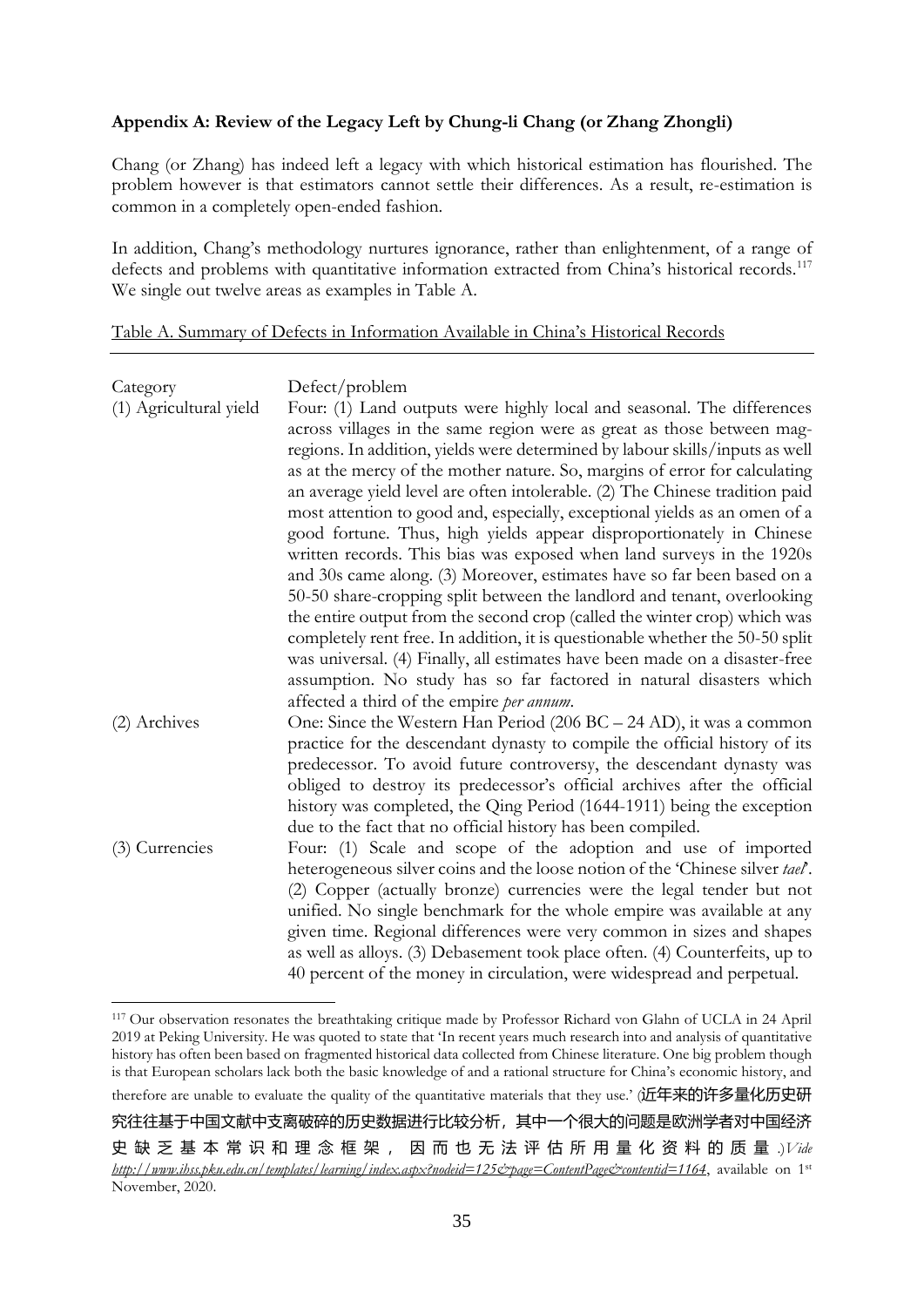| (4) Farmland         | Three: (1) On the macro-level, cadastral surveys were always regional.<br>True empire-wide cadastral surveys were non-existent. (2) On the micro-<br>level, the land measurement unit <i>mu</i> varied from time to time and from<br>place to place. (3) There was a common use of the 'fiscal $m\vec{u}$ ' for collecting<br>taxes. Although on government accounting records, the fiscal mu did not<br>reflect the real farmland under real crops.                                                                                                                                 |
|----------------------|--------------------------------------------------------------------------------------------------------------------------------------------------------------------------------------------------------------------------------------------------------------------------------------------------------------------------------------------------------------------------------------------------------------------------------------------------------------------------------------------------------------------------------------------------------------------------------------|
| (5) Food prices      | Three: (1) Officially reported foods prices were overwhelmingly urban.<br>But the urban population was insignificant. So, such prices only affected<br>a tiny market. (2) The urban food market was interfered by the state food<br>procurement and discharge policies <i>via</i> a granary network at all levels:<br>counties, prefectures and provinces. Thus, there was no real 'market<br>prices' for staple food. (3) There was false sense of food price integration                                                                                                           |
| $(6)$ GDP            | across the empire largely due to the same government interference.<br>Three: (1) There was no reliable way to convert value or volume. (2) There<br>was no single regional or national survey for the weight of each sector in<br>the economy in terms of inputs, outputs, imports and exports. (3) Written<br>records on industrial and service activities were anecdotal, sporadic and<br>patchy.                                                                                                                                                                                  |
| (7) Living standards | Two: (1) There was no survey of living standards before the 1920s. (2) All<br>estimates have so far been made according to 'Malthusian subsistence'<br>which conceptually permits no population growth which contradicts pre-<br>modern China's demography.                                                                                                                                                                                                                                                                                                                          |
| (8) Population       | Two: (1) No regular population censuses were conducted. (2) No head-<br>count of all residents. Instead, population numbers were exclusively for<br>male tax-payers (ding) aged 16 to 60.                                                                                                                                                                                                                                                                                                                                                                                            |
| $(9)$ Silver         | Five: (1) Silver was in wide circulation since <i>circa</i> 1565 AD but not<br>recognised as legal tender until the 1890s. (2) Silver was overwhelmingly<br>imported by the private sector without records. (3) Silver weight tael varied<br>from place to place. Also, <i>tael</i> did not specify the silver content which<br>varied from 50 to 70 percent among imported species. (4) The 'copper-<br>silver exchange rates' were highly local and customary. (5) Tael was also a<br>'phantom unit' with which actual transactions were often conducted<br>without silver at all. |
| $(10)$ Taxes         | Two: (1) With the 1712 Decree to freeze the Qing land-poll tax revenue,<br>the Qing tax was dis-connected from the size of China's population and<br>farming acreage. (2) Until 1850, all rural exchanges, the backbone of<br>China's market, were tax-free.                                                                                                                                                                                                                                                                                                                         |
| $(11)$ Time series   | One: There was no coherent and consistent set of spatial and temporal<br>data whereby a time series can be constructed.                                                                                                                                                                                                                                                                                                                                                                                                                                                              |
| $(12)$ Wages         | Two: (1) The number of full-time wage-dependant workers in China's<br>traditional economy was trivial (no more than one percent of China's total<br>workforce). (2) Wages were always paid in a combination of cash and<br>goods (food, shelter and clothing). The latter type was often hidden.                                                                                                                                                                                                                                                                                     |

**Sources***:* (1) Agricultural yields - Kent Deng and Patrick O'Brien, 'Nutritional Standards of Living in England and the Yangtze Delta (Jiangnan), c.1644 – c.1840', *The Journal of World History*, 26/2 (2015), pp. 233-67; Kent Deng and Patrick O'Brien, 'China's GDP per Capita from the Han Dynasty to Communist Times', *World Economics Journal*, 17/2 (2016), pp. 79-123. (2) Archives - Luca Zan and Kent Deng, 'Micro Foundations in the Great Divergence Debate: Opening up the Perspective', *Accounting History*, 22/4 (2017), pp. 530-53. (3) Currencies - Kent Deng, 'Miracle or Mirage? Foreign Silver, China's Economy and Globalisation of the Sixteenth to Nineteenth Centuries', *Pacific Economic Review*, 13/3 (2008), pp. 320-57. (4) Farmland - Kent Deng and Patrick O'Brien, 'China's GDP per Capita from the Han Dynasty to Communist Times', *World Economics Journal*, 17/2 (2016), pp. 79-123. (5) Food prices - Kent Deng and Shengmin Sun, 'China's Extraordinary Population Expansion and Its Determinants during the Qing Period, 1644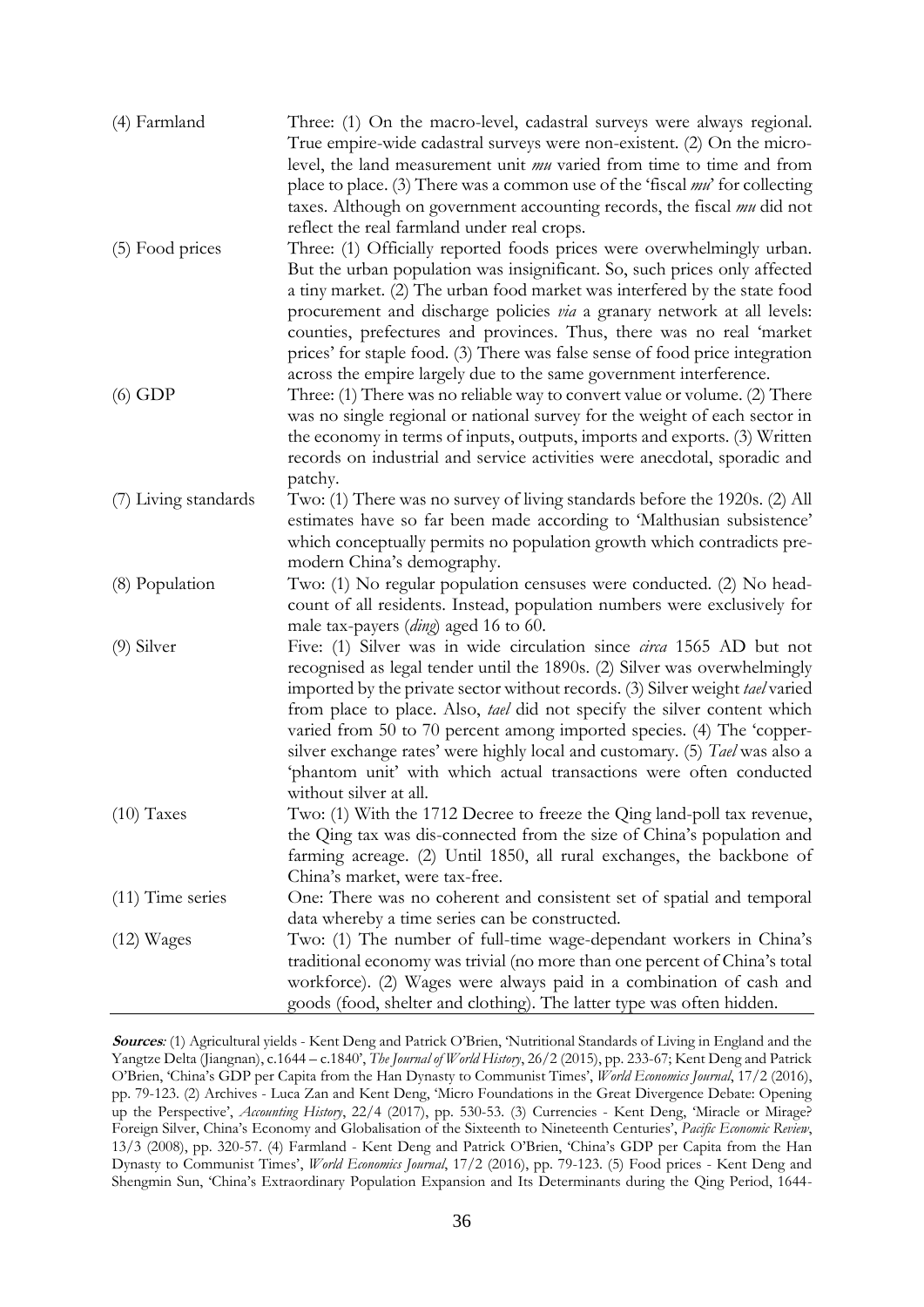1911', *Population Review*, 58/1 (2019), pp. 20-78. (6) GDP - Kent Deng and Patrick O'Brien, 'China's GDP per Capita from the Han Dynasty to Communist Times', *World Economics Journal*, 17/2 (2016), pp. 79-123. (7) Living standards - Kent Deng and Patrick O'Brien, 'Nutritional Standards of Living in England and the Yangtze Delta (Jiangnan), c.1644 – c.1840', *The Journal of World History*, 26/2 (2015), pp. 233-67. (8) Population - Kent Deng, 'Unveiling China's True Population Statistics for the Pre-Modern Era with Official Census Data', *Population Review*, 43/2 (2004), pp. 1-38. (9) Silver currency - Kent Deng, 'Miracle or Mirage? Foreign Silver, China's Economy and Globalisation of the Sixteenth to Nineteenth Centuries', *Pacific Economic Review*, 13/3 (2008), pp. 320-57. (10) Taxes - Kent Deng, *China's Political Economy in Modern Times: Changes and Economic Consequences, 1800–2000* (London, 2011), pp. 16-18, 34, 59. (11) Time series - Kent Deng and Patrick O'Brien, 'Establishing Statistical Foundations of a Chronology for the Great Divergence', *Economic History Review*, 69/4 (2016), pp. 1057-82. (12) Wages - Kent Deng and Patrick O'Brien, 'Establishing Statistical Foundations of a Chronology for the Great Divergence', *Economic History Review*, 69/4 (2016), pp. 1057-82.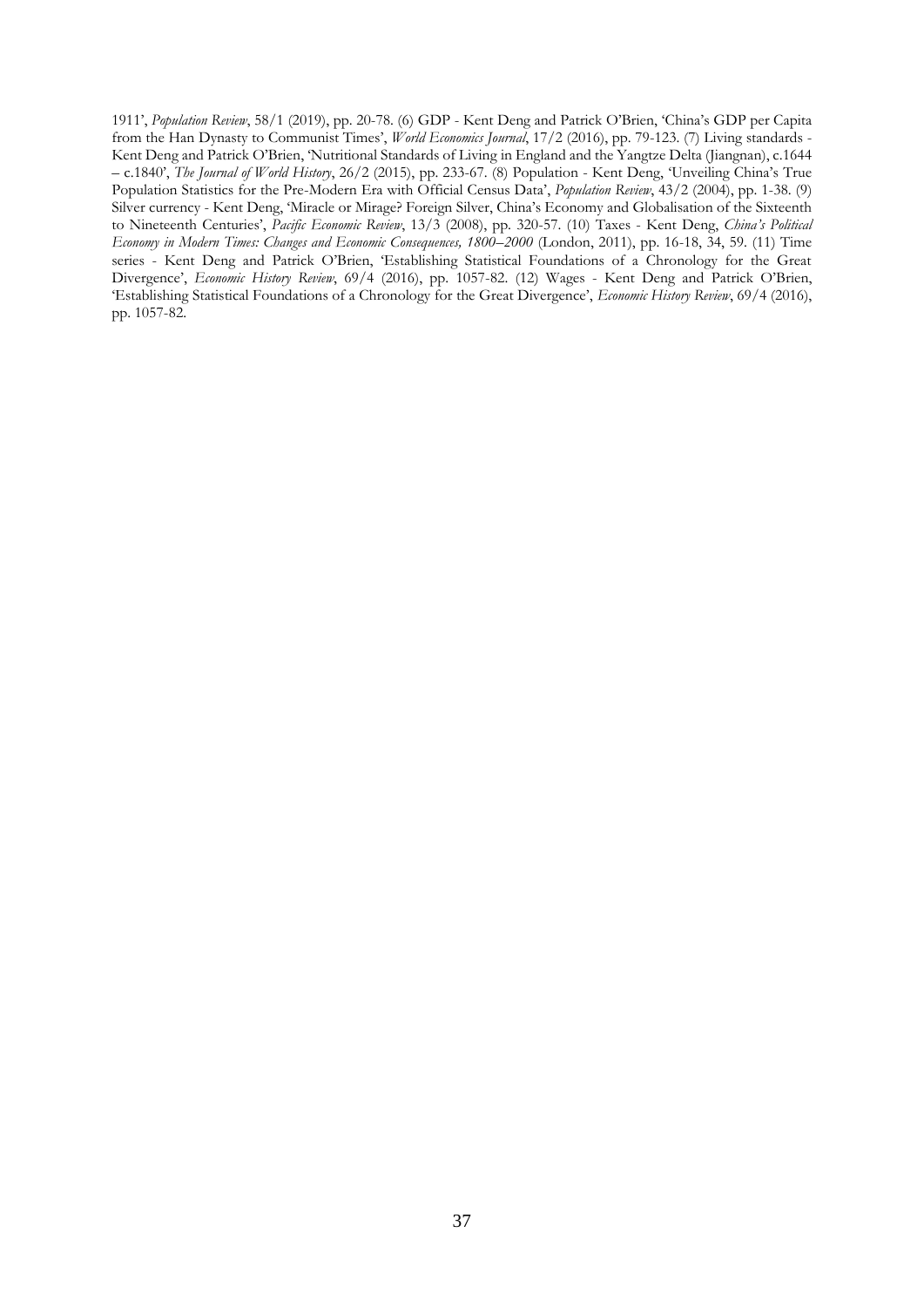### **Appendix B: Detailed Margins of Error in Shi's Estimates**

Table B demonstrate problems with Shi's simple arithmetic averages. Firstly, the landholding ratios between the large and small farms on are huge (on average 205.7 to 1); and so are land yield ratios between the higher and lower ends (on average 8.6 to 1). If so, it is inappropriate to take simple arithmetic averages from such yield figures. Rather, it is sensible to factor in the size of farms. Secondly, arithmetic averages create huge margins of error measured by either the gap between the weighted highest and lowest farming acreages (839.2 to 1) or the mean value between the weighted highest and lowest farming acreages (586.3 to 1). These numbers look ridiculous. Given that Shi's entire matrix of GDP estimates is based on his estimates for the farming, the same margins of error are inevitably passed on to his estimates for the Qing GDP.

| Region    | Landholding ratio* | Yield ratio* | Maximal interval <sup>+</sup> | Gap‡   | Mean   |
|-----------|--------------------|--------------|-------------------------------|--------|--------|
| Zhili     | 50.0               | 12.1         | 91; 1.5                       | 89.5   | 46.3   |
|           | 8.2                | 8.8          | 7.2;0.8                       | 6.4    | 4.0    |
|           | 8.3                | 10.0         | 8.3;0.8                       | 7.5    | 4.6    |
|           | 229.5              | 10.0         | 229.5; 23.0                   | 206.5  | 126.3  |
| Shandong  | 2.2                | 9.5          | 6.6; 0.9                      | 5.7    | 3.9    |
|           | 46.6               | 10.8         | 151.5; 14.0                   | 137.5  | 82.8   |
|           | 1.1                | 10.0         | 1.0; 0.1                      | 0.9    | 0.6    |
|           | 73.4               | 30.0         | 220.2; 7.3                    | 212.9  | 113.8  |
| Henan     | 8.0                | 5.8          | 7.0; 1.2                      | 5.8    | 4.1    |
|           | 27.2               | 5.5          | 32.6; 6.0                     | 26.6   | 19.3   |
|           | 361.0              | 15.0         | 1083.0; 72.2                  | 1010.8 | 577.6  |
|           | 273.0              | 21.9         | 835.4; 38.2                   | 797.2  | 436.8  |
| Shanxi    | 1041.8             | 13.3         | 1385.6; 104.2                 | 1281.4 | 744.9  |
|           | 19.5               | 53.5         | 20.9; 0.4                     | 20.5   | 10.7   |
|           | 38.3               | 12.5         | 38.3; 3.1                     | 35.2   | 20.7   |
| Shaanxi   | 86.3               | 40.0         | 138.1; 3.5                    | 134.6  | 70.8   |
|           | 535.7              | 13.3         | 2142.8; 160.7                 | 1982.1 | 1151.8 |
|           | 141.0              | 15.5         | 479.4; 31.0                   | 448.4  | 255.2  |
|           | 103.0              | 10.0         | 124.6; 12.4                   | 112.2  | 68.5   |
|           | 226.7              | 6.8          | 557.7; 81.6                   | 476.1  | 319.7  |
|           | 20.5               | 30.0         | 30.8; 1.0                     | 29.8   | 15.9   |
| Gansu     | 6.8                | 3.9          | 1.8; 0.5                      | 1.3    | 1.1    |
|           | 94.0               | 15.7         | 162.6; 10.3                   | 152.3  | 86.5   |
|           | 254.6              | 13.6         | 277.5; 20.4                   | 257.1  | 149.0  |
|           | 462.2              | 34.1         | 1261.8; 37.0                  | 1224.8 | 649.4  |
|           | 2.1                | 7.5          | 3.6; 0.5                      | 3.1    | 2.1    |
| Manchuria | 1.5                | 4.1          | 2.5;0.6                       | 1.9    | 1.6    |
|           | 2541.3             | 7.1          | 2338.0; 330.4                 | 2007.6 | 1334.2 |
| Jiangsu   | 1.7                | 4.9          | 32.0; 3.0                     | 29.0   | 17.5   |
|           | 50.0               | 8.6          | 275.0; 32.0                   | 243.0  | 153.5  |
|           | 6.7                | 6.7          | 44.8; 6.7                     | 38.1   | 25.8   |
|           | 3.0                | 8.2          | 21.0; 2.6                     | 18.4   | 11.8   |
|           | 256.0              | 3.9          | 1843.2; 471.0                 | 1372.2 | 1157.1 |
|           | 222.5              | 4.5          | 667.5; 149.1                  | 518.4  | 408.3  |
|           | 84.7               | 4.6          | 338.8; 73.7                   | 265.1  | 206.3  |

#### Table B. Shi's Data for Landholding Sizes (*Mu*) and Grain Yield Levels (*Shi* per *Mu*)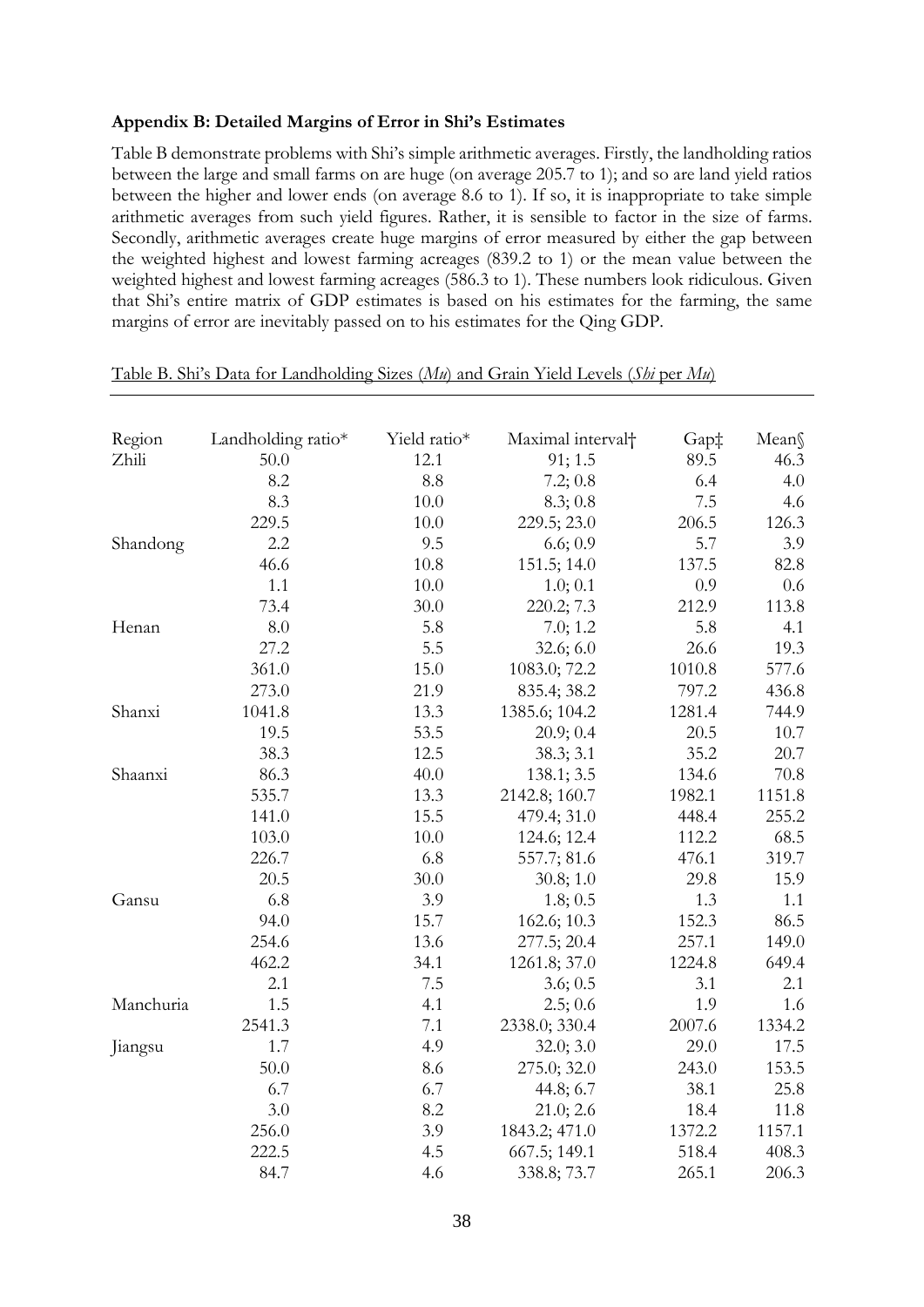|           | 280.0 | 5.5  | 1960.0; 358.4  | 1601.6 | 1159.2     |
|-----------|-------|------|----------------|--------|------------|
|           | 626.7 | 5.3  | 4455.8; 839.8  | 3616.0 | 2647.8     |
|           | 76.8  | 4.0  | 345.6; 86.8    | 258.8  | 216.2      |
|           | 49.5  | 6.0  | 239.1; 39.6    | 199.5  | 139.4      |
| Zhejiang  | 38.3  | 6.0  | 229.8; 38.8    | 191.0  | 134.3      |
|           | 630.0 | 2.2  | 4202.1; 1953.0 | 2249.1 | 3077.6     |
|           | 112.0 | 6.5  | 1456.0; 224.0  | 1232.0 | 840.0      |
|           | 22.2  | 12.6 | 444.0; 35.3    | 408.7  | 239.7      |
|           | 92.0  | 4.5  | 693.7; 153.6   | 540.1  | 423.7      |
|           | 683.8 | 3.6  | 3897.7; 1094.1 | 2803.6 | 3350.7     |
| Fujian    | 1.9   | 2.7  | 12.7; 4.6      | 8.1    | 8.7        |
|           | 14.3  | 3.1  | 79.1; 25.7     | 53.4   | 52.4       |
|           | 68.5  | 2.2  | 342.5; 154.1   | 188.4  | 265.4      |
|           | 182.9 | 7.0  | 2397.8; 340.2  | 2057.6 | 1369.0     |
|           | 10.0  | 3.8  | 63.4; 16.7     | 46.7   | 40.1       |
|           | 35.8  | 5.2  | 307.9; 59.4    | 248.5  | 183.7      |
|           | 93.8  | 2.8  | 405.2; 144.5   | 260.7  | 274.9      |
|           | 150.0 | 8.0  | 1204.5; 150.0  | 1054.5 | 677.3      |
| Jiangxi   | 146.3 | 3.0  | 823.7; 270.7   | 553.0  | 547.2      |
|           | 228.2 | 5.1  | 912.8; 180.3   | 732.5  | 546.6      |
|           | 51.8  | 4.7  | 212.4; 45.6    | 166.8  | 129.0      |
|           | 149.3 | 2.6  | 718.1; 273.2   | 444.9  | 495.7      |
|           | 49.2  | 2.7  | 283.4; 103.3   | 180.1  | 193.4      |
|           | 376.7 | 3.0  | 2154.7; 719.5  | 1435.2 | 1437.1     |
|           | 45.5  | 2.5  | 225.7; 91.0    | 134.7  | 158.4      |
|           | 72.0  | 2.4  | 344.9; 144.0   | 200.9  | 244.5      |
|           |       | 5.2  |                |        |            |
|           | 140.8 |      | 995.5; 190.1   | 805.4  | 592.8      |
|           | 20.0  | 2.6  | 100.0; 38.0    | 62.0   | 69.0       |
| Guangdong | 62.5  | 3.7  | 531.3; 144.4   | 386.9  | 337.9      |
|           | 51.5  | 4.8  | 386.3; 80.3    | 306.0  | 233.3      |
|           | 146.0 | 3.7  | 1068.7; 289.1  | 779.6  | 678.9      |
|           | 300.0 | 7.8  | 2433.0; 312.0  | 2121   | 1372.5     |
|           | 122.0 | 7.2  | 1342.0; 185.4  | 1156.6 | 763.7      |
|           | 117.8 | 5.1  | 1178.0; 229.7  | 948.3  | 703.9      |
|           | 23.9  | 9.4  | 173.0; 18.4    | 154.6  | 95.7       |
|           | 84.7  | 4.1  | 425.2; 104.2   | 321.0  | 264.7      |
|           | 54.0  | 3.6  | 374.8; 103.7   | 271.1  | 239.3      |
|           | 83.4  | 13.5 | 744.8; 55.0    | 689.8  | 399.9      |
|           | 290.0 | 5.2  | 1824.1; 353.8  | 1470.3 | 1089.0     |
|           | 143.7 | 5.8  | 469.9; 80.5    | 389.4  | 275.2      |
|           | 217.1 | 7.8  | 1302.6; 167.2  | 1135.4 | 734.9      |
|           | 121.0 | 6.5  | 588.1; 90.8    | 497.3  | 339.5      |
|           | 20.4  | 9.8  | 130.6; 13.3    | 117.3  | 72.0       |
|           | 83.1  | 17.6 | 554.3; 31.6    | 522.7  | 293.0      |
|           | 23.9  | 8.9  | 99.4; 11.2     | 88.2   | 55.3       |
|           | 3.2   | 3.1  | 12.3; 4.0      | 8.3    | $\ \, 8.2$ |
| Hubei     | 9.8   | 3.0  | 23.3; 7.8      | 15.5   | 15.6       |
|           | 14.1  | 4.9  | 69.5; 14.1     | 55.4   | 41.8       |
|           | 5.8   | 5.8  | 23.2; 4.0      | 19.2   | 13.6       |
|           | 2.0   | 2.2  | 4.7; 2.1       | 2.6    | 3.4        |
|           | 3.2   | 6.5  | 196.8; 3.0     | 193.8  | 99.9       |